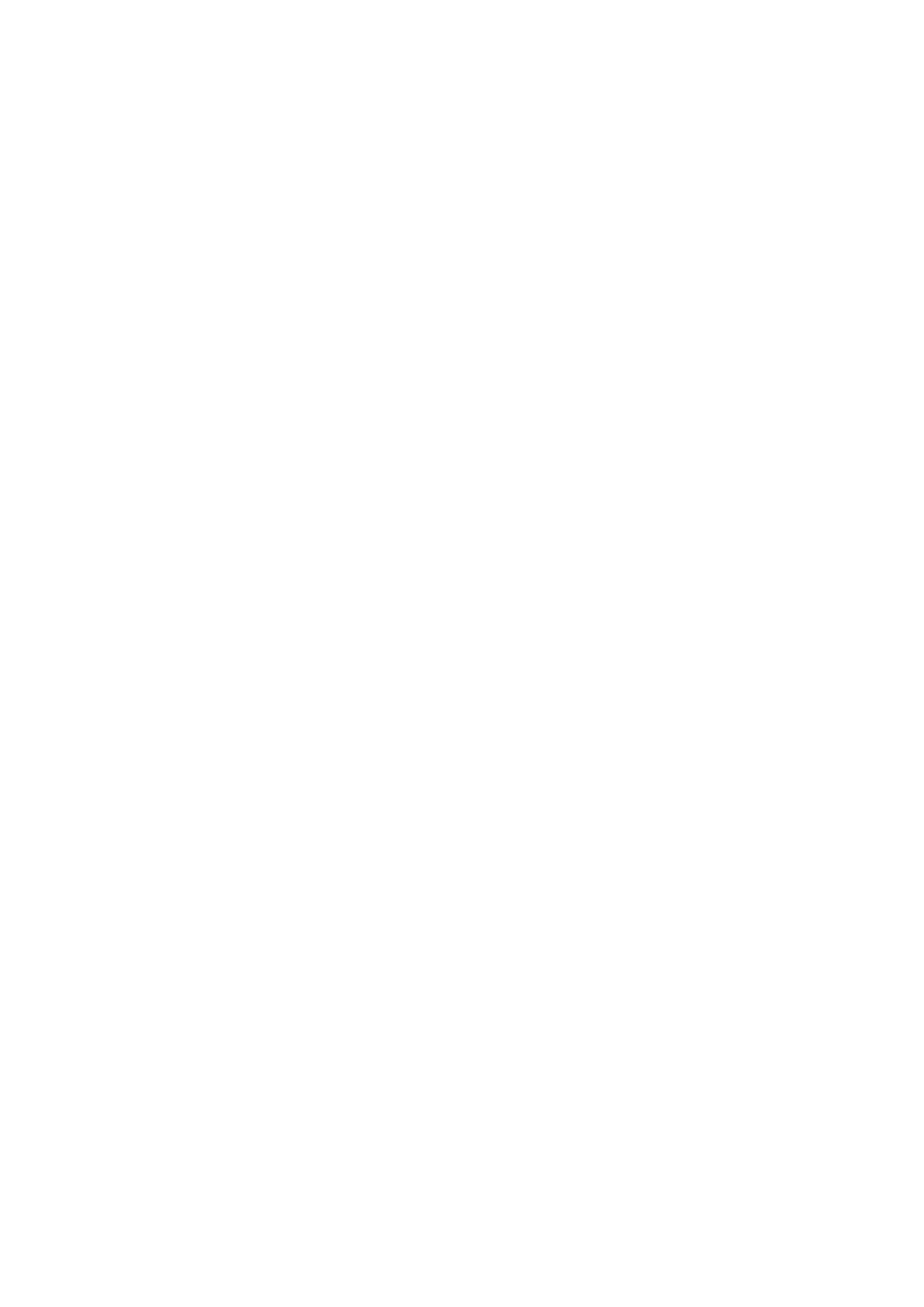# **Contents**

|                | <b>Definitions Specific to Capital Redemption</b>   |  |
|----------------|-----------------------------------------------------|--|
|                |                                                     |  |
|                | <b>Definitions Specific to Life Insurance</b>       |  |
|                |                                                     |  |
| 1              |                                                     |  |
|                | 1.1                                                 |  |
|                | 1.2                                                 |  |
|                | 1.3                                                 |  |
|                | 1.4                                                 |  |
|                | 1.5                                                 |  |
| $\overline{2}$ |                                                     |  |
|                | 2.1                                                 |  |
|                | 2.2                                                 |  |
|                | 2.3                                                 |  |
| 3              |                                                     |  |
|                | 3.1                                                 |  |
|                | 3.2                                                 |  |
|                | 3.3                                                 |  |
| 4              |                                                     |  |
|                | Custody of Investment Instruments 15<br>4.1         |  |
|                | 4.2                                                 |  |
|                | 4.3                                                 |  |
|                | 4.4<br>Permissible Investment Instruments  16       |  |
|                | 4.5                                                 |  |
|                | 4.6                                                 |  |
|                | 4.7                                                 |  |
|                | Withdrawal of an Investment Instrument  20<br>4.8   |  |
|                | Investment Instrument in Suspension  21<br>4.9      |  |
|                | 4.10 Re-registration of an Investment Instrument 21 |  |
|                |                                                     |  |
| 5              |                                                     |  |
|                | 5.1<br>5.2                                          |  |
| 6              | Making Changes to the Investment Fund 23            |  |
|                |                                                     |  |
|                | 6.2                                                 |  |
|                | 6.3                                                 |  |
| 7              | <b>CHARGES.</b>                                     |  |
|                | 7.1                                                 |  |
|                | Important Notes re Plan Charges 29<br>7.2           |  |
|                | 7.3                                                 |  |
|                | Amendment to Fixed Charges 30<br>7.4                |  |
|                | 7.5<br>Investment Instrument Charges 30             |  |
|                | Third-party Charges (Optional) 31<br>7.6            |  |
| 8              |                                                     |  |
|                |                                                     |  |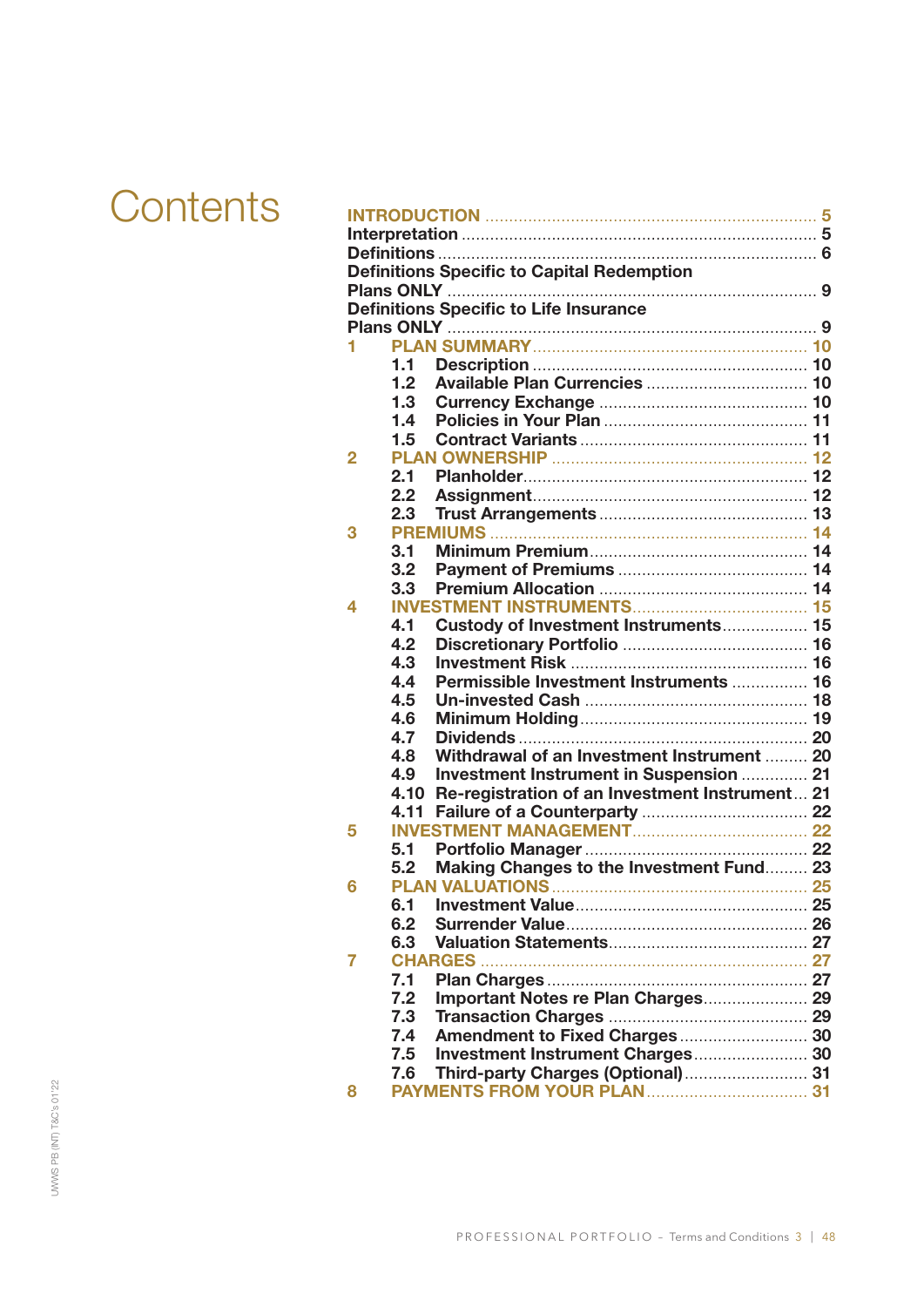

*(continued)*

| 9  |                                                     |  |
|----|-----------------------------------------------------|--|
|    | 9.1                                                 |  |
|    | 9.2                                                 |  |
|    | 9.3                                                 |  |
| 10 | <b>PLAN TERMINATION BY UTMOST WORLDWIDE  34</b>     |  |
| 11 | <b>GENERAL CLAIM REQUIREMENTS  35</b>               |  |
| 12 | <b>LIFE INSURANCE PLAN - SPECIAL CONDITIONS  36</b> |  |
|    |                                                     |  |
|    |                                                     |  |
|    |                                                     |  |
|    |                                                     |  |
| 13 | <b>CAPITAL REDEMPTION PLAN -</b>                    |  |
|    |                                                     |  |
|    |                                                     |  |
|    |                                                     |  |
|    |                                                     |  |
| 14 |                                                     |  |
| 15 | <b>ANTI-MONEY LAUNDERING REGULATIONS  38</b>        |  |
| 16 | <b>PROVISION OF INFORMATION AND REGULATORY</b>      |  |
|    |                                                     |  |
| 17 |                                                     |  |
|    | 17.1 Correspondence from Utmost Worldwide 39        |  |
|    |                                                     |  |
|    |                                                     |  |
| 18 |                                                     |  |
|    | 18.1 Information on Discretionary Portfolios  41    |  |
| 19 |                                                     |  |
| 20 | <b>CHANGES TO THE TERMS AND CONDITIONS</b>          |  |
|    |                                                     |  |
| 21 |                                                     |  |
| 22 |                                                     |  |
| 23 |                                                     |  |
| 24 |                                                     |  |
| 25 |                                                     |  |
| 26 |                                                     |  |
| 27 |                                                     |  |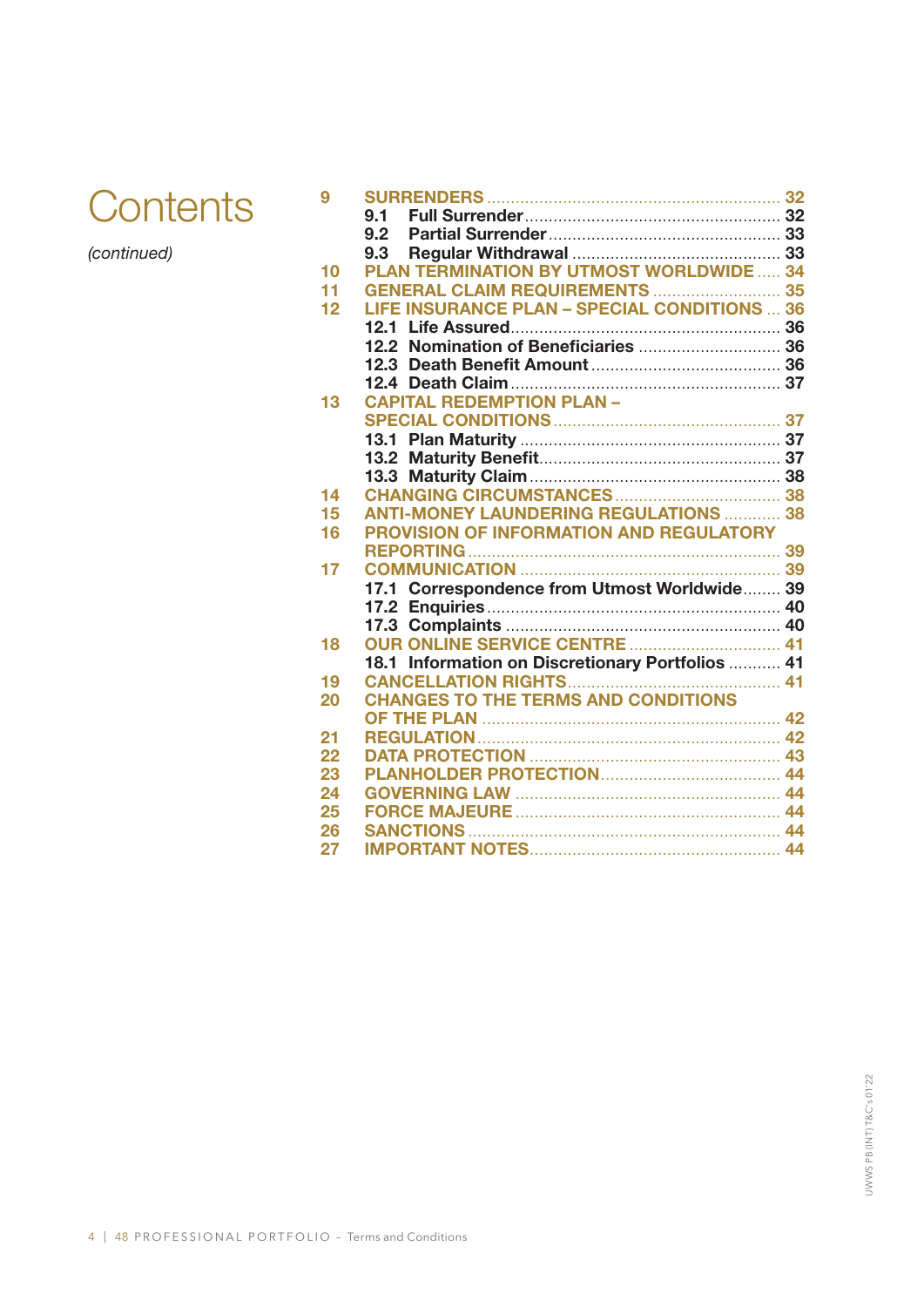#### INTRODUCTION

Professional Portfolio is a single-premium insurance contract, issued by Utmost Worldwide Limited and linked to the value of the Investment Fund, which is a portfolio of Investment Instruments selected by you (subject to certain restrictions).

We use the Investment Instruments within the Investment Fund to calculate the benefits of your Plan. We remain the beneficial owner of the Investment Instruments at all times. Your Plan will fully reflect the investment risks and returns of the Investment Instruments that you have selected. The value of the Investment Instruments may fall as well as rise. Past performance of a particular **Investment Instrument** is no guarantee of future returns and your capital is at risk when investing in your Plan.

Two variants of Professional Portfolio are available: a Life Insurance Plan variant, which provides a life cover of 101% of the Surrender Value of the Plan or a Capital Redemption Plan variant, which has no life cover, but which pays a Maturity Benefit.

Your Plan is purchased from Utmost Worldwide Limited and you can contribute to your Plan through one or more Premiums.

You can tailor your Plan to match your specific investment needs and horizon by changing the Investment Instruments within the Investment Fund while your Plan is in force (see section 5.2 'Making Changes to the Investment Fund').

#### Interpretation

In this document any reference to:

- words in the singular shall include words in the plural and vice versa;
- the masculine gender shall include the feminine and the neuter and vice versa;
- a statute or regulation shall be construed as a reference to such statute or regulation, as amended, re-enacted or replaced from time to time; and
- a "person" shall include any individual, trust, body corporate or un-incorporated body.

Any statements that refer to "us", "we", "our" or "Utmost Worldwide" mean Utmost Worldwide Limited, including its branches.

Any statements that refer to "you" or "your" mean the Planholder including anyone entitled to make a claim for a plan benefit or, as the context requires, anyone with authority to provide trading instructions.

The section headings used in these Terms and Conditions are for ease of reference only and do not affect the interpretation of the document.

The insurance contract between you and us is made up of the Application Booklet, Terms and Conditions, Plan Schedule, Charges Schedule, any relevant statements made by you and/or (if applicable) the Lives Assured relating to the Plan, together with any notifications of changes and all endorsements issued by us to the Terms and Conditions, Plan Schedule or Charges Schedule. The language of the contract is English. Translated documents, unless specified otherwise, are provided for information purposes only and in the case of a discrepancy, the English document will prevail.

If there is a conflict between any documents making up your Plan, the Terms and Conditions inclusive of any endorsements, take precedence. Likewise if there is any discrepancy between the offering documents and/or other marketing materials and the Plan documents, the Plan documents will take precedence.

Full details on the specific benefits that apply to your Plan are contained in your Plan Schedule, Charges Schedule and these Terms and Conditions.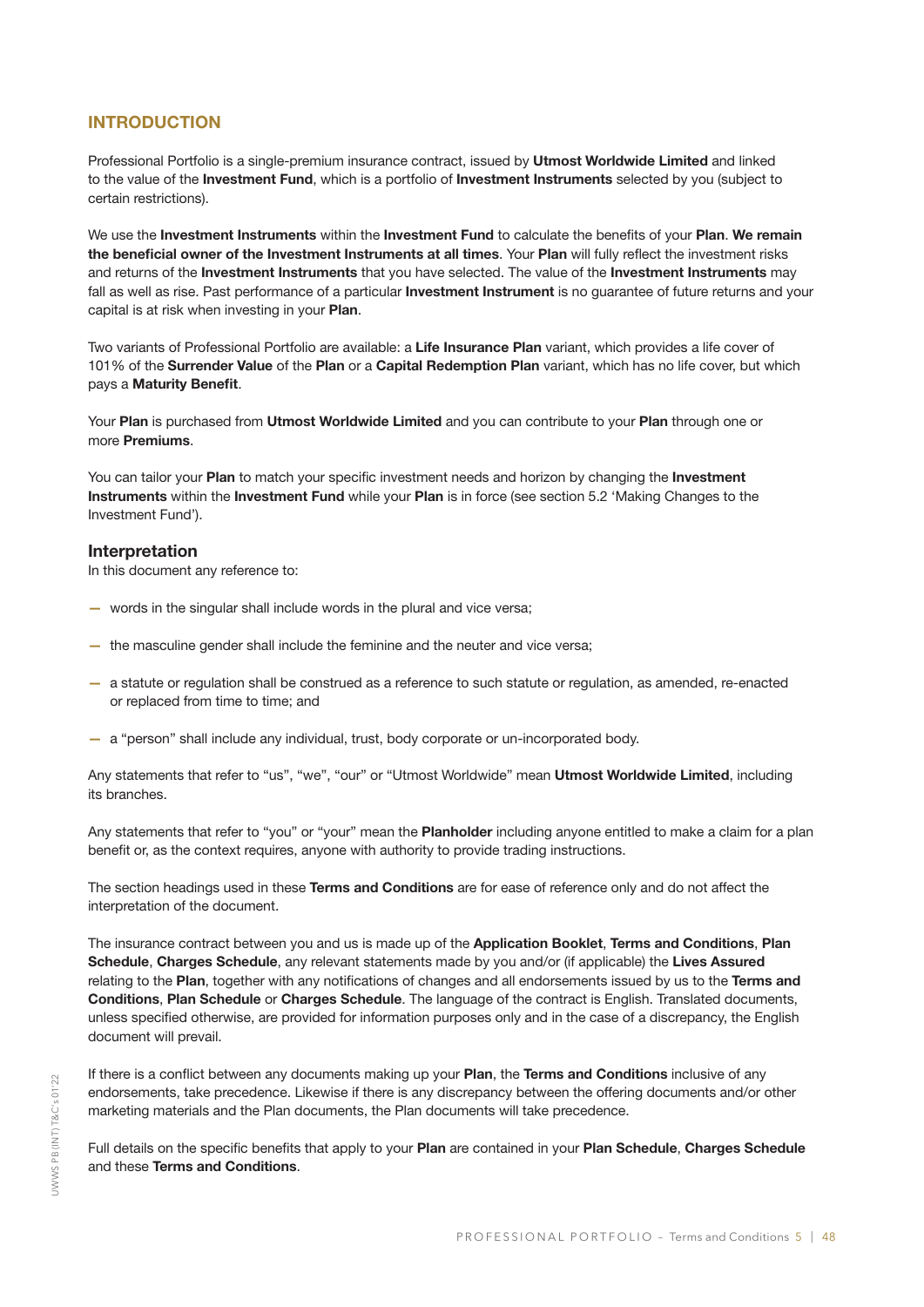#### **Definitions**

In the Application Booklet, these Terms and Conditions, the Plan Schedule and the Charges Schedule, the following terms have the following meanings:

Application Booklet: the booklet completed and signed by you in which you apply for your Plan, together with any additional documentation supporting the application.

Appointed Actuary: in Guernsey, the suitably qualified actuary that we appoint in accordance with the Insurance Business (Bailiwick of Guernsey) Law, 2002 (as amended).

Assignment: the transfer of your rights and benefits under your Plan to a third party.

Associated Investment Value (of a Premium): the proportion of the Investment Value attributable to a specific Premium. This equals the Investment Value of your Plan multiplied by the proportion that the specific Premium bears to the total of all Premiums received (Premiums are converted to the Plan Currency on receipt by us at the latest available commercial rate of exchange).

Authorised Custodian: a Custodian other than the Default Custodian who holds Investment Instruments, other than the Plan Currency Account on behalf of the Trustee.

**Business Day:** any day (excluding Saturdays, Sundays and public holidays) on which the clearing banks in Guernsey are open for normal banking business.

Call Deposit Account: an access on demand account for deposit of un-invested Cash, held within the Investment Fund underlying your Plan. There is no minimum deposit term, which means that there is access to the Cash "on demand".

Capital Redemption Plan: an investment-linked contract with a Maturity Benefit, which becomes payable on the Maturity Date and does not provide any element of biometric life assurance.

Cash: all cash or cash equivalents in any currency.

Charge Date: a date on which scheduled plan charges are taken. The first Charge Date is three months after the last day of the month in which the Plan Commencement Date falls. For example, if the Plan Commencement Date is 22 February then the first Charge Date is 31 May. Subsequent Charge Dates are quarterly thereafter.

Charges Schedule: the document issued at the Plan Commencement Date which sets out specific details of your plan charges.

**Custodian:** a person appointed by the Trustee who is responsible for the safekeeping of the Investment Instruments. A Custodian can be the Default Custodian or an Authorised Custodian.

Dealing Day: a day on which an Investment Instrument can be allocated to or deducted from the Investment Fund. This may be subject to restrictions imposed by the relevant Investment Issuer or Discretionary Fund Manager.

Default Custodian: the Custodian selected by us who holds the Plan Currency Account on behalf of the Trustee and may also hold other Investment Instruments on behalf of the Trustee.

Discretionary Fund Manager: the person who manages a Discretionary Portfolio and gives investment instructions directly to the Authorised Custodian to acquire or dispose of Investment Instruments within a Discretionary Portfolio.

Discretionary Portfolio: a portfolio of Cash and/or Securities held with an Authorised Custodian on behalf of the Trustee and managed by a Discretionary Fund Manager.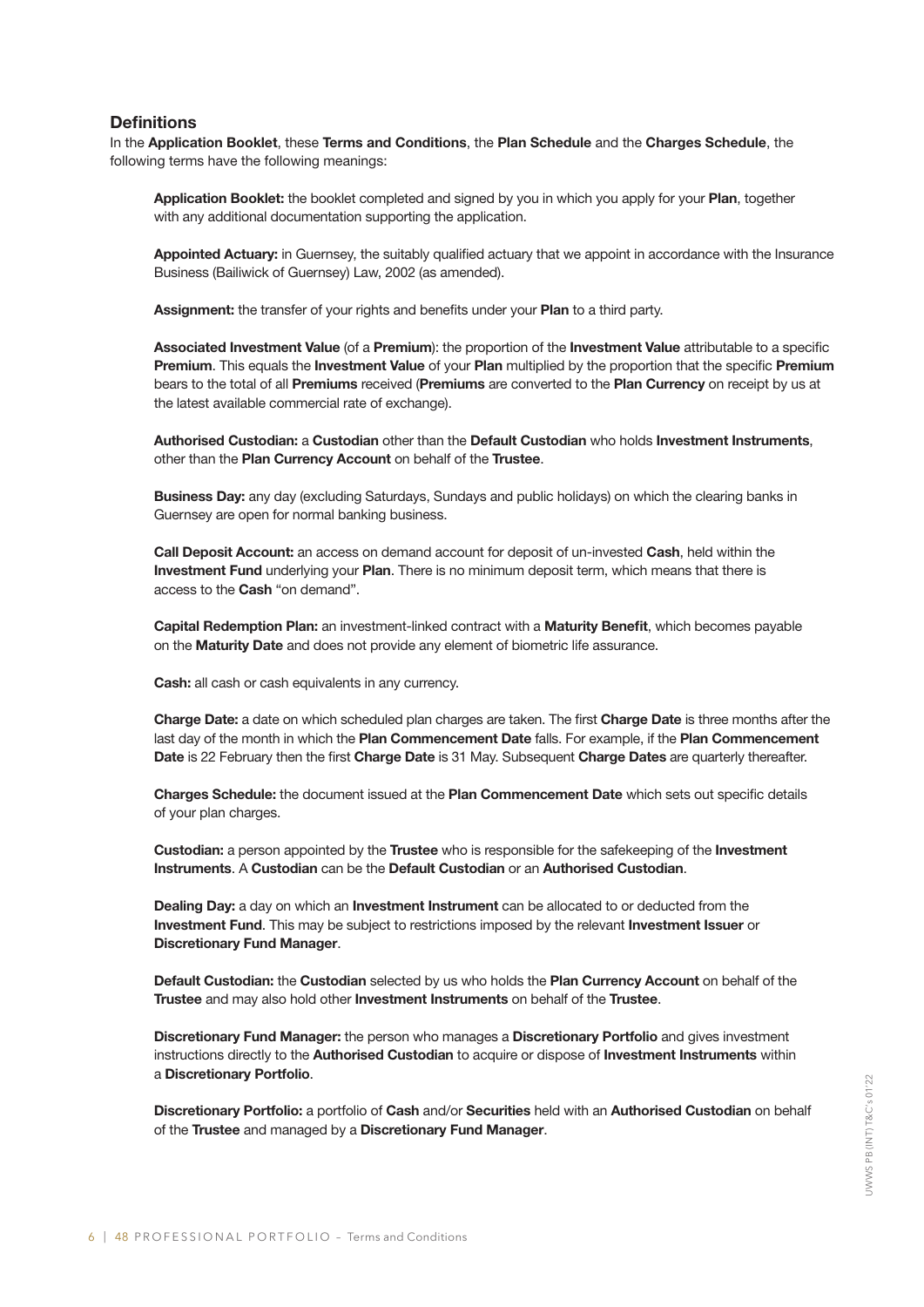Financial Adviser: a person who is independent from us from whom you seek advice in relation to your financial affairs. Your Financial Adviser acts on your behalf in relation to your Plan and is not our agent.

Force Majeure: such exceptional actions, events, circumstances, admissions which are beyond our reasonable control, including without limitation, fire, flood, earthquake, storms or other natural disasters, war, riot, civil war, rebellion, insurrection, terrorist activities, malicious damage, strike, lockouts or other industrial disputes, interruption of electricity, telephone or computer services, breakdown in technical communications, compliance with any law or governmental order, rule, regulation, direction or nationalisation.

Investment Fund: a separate notional portfolio of Investment Instruments maintained for calculating the benefits of your Plan.

Investment Instrument: Cash, a Security or a Discretionary Portfolio held within the Investment Fund underlying your Plan.

Investment Issuer: the issuer of an Investment Instrument (e.g. companies, financial institutions, banks, collective investment funds, governments, local authorities, public bodies, supra-national organisations or any other person) or a Discretionary Fund Manager who manages a Discretionary Portfolio.

Investment Value: the total Market Value (expressed in the Plan Currency) of all Investment Instruments within the **Investment Fund.** 

ITTOIA: the Income Tax (Trading and Other Income) Act 2005 of the United Kingdom, as may be amended from time to time.

Life Insurance Plan: an investment-linked life-insurance contract with a Death Benefit which becomes payable in the event of the Relevant Death.

Liquid Asset: an Investment Instrument which can be valued and disposed of or redeemed within a maximum of three months.

Market Price (bid): the price at which we can dispose of a particular unit of an Investment Instrument on a particular day.

Market Value: for Cash, the latest balance of the account in which the Cash is held. For a non-cash Investment Instrument, the current value of the Investment Instrument based on the latest Market Price (bid) on the last available Dealing Day.

Personal Data: means any information relating to an identified or identifiable individual.

Plan Anniversary: any anniversary of the Plan Commencement Date.

Plan Commencement Date: the date shown on the Plan Schedule, on which we assume risk in respect of any benefits payable under your Plan.

Plan Currency: the currency denomination of your Plan as chosen by you on the Application Booklet and shown on the **Plan Schedule**.

Plan Currency Account: this is the Call Deposit Account in the Plan Currency, held within your Plan, through which we deduct charges from your Plan. The Plan Currency Account is held with the Default **Custodian** on our behalf by the Trustee.

Planholder: a person with whom we have agreed the Plan. Where applicable, references to the Planholder include its successors in title and permitted assigns (as the case may be).

Plan Schedule: the document issued by us at the Plan Commencement Date or its most recently revised version and any endorsement, which sets out specific details of your Plan and any constituent Policies.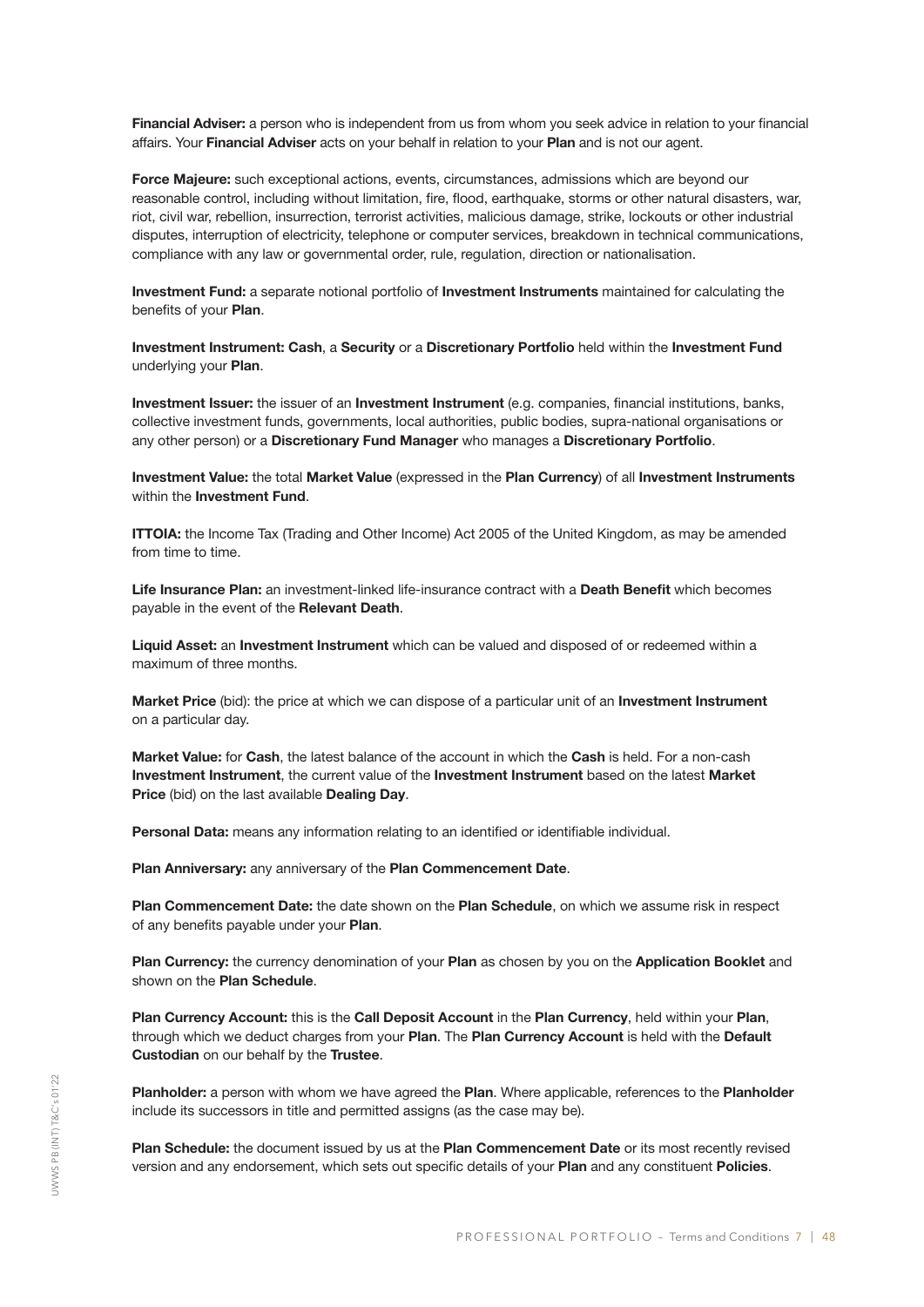Policy: the identical contracts of insurance which together constitute your Plan.

Portfolio Manager: a person independent of us nominated by you to act as a discretionary investment manager in relation to your Plan. The Portfolio Manager will be authorised by you to give Written Requests to us to acquire or dispose of Investment Instruments held with the Default Custodian. A Portfolio Manager cannot give instructions to acquire or dispose of Discretionary Portfolios. The Portfolio Manager will act as your agent on a discretionary basis in making investment decisions in relation to your Plan and will not consult with you before providing instructions to us.

**Premium:** any amount we receive from you, at any time, for investment in the **Plan**. A **Premium** may be Cash or the market value of Securities transferred *in specie* at the time of their transfer to us, net of any applicable charges.

Securities: any stocks, shares, debentures, bonds, notes, coupons, certificates of deposit, commercial paper, treasury bills, units or participations in collective investment schemes, any spot, forward or future contracts on any commodity, currency, financial instrument, stock index or any other property of any description, including rights, options or interests in or in respect of any of the foregoing.

Surrender Value: the amount payable to you under your Plan, in accordance with the Terms and Conditions, following our acceptance of a Written Request for full surrender.

Terms and Conditions: the Terms and Conditions for the time being in force and as from time to time amended in accordance with their terms.

Trustee: the person appointed by us to be the Trustee of the Investment Instruments pursuant to the Guernsey regulatory policyholder protection regime (see section 23 'Planholder Protection'). The Trustee is different to a trustee of a trust, which is itself a **Planholder**.

Utmost Worldwide Limited: a company incorporated in Guernsey under Company Registration No. 27151. Registered Head Office address: Utmost Worldwide Limited, Utmost House, Hirzel Street, St Peter Port, Guernsey, Channel Islands, GY1 4PA. Any reference to Utmost Worldwide Limited includes its branches.

Written Notice: a notice in writing issued to you by us. A Written Notice may be issued to you through our 'Online Service Centre' or by e-mail.

Written Request: a request in writing from you or your authorised agent received by us, in any format we accept at that time.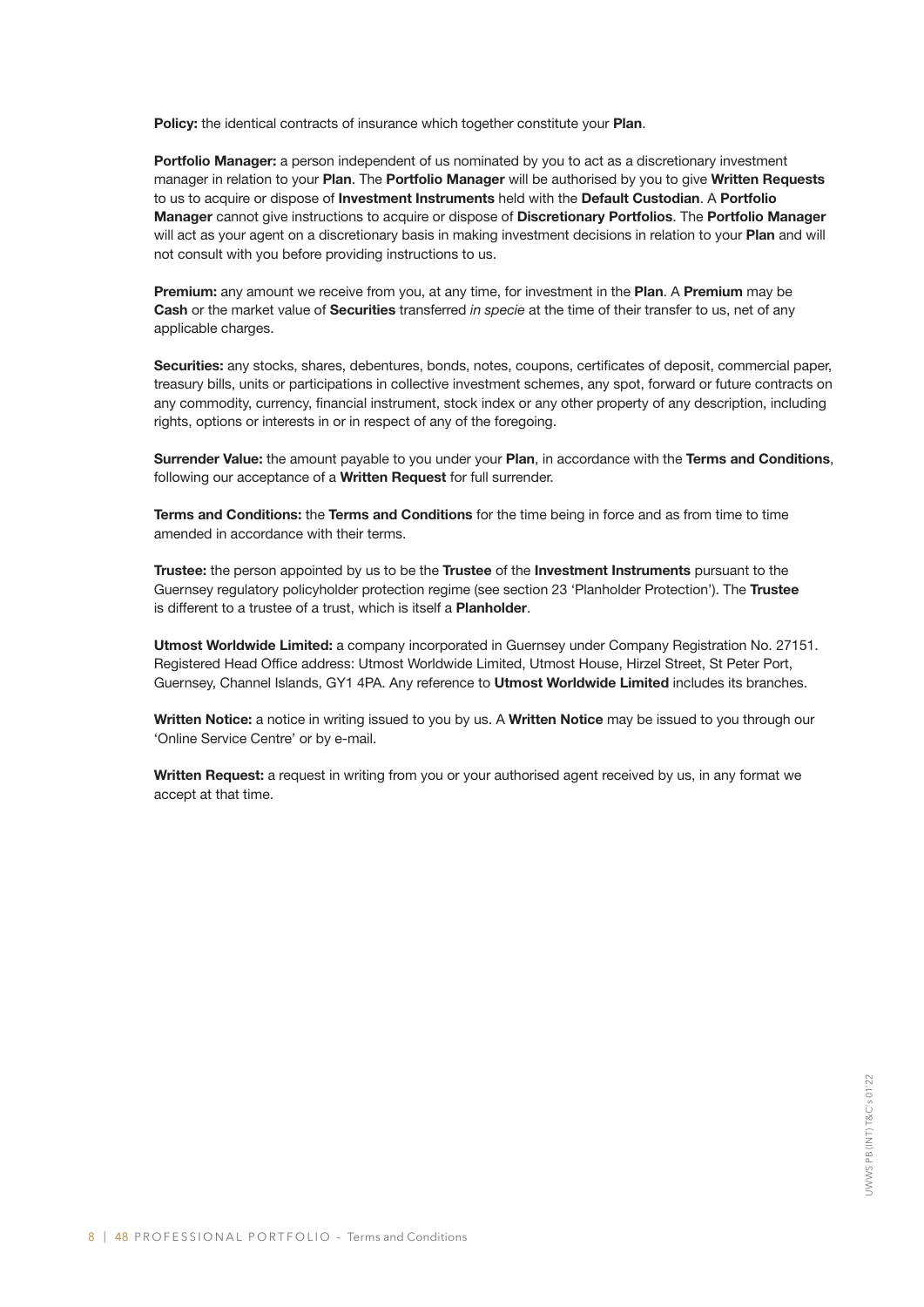#### Definitions Specific to Capital Redemption Plans ONLY

### These definitions only apply if your Plan is a Capital Redemption Plan. Maturity Benefit: the benefit which becomes payable to you on the Maturity Date, in accordance with the Terms and Conditions. It is calculated in accordance with section 13.2 'Maturity Benefit'. Maturity Date: the ninety-ninth Plan Anniversary. Plan: the single-premium contract agreed between you and us which is subject to: - the Application Booklet as completed by you; - the Terms and Conditions which contain all the standard Plan terms; — the Plan Schedule first issued at the Plan Commencement Date; — the Charges Schedule first issued at the Plan Commencement Date;

- any relevant statements made by you in relation to your **Plan** on which we rely; and
- all endorsements issued by us to the Terms and Conditions, Plan Schedule or Charges Schedule.

### Definitions Specific to Life Insurance Plans ONLY

#### These definitions only apply if your **Plan** is a **Life Insurance Plan**.

Beneficiary: a person that is nominated by you to receive the Death Benefit under your Plan.

Death Benefit: the benefit payable under your Plan, in accordance with the Terms and Conditions, on the occurrence of the Relevant Death, following our acceptance of the claim.

Life Assured: a person insured by the Plan and on whose death the Death Benefit can become payable.

Plan: the single-premium contract agreed between you and us which is subject to:

- the Application Booklet as completed by you and the Lives Assured;
- the Terms and Conditions which contain all the standard Plan terms;
- the Plan Schedule first issued at the Plan Commencement Date;
- the Charges Schedule first issued at the Plan Commencement Date;
- any relevant statements made by you and/or a Life Assured, in relation to your Plan on which we rely; and
- $-$  all endorsements issued by us to the Terms and Conditions, Plan Schedule or Charges Schedule.
- Relevant Death: the death of the Life Assured by reference to which the Death Benefit is payable being:
- for a single life Plan: the death of the only Life Assured;
- for a joint-life first death Plan: the death of the first of the two Lives Assured to die; and
- for a multiple-lives last survivor Plan: the death of the last surviving Life Assured.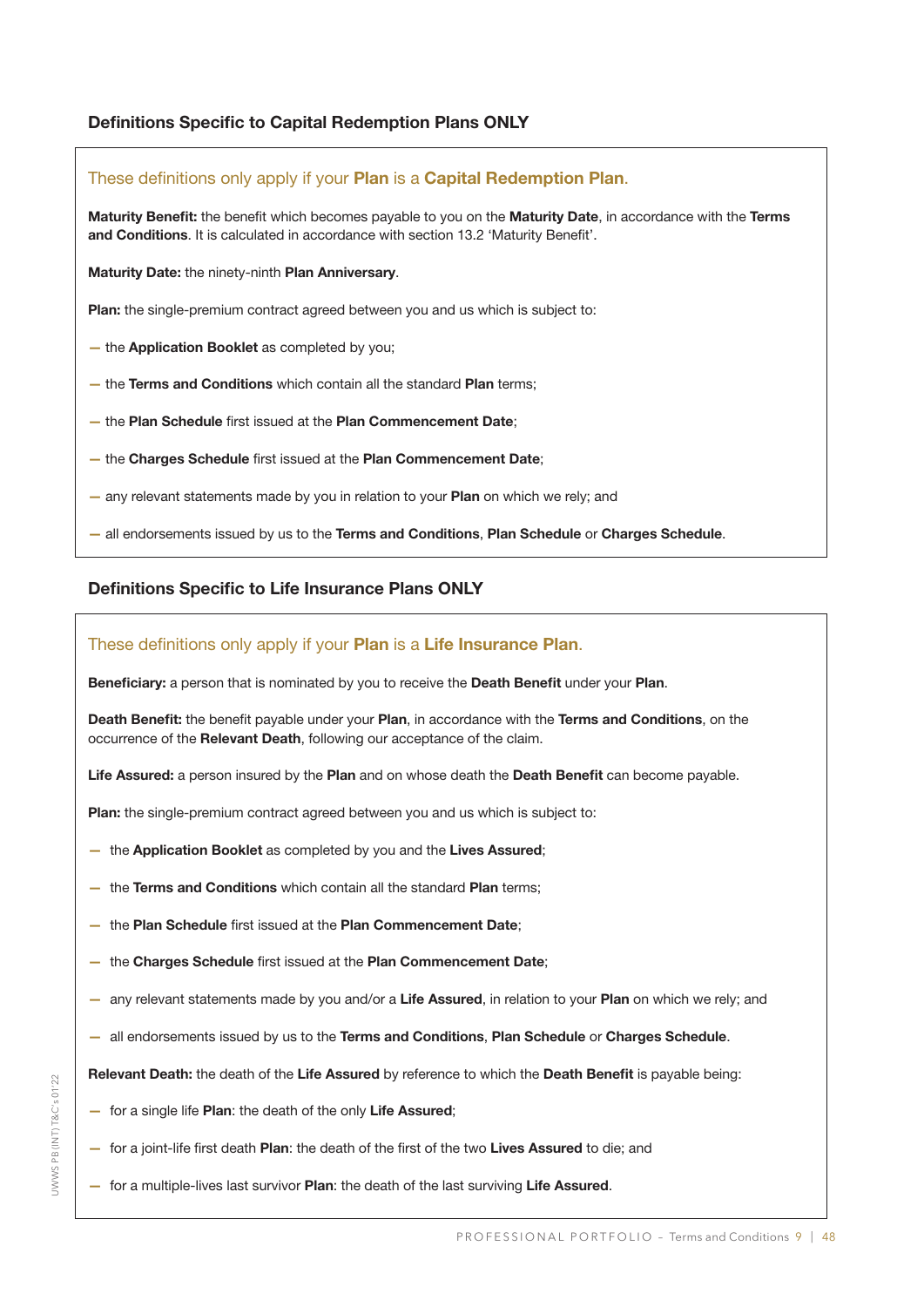#### 1 PLAN SUMMARY

#### 1.1 Description

Professional Portfolio is a single-premium investment-linked insurance contract agreed between you and Utmost Worldwide Limited. The contract comes into force when we accept your application and you pay a Premium.

The plan benefits are linked to the value of **Investment Instruments** chosen by you and which we place in the Investment Fund. The Investment Value is used as the basis for calculating the value of the plan benefits as well as certain plan charges.

The Investment Fund is a notional portfolio of Investment Instruments and we remain the beneficial owner of the underlying Investment Instruments at all times. You do not have any title to, or interest in, any Investment Instruments within the Investment Fund underlying your Plan. The Investment Instruments are used solely for the purposes of calculating the value of the Investment Fund and benefits of your Plan.

Your Plan will be subject to charges as set out in section 7 'Charges'.

Subject to local regulatory restrictions, Professional Portfolio can be written as either:

- a Life Insurance Plan written on a whole-of-life basis which pays a Death Benefit in the event of the Relevant Death; or
- a Capital Redemption Plan with a fixed term of 99 years after which a Maturity Benefit is payable.

You are required to select the type of contract on the **Application Booklet** and you cannot change this after the Plan Commencement Date.

We do not accept any responsibility for the suitability of the Plan for any particular circumstances and we strongly recommend that you take professional advice from a qualified adviser before selecting your contract type.

#### 1.2 Available Plan Currencies

The Professional Portfolio product base currency is US Dollar. Money amounts in this document are expressed in US Dollar.

You may choose any one of the following as the Plan Currency: US Dollar, Pound Sterling, Euro, Hong Kong Dollar, Japanese Yen or Swedish Krona.

You select the Plan Currency on the Application Booklet. The Plan Currency cannot be changed while your **Plan** is in force.

Unless stated otherwise, commercial rates of exchange will be used to determine equivalent amounts in other currencies (see section 1.3 'Currency Exchange').

#### 1.3 Currency Exchange

Premiums can be contributed in any currency subject to our acceptance.

Benefits payable under your Plan can be paid out, upon request, in a different currency from the Plan Currency or the currency of the underlying Investment Instruments.

Where necessary to pay benefits or to acquire **Investment Instruments**, we will convert Cash amounts to another currency at a commercial rate of exchange subject to any legislation or other restriction relating to exchange control. The commercial rate of exchange consists of a market rate to which we add a margin of up to 1% depending on the currency pair in question.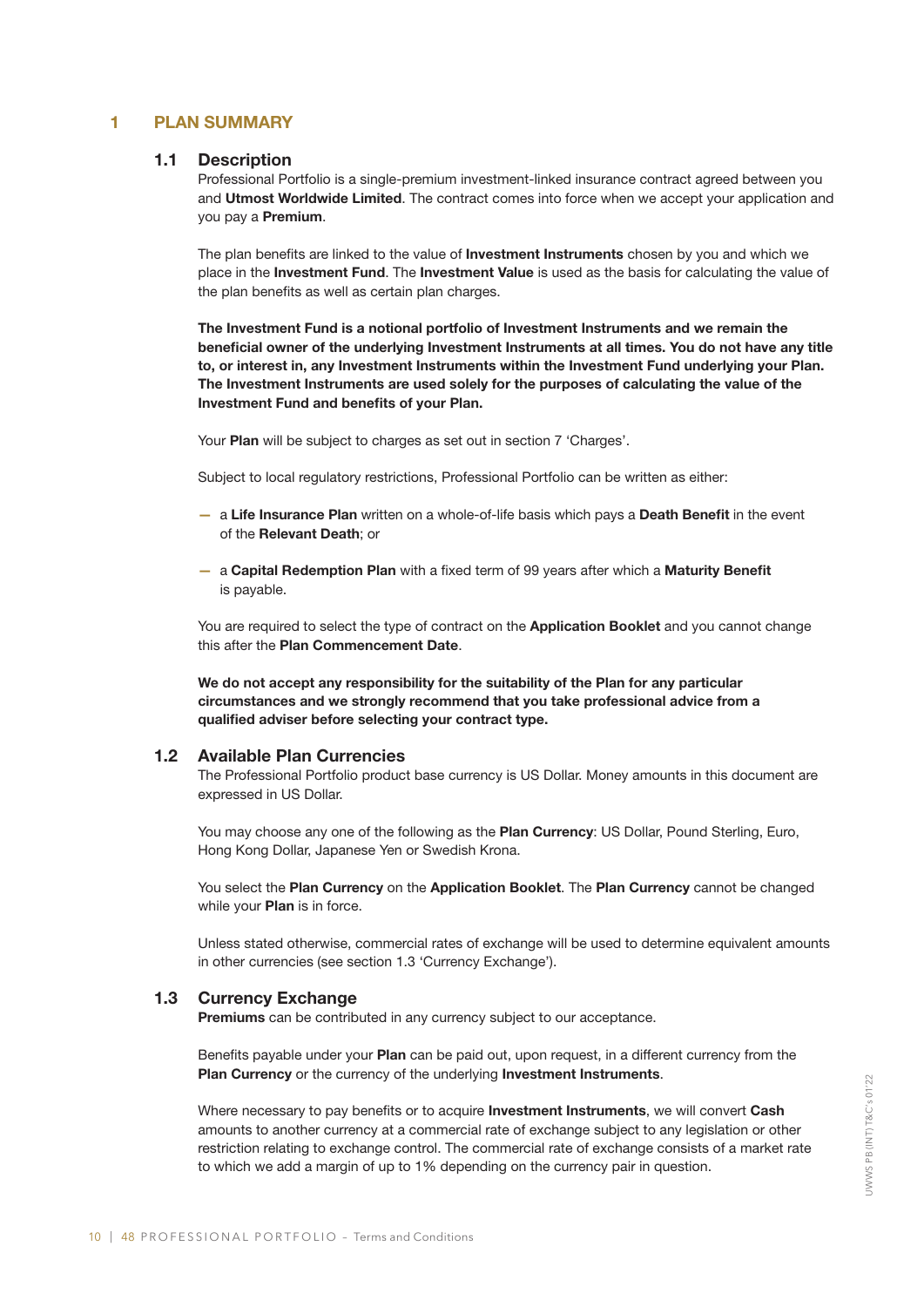In calculating currency equivalents of the US Dollar amounts quoted in these Terms and Conditions (e.g. the minimum Premium) the same commercial rates of exchange are used except that the margin of up to 1% is not included.

Currency exchanges may occur within **Investment Instruments** and the exchange rates and margins applied by the Investment Issuer and/or the Discretionary Fund Manager may vary.

We do not accept responsibility for foreign exchange risk or for any additional costs associated with currency conversion or with making a payment in any particular currency.

#### 1.4 Policies in Your Plan

Your Plan may be divided into equal and identical Policies. If you do not specify the number required on your Application Booklet, we will issue a Plan divided into 20 Policies. The minimum number of Policies within your Plan is one. The maximum number of Policies within your Plan is 100.

All Premiums are divided equally between each Policy. The value of each Policy will remain equal to the value of all other Policies while the Plan remains in force. It is not possible to allocate a particular Investment Instrument to a particular Policy. The number of Policies within a Plan may not be increased at any time. The number of Policies comprising your Plan may only be reduced due to a partial surrender (see section 9.2.1 'Surrender of a Policy' for details).

The arrangement of your Plan into Policies provides flexibility for you in the management of your Plan (e.g. through the full surrender of individual Policies (see section 9.2 'Partial Surrender')) and has no effect on the level of charges, risk and return profile, or benefits of your Plan.

We do not accept responsibility for selecting the number of Policies within a Plan and we strongly recommend that you take professional advice from a qualified adviser before selecting the number of Policies for your Plan.

#### 1.5 Contract Variants

There are two variants of Professional Portfolio: Life Insurance Plan and Capital Redemption Plan.

#### 1.5.1 Life Insurance Plan

#### Section 1.5.1 only applies if your Plan is a Life Insurance Plan.

Your Plan will remain in force until the earlier occurrence of a claim for Death Benefit, full surrender, plan cancellation during the cooling-off period or any other termination event set out in section 10 'Plan Termination by Utmost Worldwide'.

The contract provides life cover for you or others on whom you can legally take out a contract of life insurance. A person insured under your Plan is referred to as a Life Assured. The Lives Assured and the Death Benefit will be stated on the Plan Schedule.

You should obtain specialist legal advice should you have any concerns about your ability to take out a contract of life insurance in respect of any person named as a Life Assured.

The special conditions which apply to a Life Insurance Plan are set out in section 12 'Life Insurance Plan – Special Conditions'.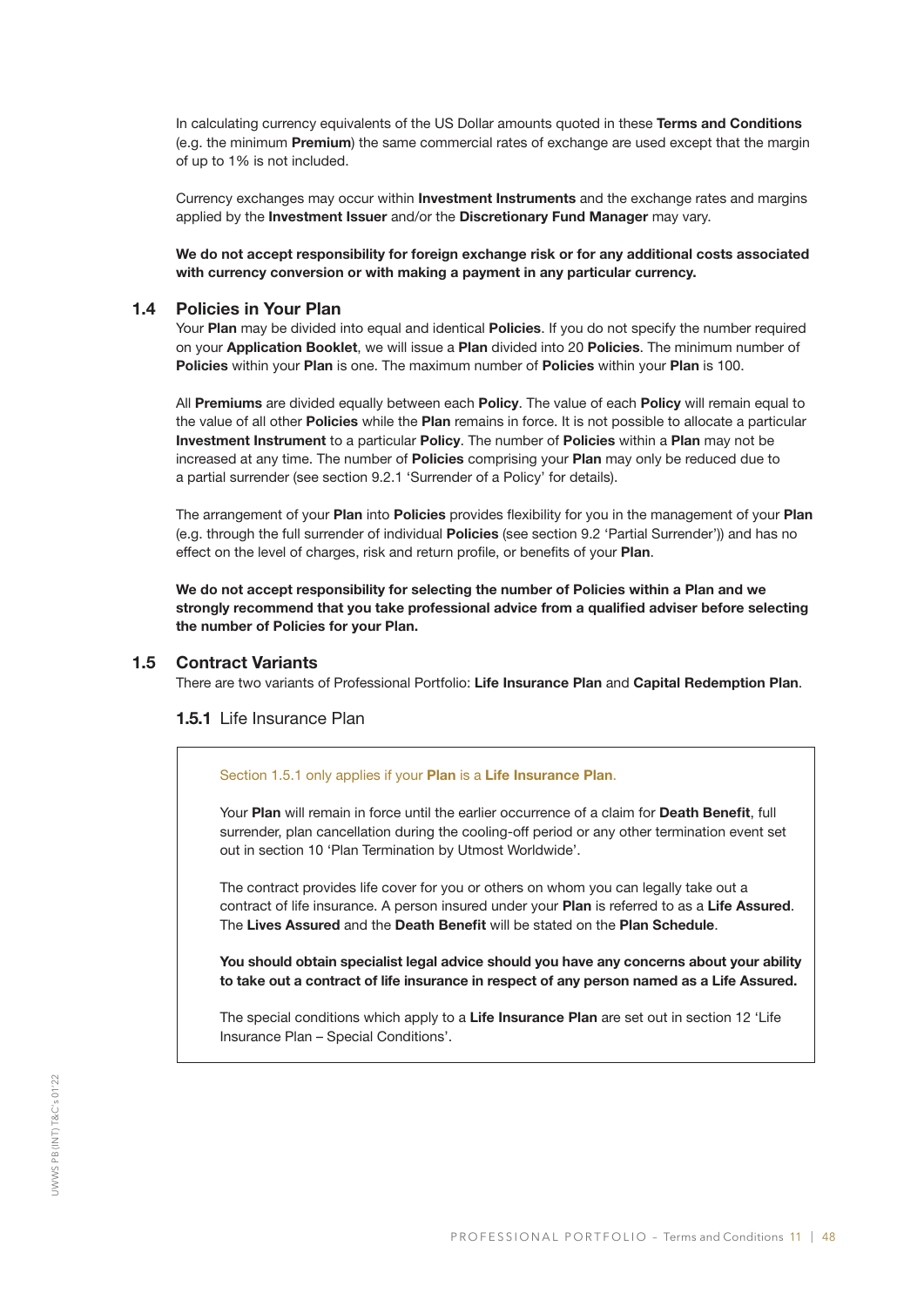#### 1.5.2 Capital Redemption Plan

Section 1.5.2 only applies if your Plan is a Capital Redemption Plan.

Your Plan will remain in force until the Maturity Date or the earlier occurrence of full surrender, plan cancellation during the cooling-off period or any other termination event set out in section 10 'Plan Termination by Utmost Worldwide'.

The contract provides a Maturity Benefit which becomes payable on the Maturity Date.

The special conditions which apply to a Capital Redemption Plan are set out in section 13 'Capital Redemption Plan – Special Conditions'.

#### 2 PLAN OWNERSHIP

#### 2.1 Planholder

Professional Portfolio is available to individuals aged at least 19 years old on their next birthday, companies or trustees on behalf of a trust. The maximum number of jointly named Planholders is four. If a Planholder is also a Life Assured, the age limits for a Life Assured will also apply (see section 12.1 'Life Assured').

All Planholders must sign any Written Request before we can accept it. This does not apply where an instruction to deal in **Investment Instruments** held with the **Default Custodian** is received from a Portfolio Manager appointed by all Planholders as their authorised agent (see section 5.1 'Portfolio Manager').

You may assign the rights and benefits of your Plan or place the Plan in trust (see section 2.2 'Assignment' and section 2.3 'Trust Arrangements').

#### 2.1.1 Joint Ownership

Where there is more than one Planholder, you will own your Plan as joint owners.

If one or more of the joint Planholders dies while your Plan is in force (not being the Relevant Death) the surviving Planholder(s) will remain the legal owner(s) of the Plan. The remaining Planholder(s) may give any instructions in relation to the Plan, which may include surrender of the Plan (either fully or partially).

#### 2.1.2 Succession

Where the sole Planholder or where there is more than one, all of the Planholders die or cease to exist while your Plan is in force (not being the Relevant Death) then the legal ownership of the Plan shall pass to the successors of the last surviving Planholder. A Grant of Probate will be required from the Royal Court of Guernsey to transfer ownership of your Plan.

We do not accept responsibility for the effectiveness of any estate planning issues or any direct or indirect liability for the payment of inheritance tax or death duties. You should give consideration to who will become the successor in respect of your Plan and take independent legal and tax advice regarding your circumstances. This advice should include how best to address your wishes, any restrictions on estate planning or heirship and any tax implications in any jurisdiction applicable to you.

#### 2.2 Assignment

Subject to our written consent you may assign the rights and benefits of your Plan to a bank for security purposes or to a third party. The effect of an **Assignment** is that you will give up your rights under the Plan, including the right to claim any financial benefit or receive any information in relation to the Plan.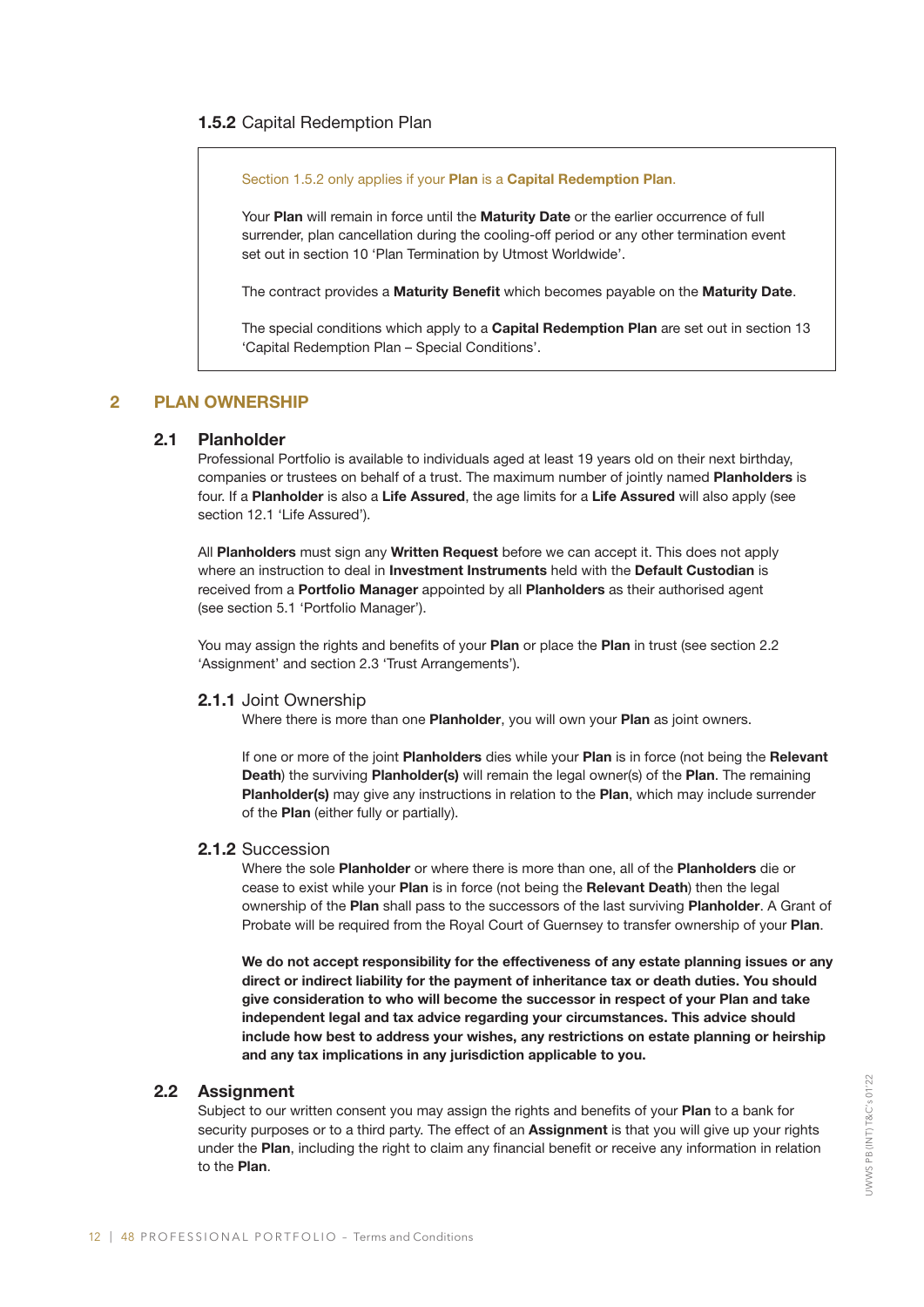When you assign the rights and benefits of your Plan, you and the assignee will complete and sign an instrument of assignment. It is your responsibility to make sure that the instrument of assignment is suitable for your needs and is legally valid.

We do not accept responsibility for making sure that the instrument of assignment is suitable for your needs or is legally valid and you should obtain your own independent advice as necessary. The assignee of the Plan will be considered to be a new Planholder and will be subject to due diligence and our normal administration processes including, but not limited to, the verification of their identity and permanent residential address etc. We reserve the right to refuse the Assignment of a Plan to any assignee where due diligence cannot be completed to our sole satisfaction.

In order to give effect to an Assignment, you must immediately provide us with:

- notice of the Assignment, together with either the original or a certified true copy of the written instrument of assignment; and
- any further information, documentation or certifications we consider necessary in order to comply with section 16 'Provision of Information and Regulatory Reporting'.

If these requirements are not met to our satisfaction, we may decline to note the **Assignment** in our records and the Assignment will not take effect.

Once an Assignment has been noted in our records:

- The assignee becomes entitled to the rights and benefits under your Plan.
- We will not process any future transactions on your Plan unless we receive a Written Request from the assignee. We will refer instructions received from another party (such as you as the original Planholder) to the assignee before taking any action.
- The assignee will be assumed to have control over investment decisions under the Plan. Any appointment of a Portfolio Manager will be automatically revoked, unless the assignee agrees with us in writing to continue the appointment of the Portfolio Manager.
- Where the terms of the instrument of assignment allow, the assignee will have the power to appoint a new or alternative Portfolio Manager.

#### 2.3 Trust Arrangements

Note: The trust arrangements described in this section are separate from the trust arrangements imposed by Guernsey policyholder protection requirements (see section 23.1 'Planholder Protection').

Your Plan may be placed in trust, in which case the trustees will be the legal owners of the Plan.

If a Plan is placed in trust, it is the responsibility of the settlor(s) to make sure that the trust arrangement is legally valid and is suitable for their needs.

#### We do not accept responsibility for any trust arrangement used for holding a Plan and we strongly recommend that any settlor(s) should obtain independent professional advice from a suitably qualified adviser as necessary.

We must be provided with the original or a certified true copy of the trust instrument, which created the trust.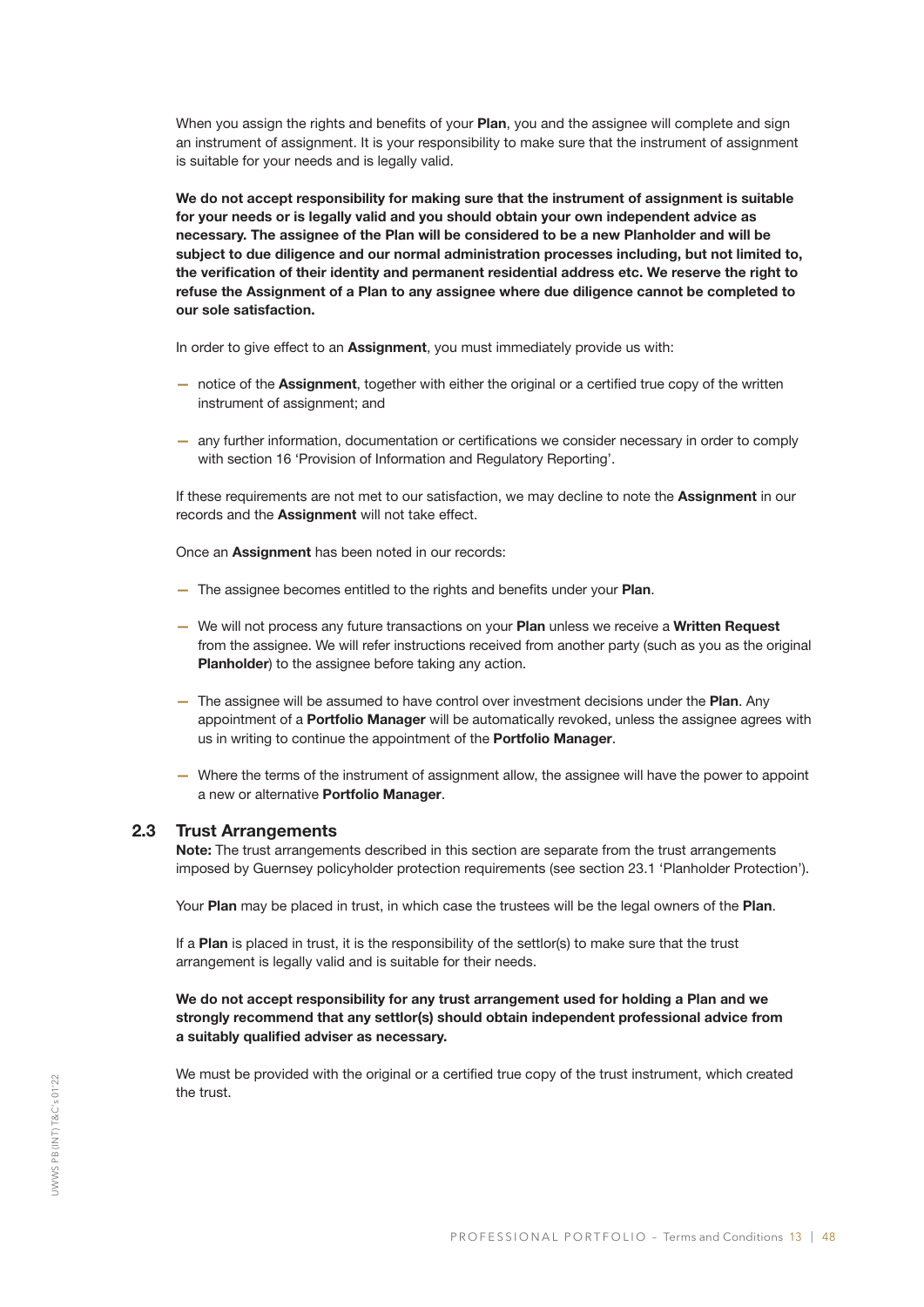If the Plan is held on trust:

- The trustees have legal ownership of the Plan.
- All future transactions on the Plan (e.g. full or partial surrenders) will only be processed by us if we receive a Written Request from the trustees. Instructions received from another party (such as the settlor(s) or the original **Planholder**) will be referred to the trustees before we take any action.
- The trustees will be assumed to have control over investment decisions under the Plan, with the exception of where a **Portfolio Manager** has been appointed or in respect of a Discretionary Portfolio.
- Where the terms of the trust instrument allow, the trustees will have the power to appoint a Portfolio Manager or to revoke any appointment already in place.

Where a trustee is entitled to charges under the trust instrument, we can pay such charges from the Plan provided that the conditions set out in section 7.6 'Third-party Charges (Optional)' are met.

#### 3 PREMIUMS

#### 3.1 Minimum Premium

The initial Premium must total at least USD150,000 (or currency equivalent) and an additional Premium must be at least USD15,000 (or currency equivalent).

This value may include the settlement value (at the time of transfer to us) of **Securities** already held by you, subject to our agreement (see section 4.4 'Permissible Investment Instruments').

#### 3.2 Payment of Premiums

Premiums in Cash must be paid by electronic transfer to a collection account belonging to us (details of which are available from us on request) using 'Utmost Worldwide' and the plan number (if known) as a reference. We will not accept payments from third parties.

You can re-register Securities you already own into the Plan as an *in specie* Premium subject to our acceptance and provided that the Securities meet our permissible Investment Instrument types (see section 4.4 'Permissible Investment Instruments'). Where such Securities are to be held with an Authorised Custodian, they must be held by you with that Authorised Custodian immediately prior to re-registration. Securities for investment must be re-registered in the name of our nominees. The resulting Premium is the settlement value of the Securities.

Premiums can be contributed in any currency subject to our acceptance (see section 1.3 'Currency Exchange').

The initial Premium is contributed at the Plan Commencement Date.

An additional Premium may be contributed to a Life Insurance Plan at any time. An additional Premium can only be contributed to a Capital Redemption Plan if the period between the date the Premium is allocated and the Maturity Date is greater than the period for which early discontinuance charges would apply in respect of that additional Premium (see section 7.1.4 'Early Discontinuance Charge').

#### 3.3 Premium Allocation

100% of any Premium accepted will be allocated to your Plan and form part of the Investment Fund. Following this allocation, Investment Instruments will be acquired or re-registered and will form the Investment Fund.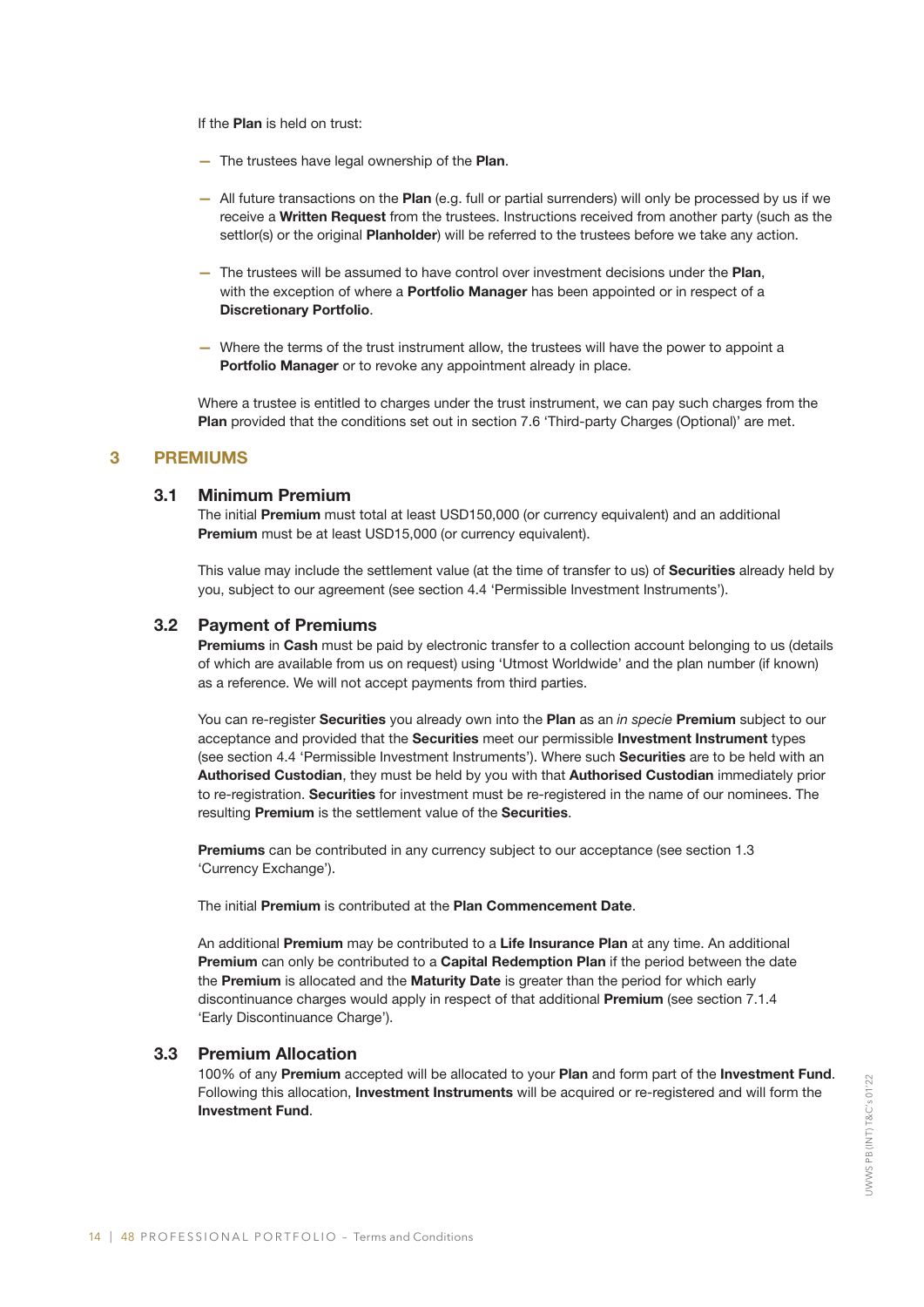#### 4 INVESTMENT INSTRUMENTS

Professional Portfolio adopts an open approach to investment which allows you to choose any asset (e.g. funds, stocks, bonds and Discretionary Portfolios) as the Investment Instruments to be held within the Investment Fund, provided that the Investment Instrument is considered by us to be a permissible Investment Instrument (see section 4.4 'Permissible Investment Instruments').

Detailed information on the Investment Instruments themselves including investment restrictions and borrowing powers applicable to the Investment Instruments can be found in the individual Investment Instrument prospectus and/or offering documents, which are available from your Financial Adviser or the relevant **Investment Issuer**.

In choosing Investment Instruments, you should undertake such due diligence or seek such independent advice, as you consider necessary. It is your responsibility to ensure that you have read and understood the prospectus and/or offering documents and other supplementary documentation in respect of any Investment Instrument considered or selected. You should understand and accept the terms and risks associated with any **Investment Instruments** chosen.

We do not provide investment advice. This should be sought from your Financial Adviser or Portfolio Manager. Such advisers are appointed by you at your own risk and we do not conduct due diligence or impose minimum requirements. We recommend that you ensure that your chosen Financial Adviser or Portfolio Manager is properly regulated, sufficiently qualified and experienced to provide you with investment advice, taking into account your personal circumstances and risk attitude.

We do not accept responsibility for the selection or suitability of any Investment Instrument for any Planholder or for the quality of investment advice provided by or investment decisions made by any Financial Adviser, Portfolio Manager or Discretionary Fund Manager. Similarly, we do not accept responsibility for any liability for any direct or indirect financial losses incurred as a consequence of investment advice provided by any third party or as a consequence of investment risk or the default or failure of any Investment Instrument, for any reason whatsoever. We strongly recommend that you seek professional advice regarding Investment Instruments from a suitably qualified and regulated investment adviser.

We remain the beneficial owner of the Investment Instruments at all times. You do not have any title to, or interest in, any Investment Instruments within the Investment Fund underlying your Plan. The Investment Instruments are used solely for the purposes of calculating the value of the Investment Fund and benefits of your Plan.

You will not be consulted nor provided with an opportunity to participate in any corporate action in relation to any Investment Instrument within the Investment Fund.

#### 4.1 Custody of Investment Instruments

We remain the beneficial owner of the Investment Instruments held within the Investment Fund underlying the Plan at all times and they are held by the Trustee using one or more Custodians. The Custodian is responsible for the safe keeping of the Investment Instruments and to ensure that everything necessary is done to effect any requested dealing instructions.

Where the services of an Authorised Custodian are being used, Investment Instruments with a value of at least USD50,000 (or currency equivalent) must be placed with each **Authorised** Custodian. This is subject to any higher minimum applied by the Authorised Custodian. Where additional Investment Instruments are placed with an Authorised Custodian, these must have a value of at least USD15,000 (or currency equivalent) (see section 3.1 'Minimum Premium').

Investment Instruments are held in trust with the Trustee at all times for the purposes of the Guernsey regulatory policyholder protection scheme (see section 23.1 'Planholder Protection' for further information).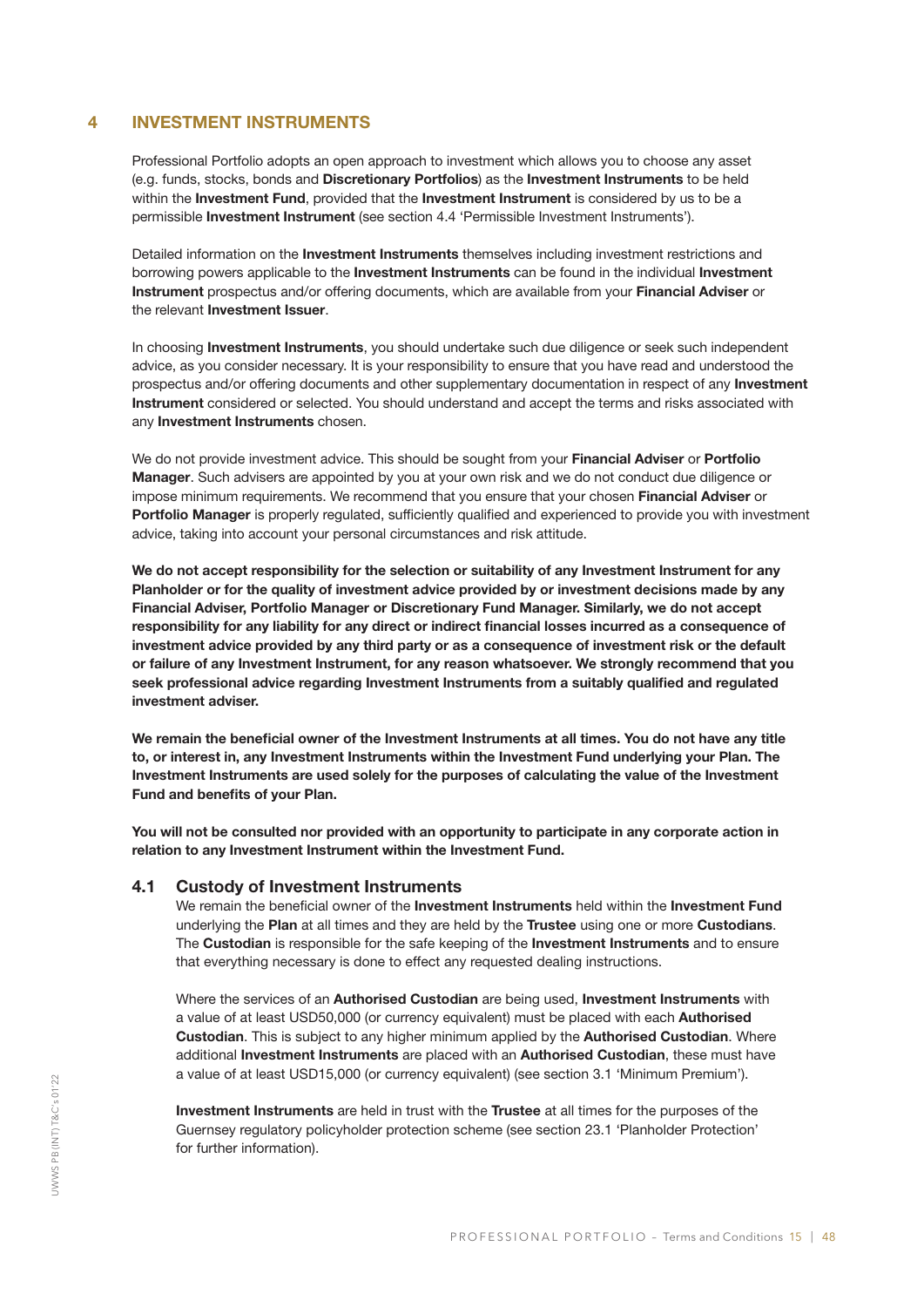#### 4.2 Discretionary Portfolio

A Discretionary Portfolio (held with an Authorised Custodian and managed by a Discretionary Fund Manager) can be held within the Investment Fund underlying your Plan. We will appoint a Discretionary Fund Manager, nominated by you, to manage each Discretionary Portfolio held. The Discretionary Fund Manager will have full discretionary authority to manage the Discretionary Portfolio, subject to section 4.4 'Permissible Investment Instruments' and your chosen investment strategy.

#### 4.3 Investment Risk

The investment risk of the individual Investment Instruments and the overall Investment Fund is borne entirely by you. We are not responsible for investment decisions and any choice of Investment Instrument is entirely at your own risk.

You should ensure that the Investment Instruments chosen by you or your authorised agents are suitable for you bearing in mind your investment objectives and attitude to risk. We do not accept any liability for any losses incurred under your Plan as a result of the performance of any Investment Instrument or for any losses, damages or costs (including but not limited to legal fees) resulting from us acquiring any Investment Instrument.

We reserve the right to require you to sign a suitably worded disclaimer stating that you understand the risks associated with a particular Investment Instrument and that you understand that you are investing at your own risk.

Acceptance of a Security into the Investment Fund will only take place after we carry out any due diligence we consider necessary and decide to accept that Security. This may delay the acquisition or re-registration of your chosen Security. Our acceptance of a Security into the Investment Fund is not an endorsement or recommendation of that Security.

#### 4.4 Permissible Investment Instruments

We have the right at our sole discretion to refuse to accept any **Investment Instrument** for inclusion within the Investment Fund. It may also be necessary for us to carry out detailed research on a proposed Investment Instrument to confirm that it meets our acceptance criteria. Where we do so in order to satisfy a Written Request from you to include a specific Investment Instrument in the Investment Fund of your Plan, we reserve the right to apply an ad-hoc charge to your Plan (see section 7.3.3 'Additional Ad-hoc Charges'). Information on permissible Investment Instrument types is available from us on request.

We can refuse to or cease to classify any **Investment Instrument** as a permissible Investment Instrument at any time and for any reason. Such reasons may include, but will not be limited to, the following:

- it does not or no longer complies with any restrictions or discretionary criteria imposed by us;
- it does not comply with or ceases to comply with any applicable law or regulation;
- we believe that it is not a permitted investment for a life insurance company; or
- it would otherwise involve us in a loss, penalty or other detriment whether financial or otherwise.

Where the Investment Fund holds an Investment Instrument which cannot be classified by us as a permissible Investment Instrument or has ceased to be classified as a permissible Investment Instrument, we will withdraw the Investment Instrument. See section 4.8 'Withdrawal of an Investment Instrument' for details of how and when this arises.

In addition, the available choice and/or re-registration of Investment Instruments may also be restricted by applicable regulation.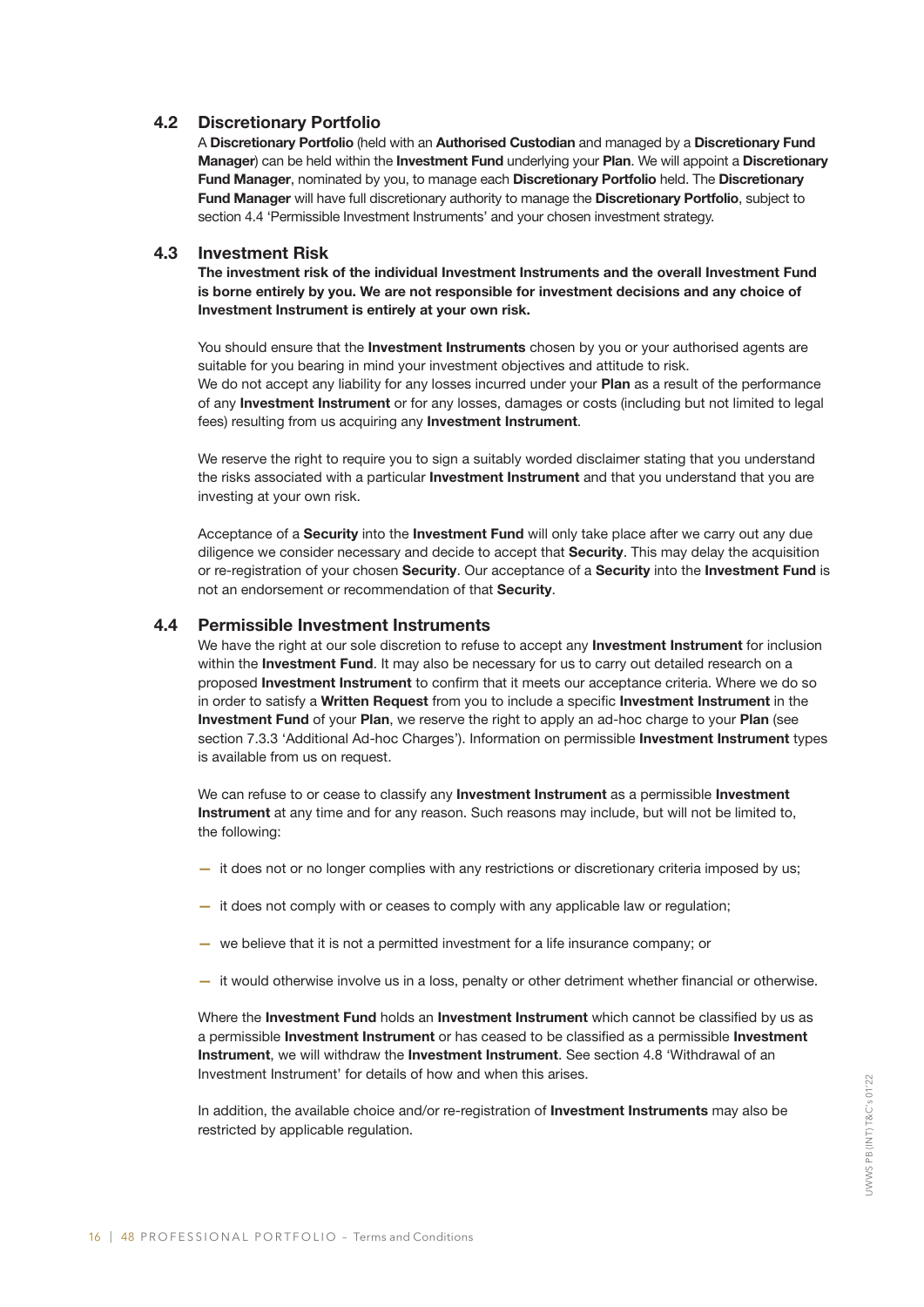#### 4.4.1 United Kingdom

There are specific tax considerations for holding a Plan if you are a United Kingdom ("UK") resident or planning to move or return to the UK in the future.

UK tax legislation enables Her Majesty's Revenue and Customs ("HMRC") to recognise a Plan as a "Personal Portfolio Bond" or a "Pooled Portfolio Bond", dependent on the Investment Instruments available to and constituting the Investment Fund. Typically, a Personal Portfolio Bond provides greater choice of **Investment Instruments** however, the tax consequences may be less advantageous, depending on your personal circumstances. For more information about such tax consequences you should speak to your tax and/or legal adviser.

The Plan offers you the ability to select between a "Personal Plan" and a "Pooled Plan" within the Application Booklet (see section 4.4.1.1 'Personal Plan' and section 4.4.1.2 'Pooled Plan'). Your Plan Schedule shows the classification chosen. However, the Investment Instruments that you have chosen will ultimately determine whether HMRC consider the Plan as a Personalised or Pooled Portfolio Bond. You are solely responsible for ensuring that you choose the product classification that is appropriate for you and your tax position.

Where you choose a Pooled Plan, you must ensure that any **Investment Instruments** chosen for your Plan comply with section 517 of the ITTOIA (see section 4.4.1.2 'Pooled Plan'). We do not accept any responsibility in the event that your **Plan** is classified as a Personal Portfolio Bond as a result of the selection of **Investment Instruments** that do not comply with section 517 of the **ITTOIA**.

We do not provide tax advice in any jurisdiction and we do not accept responsibility for the management of tax liabilities that you may incur in any jurisdiction. You should evaluate the classification of your Plan and the associated tax consequences prior to taking up residence in the UK and seek specialist tax and/or legal advice in relation to your particular circumstances. We do not accept liability for any tax obligation that may be imposed on you by any tax authority as a consequence of directly or indirectly holding or participating in a Plan.

4.4.1.1 Personal Plan

Paragraph 4.4.1.1 only applies if your **Plan** is a Personal Plan.

The Investment Fund of a Personal Plan can include listed equities, bonds, collectives, currencies and certain structured products, subject to our agreement.

It is expected that a Personal Plan will be classified by HMRC as a Personal Portfolio Bond as defined by section 515-526 of the ITTOIA.

#### 4.4.1.2 Pooled Plan

Paragraph 4.4.1.2 only applies if your **Plan** is a Pooled Plan.

The **Investment Fund** of a Pooled Plan is restricted to **Investment Instruments** which can be held without the Plan being considered a Personal Portfolio Bond under sections 515-526 of the ITTOIA. Information on the Investment Instruments which can be held within a Pooled Plan is set out in this legislation and is available from us, on request.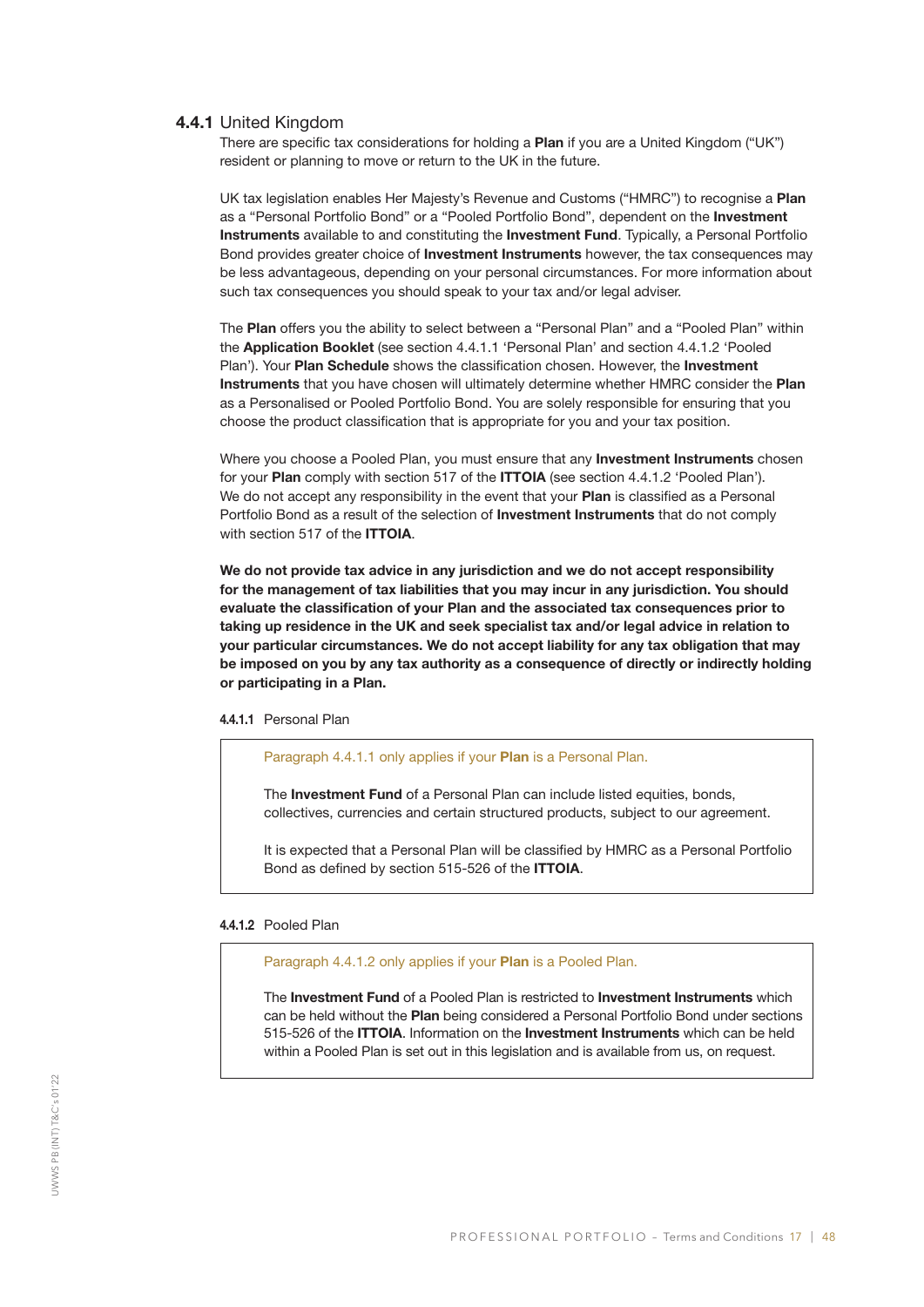In summary and for indication purposes only, the Investment Fund of a Pooled Plan is restricted to:

- an index that is generally available to all Plans, such as the retail prices index or an index similar to the retail prices index that is published by the government of any foreign state or an agent of such a government or any published index of prices of shares listed on a recognised stock exchange; and
- units in a UK authorised unit trust, shares in an investment trust, shares in an open-ended investment company, Cash, collective investment funds such as interests in a non-UK closed ended investment company, a non-UK unit trust scheme or other forms of non-UK collective investment funds.

These rules are subject to change and you should always consult the relevant legislation and/or seek your own professional tax advice before selecting a Pooled Plan or Investment Instruments to be allocated to a Pooled Plan.

It is not intended that a Pooled Plan will be classified by HMRC as a Personal Portfolio Bond as defined by section 515-526 of the ITTOIA but this cannot be guaranteed.

#### 4.5 Un-invested Cash

Where Cash has not been allocated to an Investment Instrument but remains within the Investment Fund, it will be allocated to the Call Deposit Accounts (including the Plan Currency Account) which will be created to hold un-invested Cash and will form part of the Investment Fund.

Call Deposit Accounts can be used to manage un-invested Cash, to facilitate the acquisition of Investment Instruments, to utilise currencies other than the Plan Currency and to facilitate payments in currencies other than the Plan Currency.

We will act with reasonable skill and care in the selection and monitoring of any bank with whom Call Deposit Accounts are held, but will not be liable for losses resulting directly or indirectly from the actions, omissions, liquidation, bankruptcy or insolvency of such bank.

We do not accept responsibility for the counterparty credit risk of any Cash allocated to a Call Deposit Account. We do not accept liability for any loss of capital arising directly or indirectly from the holding of a Call Deposit Account within the Investment Fund, regardless of how such a loss was sustained.

4.5.1 Interest Applied to Call Deposit Accounts with Positive Balances

Credit interest will be applied to Call Deposit Accounts at the rate offered by the relevant Custodian to its clients on balances of a similar size or type. Negative as well as positive interest rates may be applied by the Custodian.

Interest rates will vary by currency, balance level and **Custodian**. Interest on each account is calculated and applied by the relevant Custodian.

Where a Call Deposit Account is held with the Default Custodian, the interest rate is the rate applied by the Default Custodian less up to 1% per annum, which we retain. For example, if the Custodian rate is 2% and our retained margin is 1%, the net interest applied to the Call Deposit Account is 1%.

Where the rate applied by the Default Custodian is between 0% and 1%, we retain the interest in full and the rate applied to the **Call Deposit Account** will be 0%. Where the rate applied by the Default Custodian is less than or equal to 0%, that rate is applied to the Call Deposit Account and we do not retain any interest.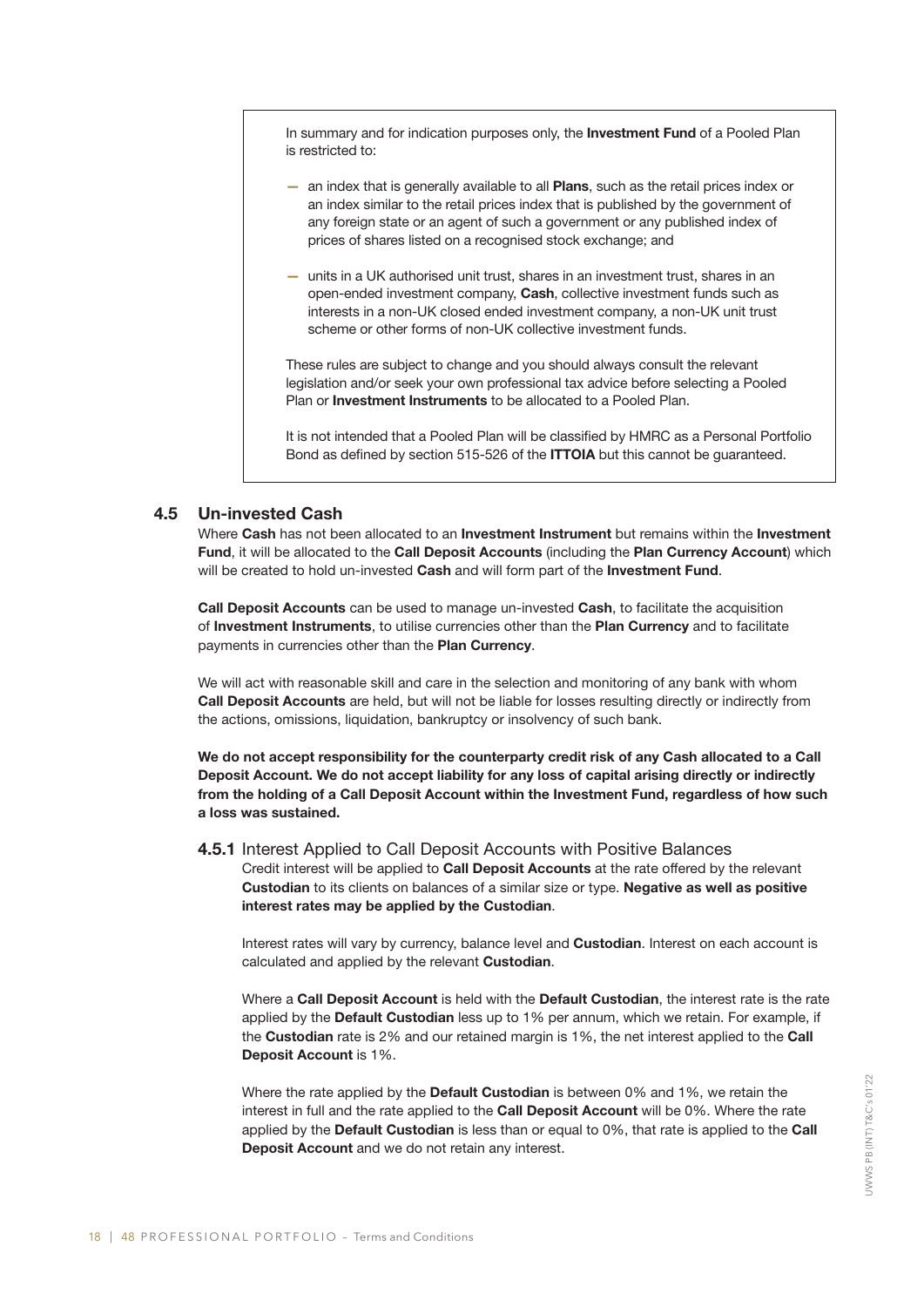#### 4.5.2 Plan Currency Account

The Investment Fund will include a Call Deposit Account held in the Plan Currency, referred to as the Plan Currency Account which will be established with the Default Custodian. Plan charges will be deducted by us from the Plan Currency Account. You should ensure that you maintain sufficient Cash in the Plan Currency Account to cover all charges associated with the Plan as they fall due at all times, in order to avoid an overdrawn balance.

#### 4.5.3 Overdrawn Balances

Where there is insufficient Cash in the Plan Currency Account to pay charges as they fall due, including any third-party charges that you have asked us to facilitate, the account will become overdrawn.

Similarly where there is a delay in the disposal or settlement of Investment Instruments (see section 5.2 'Making Changes to the Investment Fund') that are required to finance the acquisition of new Investment Instruments, one or more Call Deposit Accounts may become overdrawn.

The value of the **Investment Fund** will be reduced by the amount of any overdraft. Debit interest will be charged on all overdrafts. We will not specifically advise you of an overdraft that arises within a Call Deposit Account and you should monitor the level of Cash that is available within the Investment Fund to reflect the expected level of investment activity and deduction of charges accordingly.

The debit interest rate applied to an overdrawn balance is the rate applied by the Default Custodian plus up to 1% per annum which we add. For example, if the holding bank rate is 2% and our margin is 1%, then the interest charged to the overdrawn account is 3%.

Debit interest rates may vary per currency and balance level. Where the Call Deposit Account is held with the Default Custodian, debit interest is calculated on a daily basis and deducted from the relevant Call Deposit Account on the last day of each month.

In the event that an overdrawn balance has persisted for a period of over three months, we may at our absolute discretion, insist on such balance being cleared and will request that you dispose of Investment Instruments or pay an additional Premium to clear the overdraft. We reserve the right to dispose of **Investment Instruments** of our choosing to bring a Call Deposit Account back into credit.

Requests for overdrafts are permitted at our sole discretion and are in any event subject at all times to the agreement of the Custodian. An overdraft facility will not be made available to fund a partial surrender or a regular withdrawal.

Where an overdraft is created by a transaction that has been instigated by you, or the overdraft arises as the direct or indirect consequence of your instructions or requests, or the overdraft is necessary to cover the legitimate charges or debit interest costs applicable to the Plan, then you will be deemed to have requested the overdraft and we will be entitled to dispose of Investment Instruments to clear such overdraft either in full or in part at our sole discretion and in any manner that we may determine.

#### 4.6 Minimum Holding

The minimum value that can be held in relation to a single **Security** is USD7,500 (or currency equivalent). Investment Issuers, including Discretionary Fund Managers and Custodians can impose higher minimums in respect of a Security or Discretionary Portfolio, in which case the higher minimum amount will apply.

If you wish to retain any individual Security in the Investment Fund, you must make sure that the Market Value of the holding does not fall below USD7,500 (or currency equivalent) or such other minimum as may be imposed by the Investment Issuer or Custodian. If the value of a Discretionary Portfolio breaches the minimum imposed by a Discretionary Fund Manager, the Discretionary Fund Manager may require closure of the Discretionary Portfolio, which we will facilitate upon request.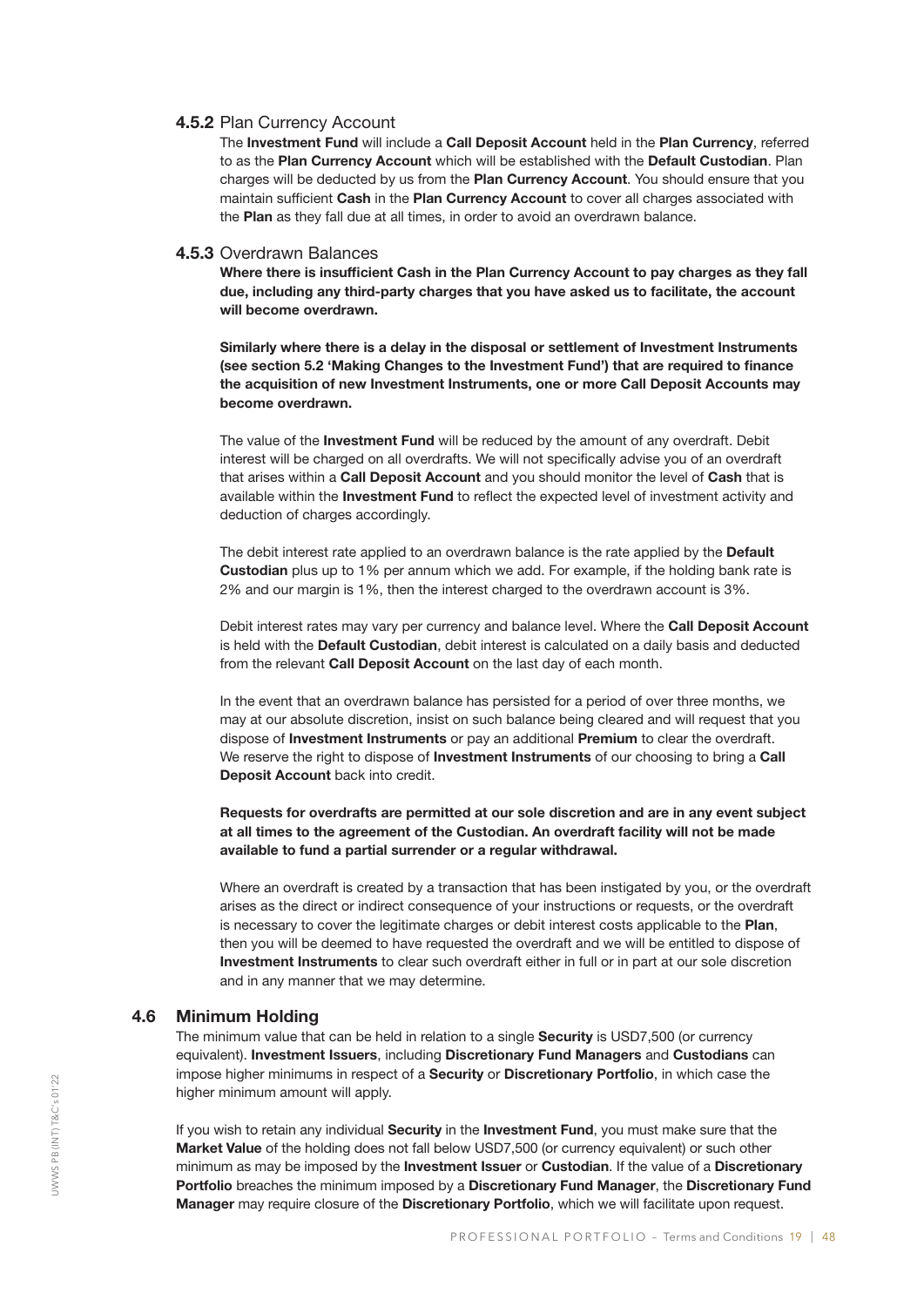To avoid the minimum being breached in relation to any of your Investment Instruments, you can choose to submit an additional Premium (see section 3.1 'Minimum Premium' for details of minimum amounts) to acquire more of that **Investment Instrument**. Alternatively, you can choose to trade between Investment Instruments within your Plan. Where the minimum is breached for any reason (including, but not limited to, deduction of charges, volatility in Market Value, partial surrender and/or fluctuation in currency exchange rates) we reserve the right to dispose of the remainder of the Investment Instrument and credit the settlement proceeds to an appropriate Call Deposit Account within your **Plan.** 

We do not accept responsibility for any loss in the value of your Plan resulting directly or indirectly from a failure to observe the minimum holding criteria detailed above.

#### 4.6.1 Investment Instrument Diversification

At least 10% of the Investment Fund must be held in Liquid Assets. Where greater than 80% of the Investment Value of the Investment Fund is linked to a single Security, at least 5% of the Investment Fund must be held in Cash or near cash assets in the Plan Currency.

In the event these minimums are breached, we reserve the right to review your Plan. Where we identify a breach, we will inform you of the situation by way of a Written Notice. We will give you the opportunity to submit a dealing request or an additional Premium to rectify the situation.

If we do not receive the requested dealing instruction or additional **Premium** within the time specified in the Written Notice, we may dispose of any Investment Instruments necessary to return the Plan to within these limits. Investment Instruments disposed of will be chosen at our sole discretion. The settlement value of any **Investment Instrument** disposed of will be credited to a Call Deposit Account held in the corresponding currency.

#### 4.7 Dividends

From time to time we may receive dividends in relation to **Investment Instruments** held within the Investment Fund. The value of dividends allocated to your Investment Fund will be net of any applicable withholding tax deducted at source in the country of origin.

You make an election in the Application Booklet to determine whether dividends should be allocated to your Investment Fund as Cash or as additional shares/units of the associated Investment Instrument. It is not possible to change this selection while your Plan is in force. Where Investment Instruments are held with the Default Custodian, this selection will be followed except where the Investment Issuer only facilitates cash dividends. Where a Discretionary Portfolio is held with an Authorised Custodian, the Discretionary Fund Manager will decide how dividends are handled within the **Discretionary Portfolio.** 

We will always retain dividends and they will form part of the Investment Fund and therefore, cannot be paid out to you as income under any circumstances.

Where an **Investment Instrument** is disposed of between the declaration and payment dates of a dividend which is received in the form of shares/units of the Investment Instrument, then we reserve the right to dispose of these shares/units and credit the realised value to the appropriate Call Deposit Account.

If a full surrender, Death Benefit or Maturity Benefit has been paid between a dividend declaration and payment date, only dividends of more than USD150 (or currency equivalent) will be paid to you.

#### 4.8 Withdrawal of an Investment Instrument

An Investment Issuer may withdraw availability of an Investment Instrument at its own discretion or we may exercise our right to dispose of an Investment Instrument from the Investment Fund (see section 4.4 'Permissible Investment Instruments').

Withdrawal of availability of an **Investment Instrument** can apply to either future holdings only (in which case existing holdings can continue to be held) or to both future and existing holdings (in which case any existing holding must be disposed of).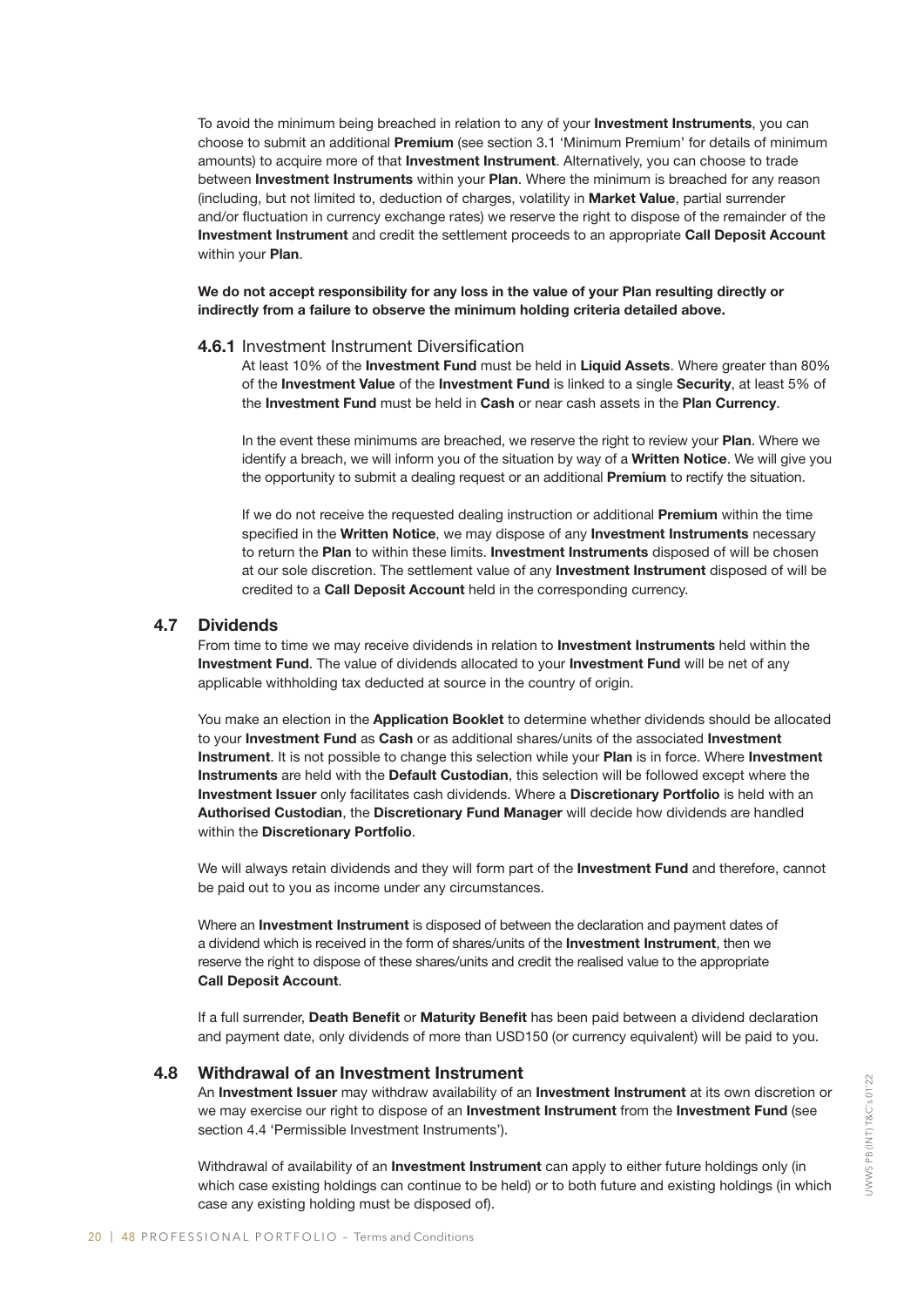Where, as a result, it is necessary to dispose of an existing Investment Instrument holding, we will give you Written Notice of our intention to dispose of the affected Investment Instrument, one month in advance of the withdrawal. If any applicable law or regulation requires a longer notice period, we will comply with this requirement. Where, due to circumstances beyond our control, we are unable to comply with the period of notice set out in this document, we will use all reasonable efforts to provide as much notice as possible.

In the Written Notice you will be asked to provide us with your instructions regarding alternative Investment Instruments to acquire. If we do not receive investment instructions within the time specified in the Written Notice, we will dispose of the affected Investment Instrument and credit the settlement proceeds to a Call Deposit Account in the currency of that Investment Instrument.

We do not accept any responsibility or liability for financial losses caused either directly or indirectly by the withdrawal of an Investment Instrument for reasons that are beyond our control.

#### 4.9 Investment Instrument in Suspension

Trading in an **Investment Instrument** may be suspended from time to time by the **Investment Issuer** and/or under the direction of a regulatory body or the operation of law. A suspension in trading may reflect either a temporary difficulty for the Investment Instrument or a more serious issue such as the forced liquidation of the **Investment Instrument** which may ultimately result in the loss of substantially all of the capital allocated to the **Investment Instrument**.

During a period of suspension, we may not receive reliable pricing information from the Investment Issuer and we may not be able to provide an accurate valuation of the Investment Instrument and it will not be possible to trade into or out of the **Investment Instrument**.

Where this occurs we may at our sole discretion, adjust the recorded value for the Investment Instrument on a prudential basis for the purposes of calculating your plan values. If the suspension of the Investment Instrument is lifted while your Plan is in force, any value restored will automatically uplift the Investment Value of your Plan.

We will use our best endeavours to write down the value of a suspended Investment Instrument in order to reflect our view of the prospects (if any) of recovering a capital sum from the Investment Instrument. We do not accept responsibility for any financial loss arising from the temporary or permanent suspension of an Investment Instrument or liability for any consequential losses that may be incurred by the Plan or any Planholder as a consequence of a suspension or arising from our decision to impair the value of an Investment Instrument, or not, as the case may be.

#### 4.10 Re-registration of an Investment Instrument

We may, at our sole discretion, facilitate the transfer of ownership of an Investment Instrument held within your Plan to you on an *in specie* basis in the following circumstances:

- a claim for full surrender, Death Benefit or Maturity Benefit has been made;
- the disposal of the Investment Instrument in question is required to pay the claim; and
- trading in the Investment Instrument is suspended and we have been unable to dispose of the Investment Instrument for a period of at least three months.

We reserve the right to apply an additional ad-hoc charge (see section 7.3.3 'Additional Ad-hoc Charges') when re-registering Investment Instruments. In addition, all dealing and transfer charges with respect to the Investment Instrument must be borne by you.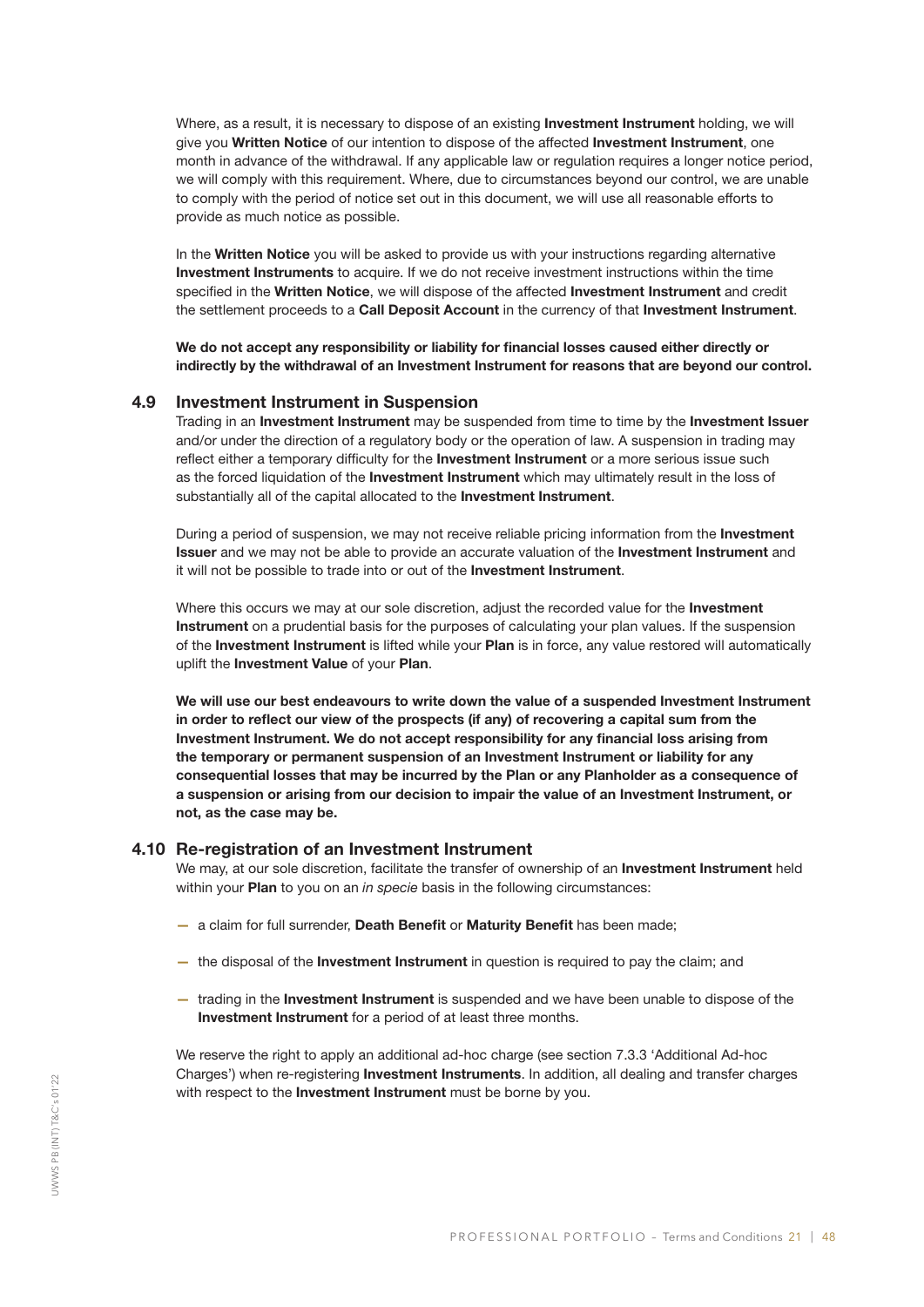For the purposes of providing a valuation for the claim, we will value the Investment Instrument at either:

- the Market Price (bid) of the Investment Instrument on its last available Dealing Day; or
- where a Market Price (bid) is not available or in our view does not represent the true current value of the Investment Instrument, such other price as we, in consultation with the Appointed Actuary consider reasonable.

#### 4.11 Failure of a Counterparty

Where the Investment Fund includes Cash held in a Call Deposit Account or any other Investment Instrument, a failure of the account holding bank could result in the loss of that Cash and a corresponding reduction in the Market Value of the Plan.

If an Investment Issuer or any of the counterparties associated with holding Investment Instruments (including, without limitation, Custodians, banks, brokers, dealers and exchanges) is liquidated or declared bankrupt, this may result in a significant loss to the value of your Plan.

We do not accept responsibility for the failure of a counterparty or the loss of Cash that may be held with such a counterparty. The risk of the failure of a counterparty is borne entirely by you (see section 4.3 'Investment Risk').

#### 5 INVESTMENT MANAGEMENT

You are responsible for investment decisions made in relation to the Investment Fund of your Plan and for the selection of Investment Instruments, including Discretionary Portfolios. We do not provide investment advice and we strongly recommend that you obtain investment advice from a qualified and regulated investment adviser.

You should send any Written Requests for the acquisition or disposal of Investment Instruments directly to us at the address on the back cover of this document.

Professional Portfolio allows you to tailor the Investment Fund underlying your Plan to meet your investment objectives or other needs. You can direct the investment management of the Investment Fund of your Plan in relation to Investment Instruments held with the Default Custodian yourself, or you can delegate this responsibility by appointing a **Portfolio Manager** (see section 5.1 'Portfolio Manager') to provide instructions on your behalf.

You can also choose to include a Discretionary Portfolio that is managed by a Discretionary Fund Manager and held with an Authorised Custodian within the Investment Fund underlying your Plan. A Written Request for the acquisition or disposal of a Discretionary Portfolio must be signed by you, even where a Portfolio Manager has been appointed.

#### 5.1 Portfolio Manager

You may, with our agreement, appoint a **Portfolio Manager** to instruct us in relation to the Investment Instruments held with the Default Custodian. The Portfolio Manager will have the power to instruct us directly in relation to these **Investment Instruments**, without consulting you.

You are responsible for the selection and appointment of a **Portfolio Manager** and must make yourself aware of any risks associated with such an appointment. Our acceptance of such an appointment, is not an endorsement or recommendation of that person's role. We will not accept the appointment of a Portfolio Manager unless they are duly authorised by all Planholders. We will not play a part in any assessment of your investment risk profile and we will not monitor your Plan to confirm that your **Portfolio Manager** is acting in accordance with any agreement between you and your Portfolio Manager.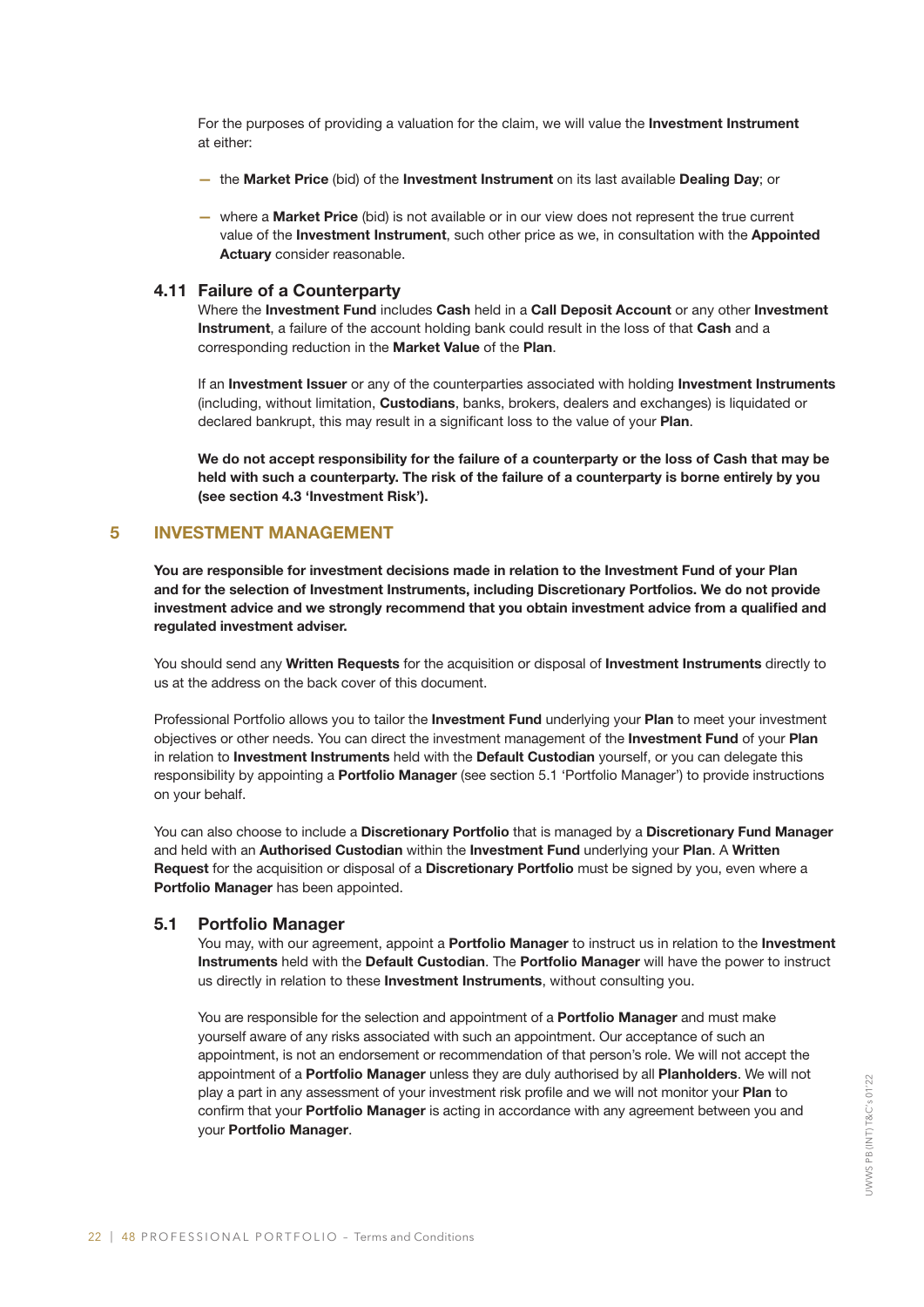Where you enter into an agreement with a **Portfolio Manager**, you may elect for any charges due under the agreement to be paid in accordance with section 7.6 'Third-party Charges (Optional)'. The powers of the **Portfolio Manager** and the charges payable will be set out in the 'Appointment' of an Investment Manager' form, which you must complete and sign to make an appointment.

We do not conduct due diligence on your chosen Portfolio Manager on your behalf and all appointments are accepted by us at your risk. We do not monitor the suitability, the performance or the risk of any particular Investment Instrument selected by the Portfolio Manager for inclusion in your Plan. We, therefore, strongly recommend that you appoint only individuals or entities that are qualified, experienced and regulated in the provision of investment advice or investment management to be Portfolio Manager. We further recommend that you monitor your Investment Fund to ensure that your investment risk profile is being observed by your Portfolio Manager.

#### 5.2 Making Changes to the Investment Fund

You can provide us with a Written Request to change the Investment Instruments within the Investment Fund at that time. Investment Instrument transactions are allowed only at plan level and will be applied equally across all **Policies** in your **Plan**.

The minimum net transaction value is USD7,500 (or currency equivalent) per transaction following deduction of trading costs. The minimum additional allocation to or withdrawal from a Discretionary Portfolio is USD15,000 (or currency equivalent) per transaction. Transactions are allowed subject to maintaining at least USD7,500 (or currency equivalent) in any one Investment Instrument and maintaining the minimum level of Liquid Assets set out in section 4.6.1 'Investment Instrument Diversification' and any restriction applied by the relevant **Investment Issuer** and/or **Custodian**.

We will process Written Requests to acquire Investment Instruments in the order in which they are submitted, subject to our acceptance of the **Investment Instrument** (see section 4.4 'Permissible Investment Instruments'). This means that an **Investment Instrument** which we have previously accepted will be acquired before an Investment Instrument which requires research, regardless of the order in which Written Requests were submitted.

Unless you tell us otherwise, we will use the Call Deposit Account in the same currency as the chosen Investment Instrument to acquire the Investment Instrument. You must ensure there is sufficient Cash available within the relevant Call Deposit Account to fund any acquisition that you wish to request.

We may, at our sole discretion, acquire an **Investment Instrument** where there is a prior or concurrent instruction to dispose of an existing **Investment Instrument** to fund the acquisition, provided that:

- the Investment Instrument being acquired is acceptable to us (see section 4.4 'Permissible Investment Instruments');
- the value realised from the disposal of the existing Investment Instrument will be sufficient, either on its own or combined with the Cash available in the Call Deposit Account, to fund the acquisition of the new Investment Instrument; and
- the resulting overdrawn balance does not exceed 20% of the Investment Value.

Transactions are allowed only at plan level and will be applied equally across all **Policies** in your **Plan**. External charges may apply on Investment Instrument transactions (see section 7.1 'Plan Charges', section 7.3.1 'Trading Charges' and section 7.5 'Investment Instrument Charges').

The disposal of an Investment Instrument will take effect on the next available Dealing Day, following receipt of the proper Written Request.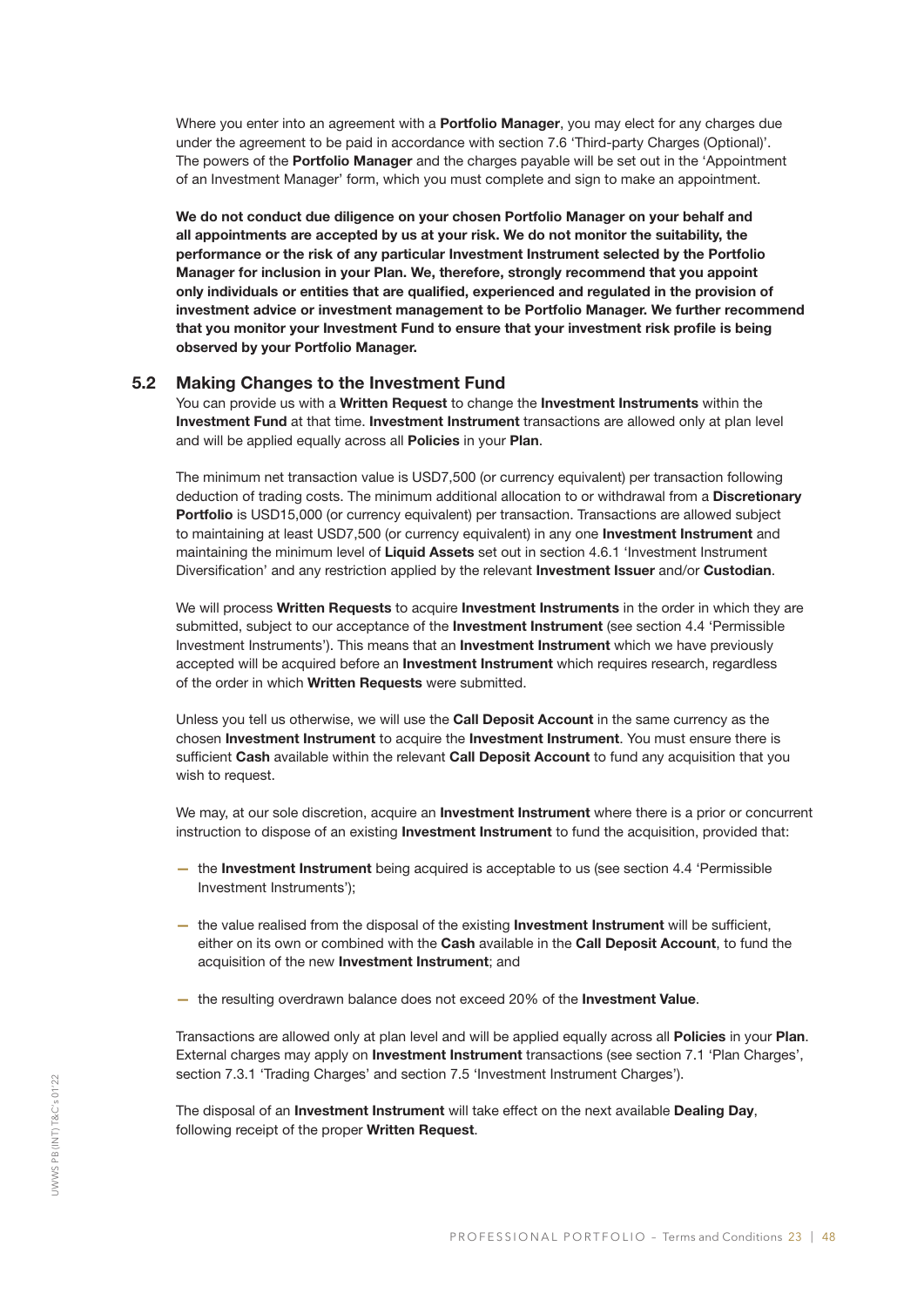The acquisition of a replacement Investment Instrument will take effect on the next available Dealing Day, following:

- acceptance by us of the Investment Instrument (see section 4.4 'Permissible Investment Instruments'); and
- receipt of settlement for the **Investment Instrument** disposed of except, where we have agreed to allow an acquisition to proceed prior to receiving settlement of the disposal in progress.

#### 5.2.1 Investment Instruments Held by Default Custodian

Where **Investment Instruments** are held with the **Default Custodian**, we will endeavour to record all Written Requests for transactions in accepted Investment Instruments in accordance with the following timelines. Where the Written Request is received before 10.30am<sup>1</sup>, for non-equity Investment Instruments and 3.30pm for equity Investment Instruments, it will be recorded with our counterparty each **Business Day**, for execution in line with the procedures defined above. Written Requests received after this cut-off time will be recorded for execution on the following Business Day. In the event of heavy demand, we reserve the right to apply an earlier cut-off time.

Transactions we process in relation to the **Investment Fund** of your Plan are not subject to regulatory "best execution" obligations at plan level. However, we will ensure that all reasonable efforts are taken to ensure that Planholders are treated fairly and equitably in the allocation and pricing of transactions in individual Investment Instruments.

#### 5.2.2 Transactions Within a Discretionary Portfolio

The relevant Discretionary Fund Manager will have the power to instruct the relevant Authorised Custodian to deal in the Cash and Securities held within a Discretionary Portfolio. Any restrictions applied by a relevant Investment Issuer will apply to the Securities within the Discretionary Portfolio.

The Discretionary Fund Manager will follow their own internal practices with respect to frequency of transactions and the pooling of instructions when trading Securities within the Discretionary Portfolio.

#### 5.2.3 Change of Custodian

You can request to add an Authorised Custodian to your Plan or change the Authorised Custodian with whom a Discretionary Portfolio is held by providing us with a Written Request. The proposed **Authorised Custodian** must already have been approved by us and by the Trustee. Such requests will incur a charge (see section 7.3.2 'Change of Custodian Charge').

Where you request to make a transfer from an existing **Discretionary Portfolio** to a new Authorised Custodian:

- you must specify a **Cash** amount to be transferred;
- you must either transfer the value of the entire holding or retain at least USD50,000 (or currency equivalent) in the existing Discretionary Portfolio; and
- you must place a minimum value of USD50,000 (or currency equivalent) with the new Authorised Custodian.

#### 5.2.4 Trade Execution

We are responsible for the processing of transactions within the Investment Fund which will be reflected at plan level. The role of the Custodian is to ensure that everything necessary is done to effect the requested transaction in relation to the underlying Investment Instrument. All transactions will be carried out in accordance with applicable laws, regulations and normal market practice for the transaction concerned and in accordance with each Custodian's normal practice.

1 Times shown are in Guernsey local time, you should note that daylight saving time operates in Guernsey. This currently operates from the last Sunday in March to the last Sunday in October, but is subject to change.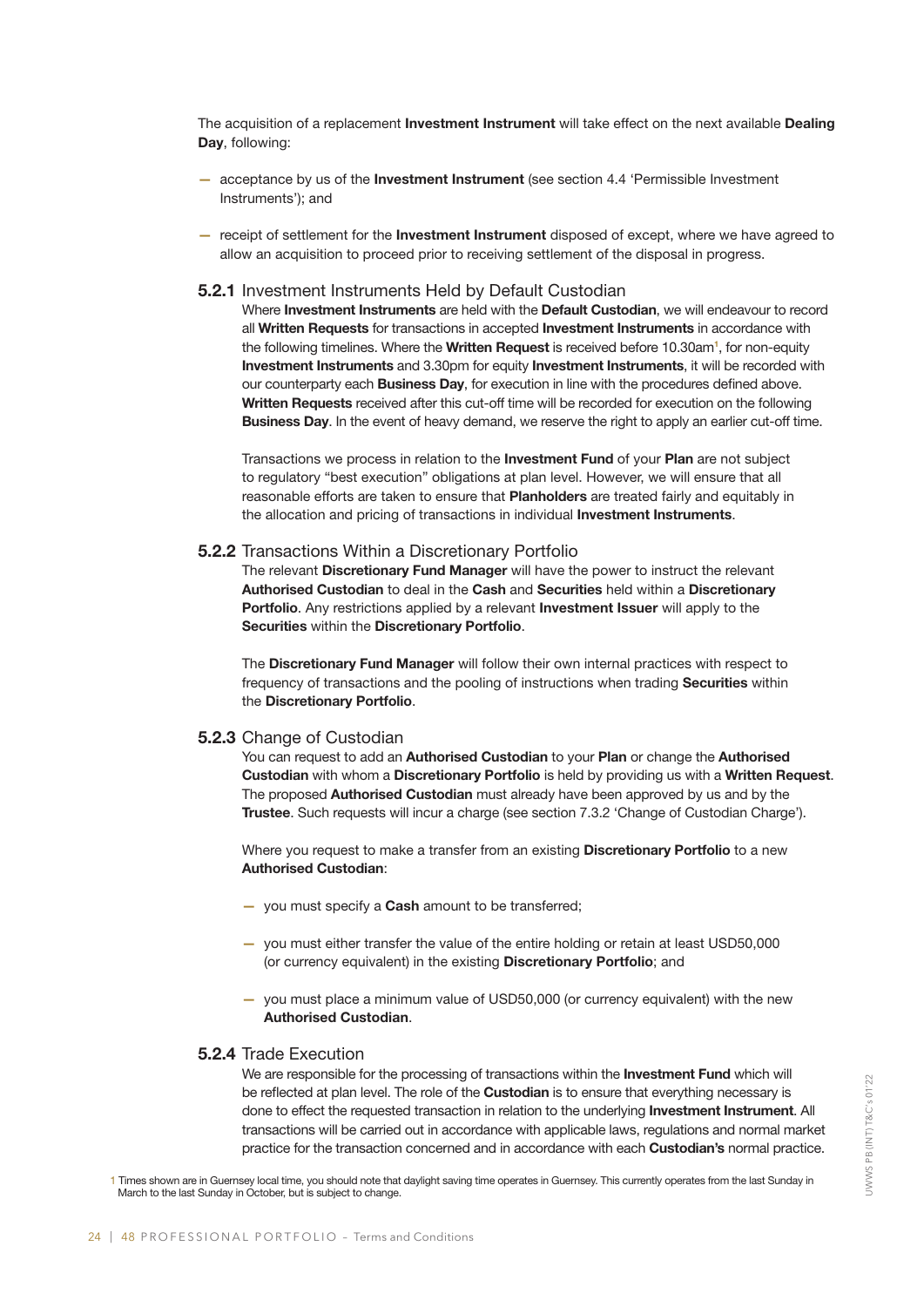This may involve the use of a recognised securities depository or clearing agency. All transactions will be carried out and all Securities will be held subject to the rules and customs of the relevant stock exchange, securities market, clearing house or securities depository as may be applicable.

We may not act on Written Requests relating to Investment Instruments where:

- the instructions are not received in time for the required action to be taken;
- complying with the instruction may, in our opinion, not be practicable or breach a relevant law, rule or regulation; or
- all the necessary information, documentation or Investment Instruments to implement the instructions are not available to us.

#### 6 PLAN VALUATIONS

The latest available buying and selling prices of an **Investment Instrument** underlying your Plan and the associated Dealing Days are available from us or the relevant Discretionary Fund Manager on request. Certain Investment Instruments may not be listed on a stock exchange and/or may be illiquid and/or a ready independent market valuation may not be otherwise available and therefore, we may attribute a valuation to a particular Investment Instrument that is based on alternative valuation methods, where it is deemed by us to be necessary or prudent in relation to the valuation of such Investment Instruments. Such valuation methods may necessarily involve a level of subjectivity for which objective support is, by its nature, unavailable.

We may, at our sole discretion, impair the recorded value for an **Investment Instrument** where there are reasonable grounds to believe that it is not possible to trade into or out of the Investment Instrument in a reasonable timeframe (see section 4.9 'Investment Instrument in Suspension'). We will take all reasonable steps to inform affected Planholders where this occurs.

The return on your Plan is based on the collective financial performance of your chosen Investment Instruments within the Investment Fund, including Securities that are transferred *in specie* from time to time and net of the on-going charges, which will be deducted from your Plan as and when they fall due for payment.

In calculating the value of your Plan, we will rely on information received from the Custodian and other market sources with regards to prices and Investment Instruments held. We do not accept responsibility for the errors or omissions of any Custodian or other market sources and we will not be liable for any inaccuracies or any direct or indirect losses that you may incur as a result of relying on such information.

#### 6.1 Investment Value

The Investment Value of your Plan is calculated using the Market Price (bid) of each Investment Instrument in the Investment Fund on its last available Dealing Day. For valuations, Investment Instruments denominated in currencies other than the Plan Currency will be valued in their own currency and then converted to the Plan Currency (see section 1.3 'Currency Exchange'). The Investment Value is used as the basis for calculating the value of your benefits under the Plan as well as certain charges which apply to your Plan (see section 7 'Charges').

In circumstances where trading in an Investment Instrument has been suspended, the Market Price (bid) on its last available Dealing Day may not accurately reflect the true value of the Investment Instrument and we reserve the right to impair the value of any Investment Instrument, including writing down the value to nil, where we consider it prudent to do so and we will take all reasonable steps to inform you accordingly (see section 4.9 'Investment Instrument in Suspension').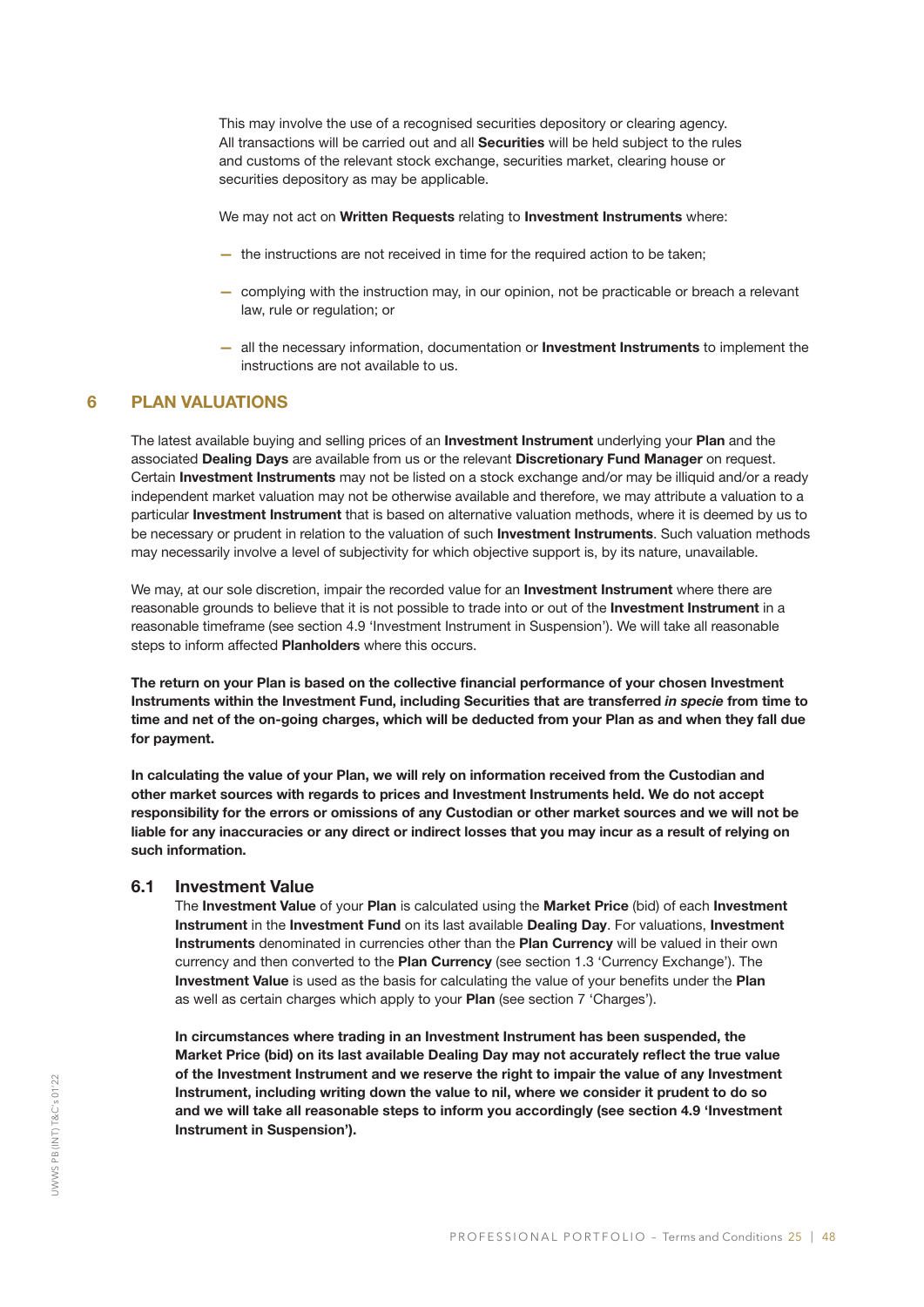If the Investment Value of your Plan becomes insufficient to cover the on-going charges as they fall due or the minimum Investment Value required (see section 6.1.1 'Minimum Investment Value') is not maintained, we will advise you by way of a Written Notice and provide the opportunity to contribute an additional Premium. If no action is taken, we reserve the right to terminate your Plan at our sole discretion (see section 10 'Plan Termination by Utmost Worldwide'). Such a termination may be subject to charges (see section 7 'Charges') and as a result you may lose all benefits accrued under your Plan.

#### 6.1.1 Minimum Investment Value

You must maintain an **Investment Value** of at least 20% of all **Premiums** paid at all times.

If the Investment Value falls below this minimum amount and no additional Premium or surrender request is forthcoming within 30 calendar days of issue of a Written Notice from us, we reserve the right to terminate your Plan at our sole discretion (see section 10 'Plan Termination by Utmost Worldwide').

The minimum Investment Value could be breached due to a number of factors, including but not limited to, partial surrender, regular withdrawal, deduction of charges and/or a fall in the Investment Value of the Investment Instruments in your Plan (e.g. due to a fall in the Market Value of the Investment Instruments which is beyond your control).

We do not accept responsibility for any loss to you as a direct or indirect consequence of terminating your Plan where the minimum value criteria has been breached.

#### 6.2 Surrender Value

The Surrender Value of your Plan is the amount that we will pay to you on full surrender of the Plan. It comprises of the value that can be realised by us from the disposal of all Investment Instruments held within the **Investment Fund**, less any overdrawn balance, any accrued charges, any pro rata charges due, any applicable early discontinuance charges and any applicable third-party charges. Please see section 7.1 'Plan Charges' for a description of the applicable charges.

The Surrender Value will be less than the Investment Value of the Plan due to the deduction of charges that fall due on full surrender and any differences between the Market Price (bid) of Investment Instruments on the last available Dealing Day and the actual amount realised on the next available Dealing Day.

You will not receive payment in relation to any **Investment Instruments** that are suspended, until such time as we are able to realise the proceeds of disposal from the **Investment Issuer**. The amount that you ultimately receive in respect of any **Investment Instrument** that is suspended, may be significantly different to the value we have assigned to that Investment Instrument while in the Investment Fund of your Plan.

If the on-going charges equal or exceed the Investment Value when they fall due, your Plan will automatically terminate, there will be no payment due to you and our liability to you under your Plan will cease (see section 10 'Plan Termination by Utmost Worldwide'). In this event, we will not seek payment from you in respect of any outstanding charges.

From time to time, you can request an indicative surrender value of your Plan free of charge. This will be based on the **Investment Value** less any charges which would fall due on full surrender as outlined above.

Please note that any indicative surrender value issued to you will be different from the actual Surrender Value of your Plan, due to deduction of plan charges and/or other charges applied by relevant Investment Issuers from time to time as well as any movement in prices and/or currency exchange rate fluctuations.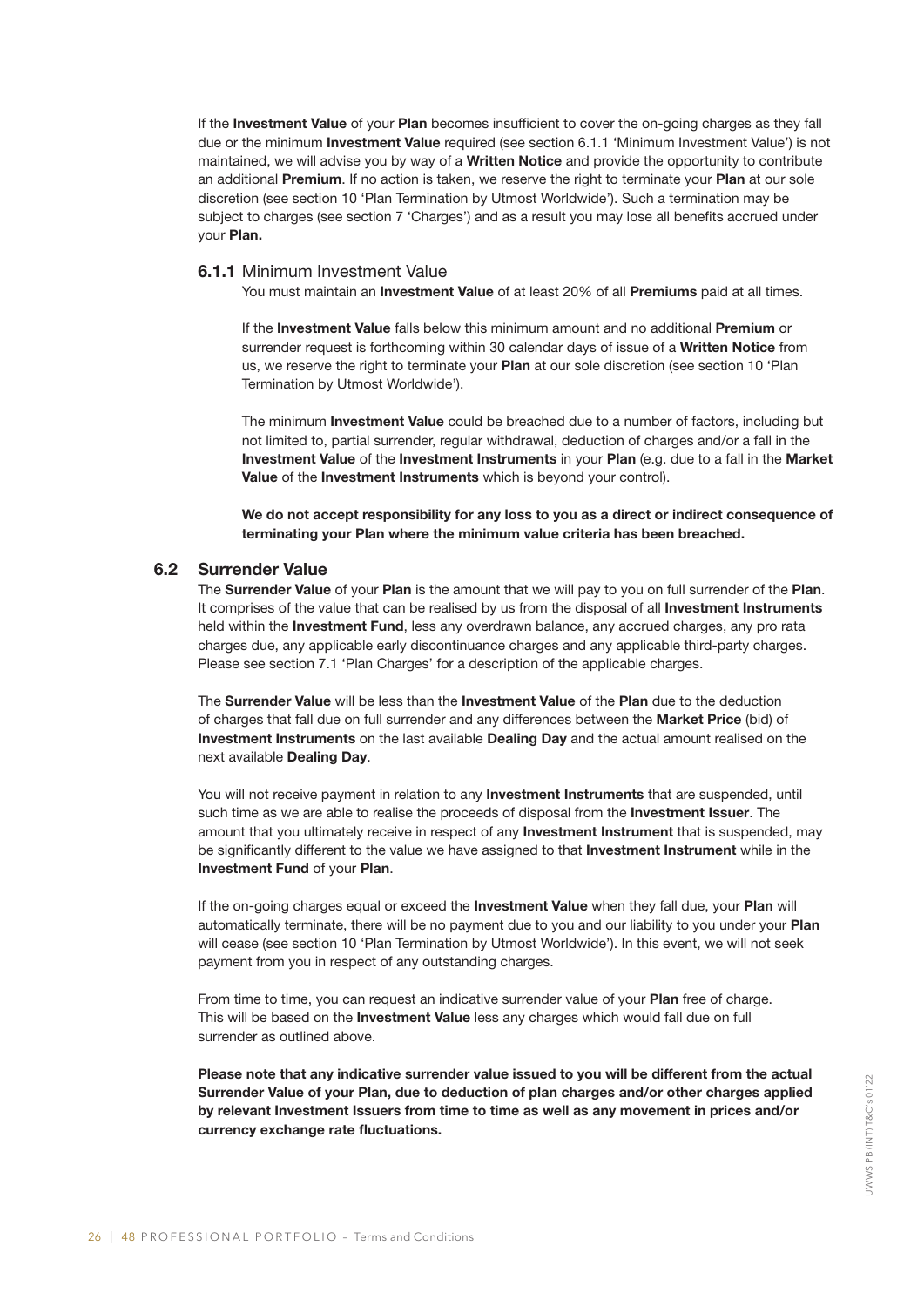#### 6.3 Valuation Statements

A valuation statement will be generated for your Plan on a quarterly basis and can be viewed free of charge via our 'Online Service Centre' (see section 18 'Our Online Service Centre'). Once your statement is available via our 'Online Service Centre', we will send you an e-mail to let you know.

Valuation statements are also available by post, on receipt of a Written Request. We reserve the right to apply an ad-hoc charge for sending valuation statements by post.

The volume and current Market Value (bid) of each Investment Instrument will be detailed in the valuation statement in both the denominated currency and the Plan Currency. A commercial rate of exchange will be used for the purposes of the valuation statement (see section 1.3 'Currency Exchange').

#### 7 CHARGES

Depending on your charging structure, plan charges will be calculated on the basis of the value of all Premiums allocated or the higher of Premiums allocated and the Investment Value. There will be no proportionate reduction in the level of charges payable where you take a partial surrender or regular withdrawal. You should consider the impact of charges on any action you take in relation to your Plan.

Where there is insufficient Cash in the Plan Currency Account to pay charges, the account will become overdrawn, when we collect such charges, as they fall due. We will apply interest to any overdrawn balance (see section 4.5.3 'Overdrawn Balances'). You should maintain sufficient Cash in your Plan Currency Account to cover the deduction of charges.

We reserve the right to amend charge levels or the basis for charging (see section 20 'Changes to the Terms and Conditions of the Plan'). We will also review and may amend our fixed charges in line with section 7.4 'Amendment to Fixed Charges'.

We take plan charges on Charge Dates, unless specifically stated otherwise below. The first Charge Date is three months after the last day of the month in which the Plan Commencement Date falls. Subsequent Charge Dates are quarterly thereafter.

We will confirm the charging structure which applies to your Plan in the Charges Schedule issued to you at the Plan Commencement Date.

In certain circumstances, negative interest rates or debit interest rates may apply to Cash held within the Investment Fund. Details of how interest is calculated is set out at section 4.5 'Un-invested Cash'.

#### 7.1 Plan Charges

Depending on the charging structure which applies to your Plan, not all of these charges will apply to your Plan.

#### 7.1.1 Initial Charge

The initial charge is a percentage of each **Premium**. The charge applies on each **Premium** allocation. It is deducted from the Plan Currency Account on the date that each Premium is allocated. The initial charge rate is set out on your Charges Schedule.

#### 7.1.2 Establishment Charge

The establishment charge is deducted from the Plan Currency Account. The charge applies on each Charge Date for a period following the allocation of each Premium.

The establishment charge is calculated as a percentage of either:

- each allocated Premium; or
- the higher of each allocated Premium and its Associated Investment Value.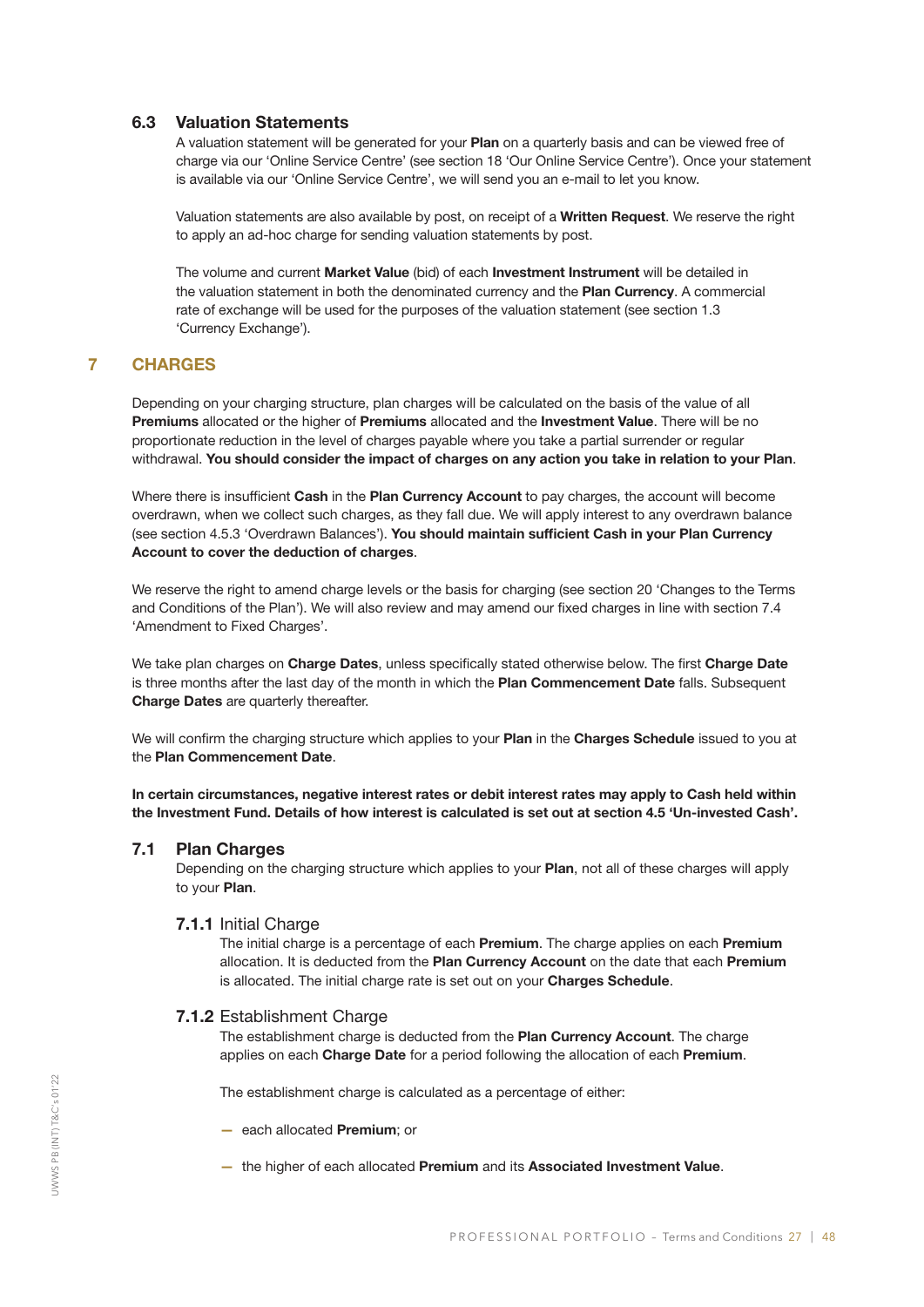The establishment charge rate, the calculation basis of the charge and the duration for which the charge applies is set out on your Charges Schedule, (see section 7.2 'Important Notes re Plan Charges').

#### 7.1.3 Administration Charge

The administration charge is deducted from the Plan Currency Account. The administration charge applies on each Charge Date for a period following the allocation of each Premium. The administration charge is calculated as a percentage of either:

- each allocated Premium; or
- the higher of each allocated Premium and its Associated Investment Value.

The administration charge rate, the calculation basis of the charge and the duration for which the charge applies is set out on your Charges Schedule, (see section 7.2 'Important Notes re Plan Charges').

#### 7.1.4 Early Discontinuance Charge

If your Plan is fully surrendered or terminated (except where you exercise your cancellation rights during the cooling-off period) early discontinuance charges may apply and will be deducted from the Cash amount paid out on full surrender or termination of your Plan. Early discontinuance charges do not apply to partial surrenders and regular withdrawals. The early discontinuance charge is calculated as a percentage of either:

- each Premium; or
- the higher of each Premium and its Associated Investment Value.

The rate of early discontinuance charge applying to each Premium reduces to 0% over a set period following the allocation of each Premium.

The calculation basis of the early discontinuance charge, the initial rate and the duration over which it reduces to 0% is set out on your Charges Schedule, (see section 7.2 'Important Notes re Plan Charges').

#### 7.1.5 Adviser Management Charge

The adviser management charge is deducted from the Plan Currency Account. The adviser management charge applies on each quarterly Charge Date for a period following the allocation of each **Premium**. Where an adviser management charge is taken it is paid directly by us to your Financial Adviser as part of their remuneration.

The adviser management charge is calculated as a percentage of either:

- the Investment Value; or
- each Premium; or
- the higher of each Premium and its Associated Investment Value.

The adviser management charge rate, the calculation basis of the charge and the duration for which the charge applies is set out on your Charges Schedule, (see section 7.2 'Important Notes re Plan Charges').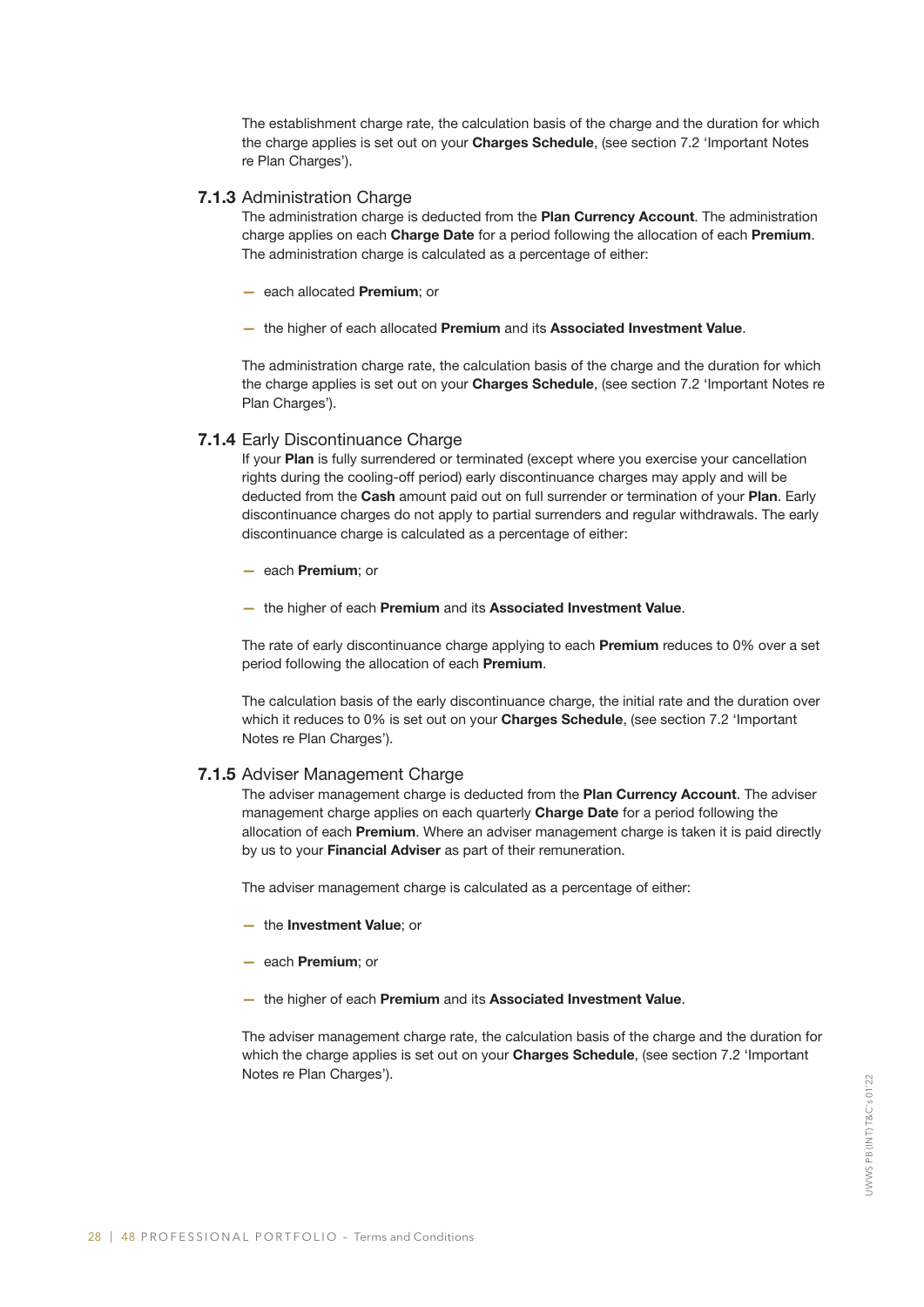#### 7.1.6 Service Charge

The service charge is a fixed charge which varies according to the Plan Currency. The service charge is deducted from the Plan Currency Account on each Charge Date while your Plan remains in force.

The rate will be set out in your Charges Schedule. The service charge is subject to review and amendment in line with section 7.4 'Amendment to Fixed Charges'.

#### 7.2 Important Notes re Plan Charges

The calculation of establishment charges, administration charges, early discontinuance charges and adviser management charges will be based on either the Investment Value, each allocated Premium or the higher of each allocated Premium and its Associated Investment Value (as described above), irrespective of any partial surrender or regular withdrawal previously taken. This means that any partial surrender or regular withdrawal taken will not reduce the charges payable. You should consider the impact of charges on any action you take in relation to your Plan.

When significant partial surrenders or regular withdrawals are taken and/or combined with reductions in the value of the Investment Fund, the Investment Value could fall to or below the applicable early discontinuance charges. In this circumstance, on termination there will be no payment due to you because the Surrender Value will be zero and our liability to you under your Plan will cease.

In the event of a full surrender by you at any time or plan termination (except in the case of cancellation of the Plan during the cooling-off period) between Charge Dates, a pro rata deduction will be made in respect of the above establishment charges, administration charges, early discontinuance charges and adviser management charges, if applicable, covering the number of days from the previous Charge Date to the date of surrender or termination.

#### 7.3 Transaction Charges

#### 7.3.1 Trading Charges

Trading charges will apply to transactions you request in relation to the **Investment Instruments** held within the **Investment Fund**. There are two trading charges that may apply, a general trading charge and a discretionary portfolio trading charge. Both trading charges are fixed charges which vary according to the Plan Currency. Accrued trading charges are deducted from the Plan Currency Account on the Charge Date following the trade in question. Accrued trading charges will be deducted on termination prior to the next Charge Date.

A general trading charge is accrued on each disposal, acquisition or re-registration of Investment Instruments held with the Default Custodian.

Where Investment Instruments are to be held by the Default Custodian, we will waive general trading charges for the acquisition of Investment Instruments or the re-registration of existing Securities. in respect of the initial Premium, provided these transactions are completed within three months of the Plan Commencement Date.

A discretionary portfolio trading charge is accrued for each disposal or acquisition of a Discretionary Portfolio or part of a Discretionary Portfolio. For this purpose, a change in the investment strategy of a Discretionary Portfolio is considered to be a disposal of and an acquisition of a Discretionary Portfolio.

The charges that apply to your Plan will be set out in the Charges Schedule. The trading charges are subject to review and amendment in line with section 7.4 'Amendment to Fixed Charges'.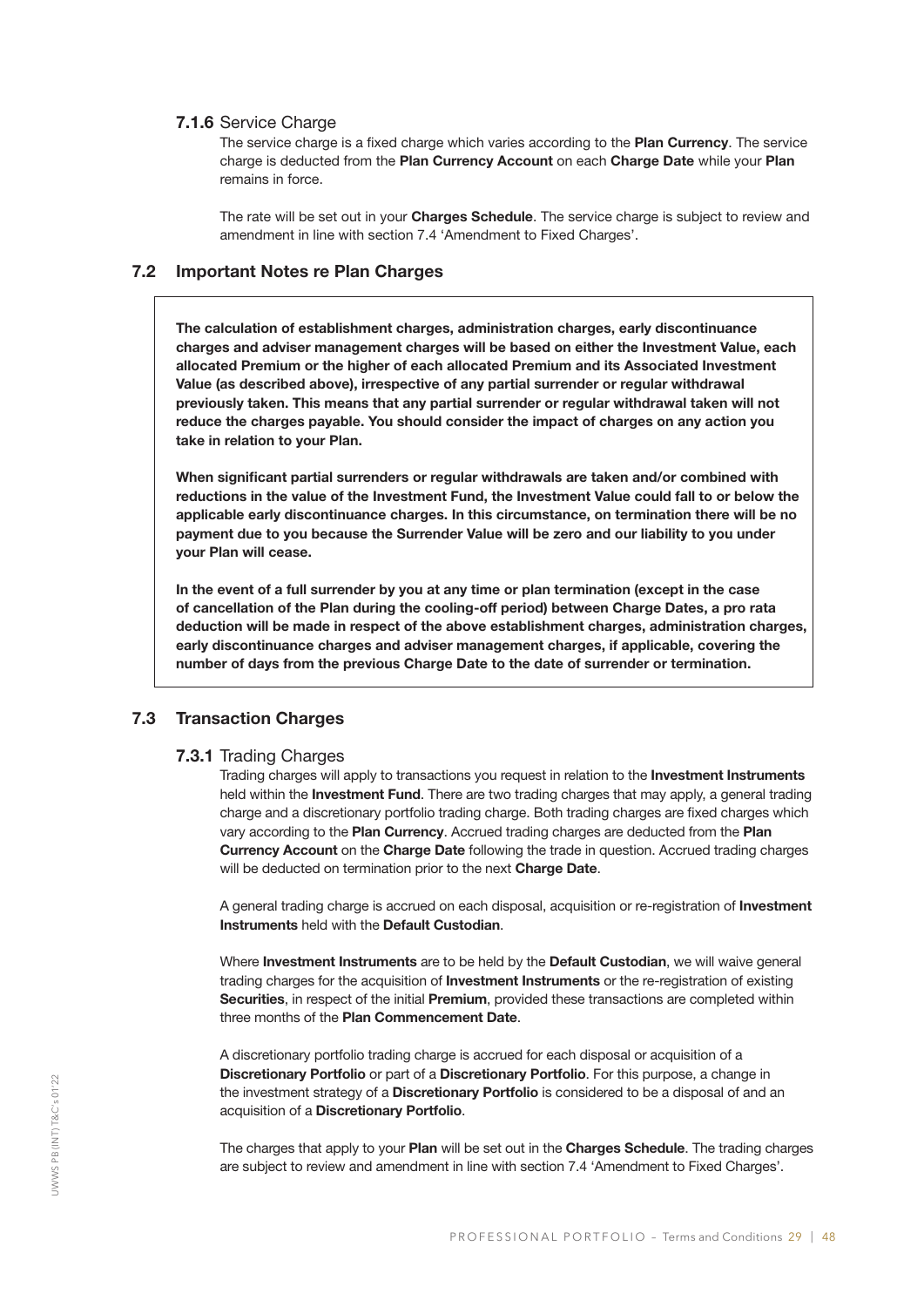#### 7.3.2 Change of Custodian Charge

The change of custodian charge is a fixed charge which varies according to the Plan Currency.

A change of custodian charge is accrued when an Authorised Custodian is linked to your Plan, other than at the Plan Commencement Date. The accrued change of custodian charge is deducted from the Plan Currency Account on the Charge Date following the change of custodian. Accrued change of custodian charges will be deducted on termination of the Plan.

The charge that applies to your Plan will be set out in the Charges Schedule. The change of custodian charge is subject to review and amendment in line with section 7.4 'Amendment to Fixed Charges'.

#### 7.3.3 Additional Ad-hoc Charges

Most ad-hoc requests are dealt with at no additional cost to you, but we reserve the right to make a charge where the frequency of request or effort involved in carrying out the request is unusually high. Where we exercise this right, we will advise you of and ask you to accept the additional charge before the request is carried out.

#### 7.4 Amendment to Fixed Charges

We will review the level of our fixed charges on a periodic basis and reserve the right to amend the level of each fixed charge. In reviewing each fixed charge, we will have regard to retail price index inflation in jurisdictions where we carry out business, including Guernsey and any reasonably incurred increase to our administration expenses since the last amendment to the charge. Where we do not apply an increase to a fixed charge in a particular year, we will not be prohibited from applying a cumulative increase in the following or any subsequent year. This means that where an increase is applied, it may take account of inflation and increases in expenses over a number of years.

Fixed charges will be applied in the **Plan Currency**. The base currency for each fixed charge is US Dollar. We reserve the right to review and amend the amount of the fixed charges in **Plan Currencies** other than US Dollar on a periodic basis and to reflect the prevailing exchange rate between the relevant Plan Currency and the US Dollar.

Where an amendment is made to a fixed charge in accordance with this section, we will give you Written Notice of the change at least one month in advance.

#### 7.5 Investment Instrument Charges

Any charges or expenses we incur when acquiring, disposing of or valuing Investment Instruments will be passed on to the Plan. These charges include, but may not be limited to, purchase and redemption charges and stockbroker fees. These charges will not be listed separately on your valuation statement, but will be reflected in the total net traded value of each acquisition or disposal.

Full details of Investment Instruments including any charges levied within the Investment Instrument are available from the relevant Investment Issuer.

#### 7.5.1 Charges Within an Investment Instrument

Charges that are applied within the Investment Instruments held in the Investment Fund (including but not limited to bid/offer spreads or annual management charges) will not be listed separately on your valuation statement, but will be reflected in the total value of the Investment Instrument.

#### 7.5.2 Charges Within a Discretionary Portfolio

Any charges or expenses we incur in the management of a **Discretionary Portfolio** will be passed on to the Plan. These charges may include discretionary fund manager charges as well as any expenses incurred by the Discretionary Fund Manager in managing the Discretionary Portfolio including charges or commissions paid to your Financial Adviser or to the Authorised Custodian. They also include the expenses incurred in transferring Cash to or from the Authorised Custodian. These charges will not be listed separately on your valuation statement, but will be reflected in the total value of the Discretionary Portfolio.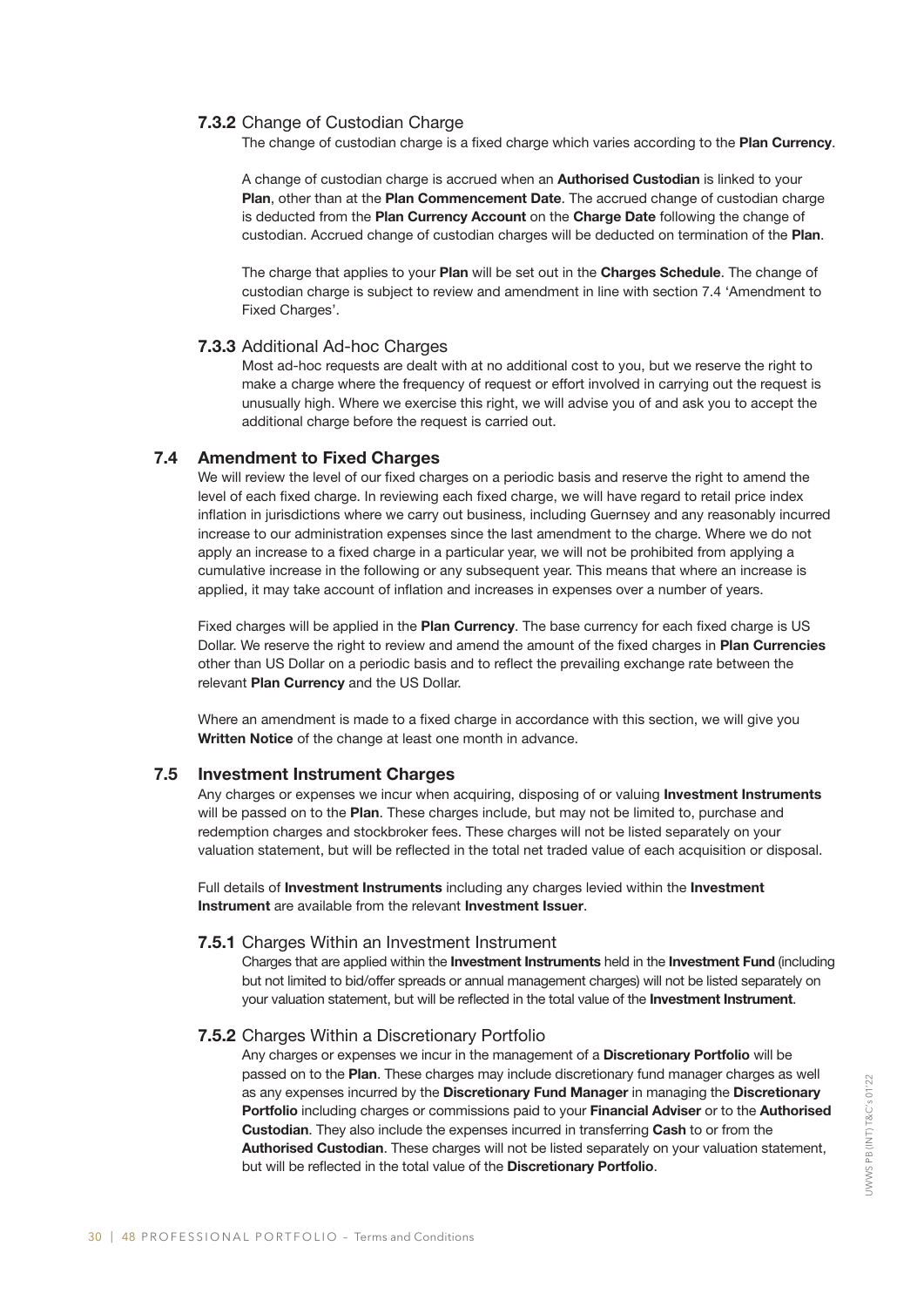#### 7.6 Third-party Charges (Optional)

We can facilitate the payment of third-party charges where you wish to use the services of third parties (such as a trustee or a **Portfolio Manager**) in relation to your **Plan**. The level of charges is agreed between you and the relevant service provider. However, we reserve the right to refuse to facilitate the payment of a third-party charge.

Subject to our agreement, these charges will be deducted in arrears, from the Plan Currency Account. We will make payment on your behalf on the due dates (which can be different from the Charge Dates) while your Plan is in force, provided that your Plan meets our minimum Investment Value requirements (see section 6.1.1 'Minimum Investment Value') and has sufficient value to meet all charges due.

#### The deduction of third-party charges are treated as partial surrenders of the Plan for tax calculation purposes (see section 9.2 'Partial Surrender').

If these conditions are not met at the time a charge falls due, we will not make payment to the third party on your behalf nor will it be accrued for future payment. Third-party charges are your sole responsibility.

Subject to our agreement, the level of the charge is not subject to the minimum value requirements for a partial surrender (see section 9.2 'Partial Surrender') or a regular withdrawal (see section 9.3 'Regular Withdrawal').

Deduction of third-party charges could result in an overdrawn balance where there is insufficient Cash in the Plan Currency Account to pay the charges. We will apply interest to any overdrawn balance (see section 4.5.3 'Overdrawn Balances').

We will cease to pay any third-party charges that we have facilitated when your Plan terminates.

#### 8 PAYMENTS FROM YOUR PLAN

A payment from your Plan may, in certain circumstances, give rise to a tax liability. You should seek your own professional advice as regards your particular circumstances.

Payments to you can be made following a Written Request from you for:

- plan cancellation during cooling-off period (see section 19 'Cancellation Rights');
- a full surrender, partial surrender or regular withdrawal (see section 9 'Surrenders');
- a claim for the Death Benefit with respect to a Life Insurance Plan (see section 12.4 'Death Claim'); or
- a claim for the Maturity Benefit with respect to a Capital Redemption Plan (see section 13.3 'Maturity Claim').

A payment can also be made to you on termination of your Plan, if the Surrender Value of the Plan is greater than zero (see section 10 'Plan Termination by Utmost Worldwide').

All payments due from your Plan will be calculated in the Plan Currency. We will not authorise third-party payments. This means that a payment can only be made to an account held in the name of all valid claimants. Payments will be made by electronic transfer and any applicable cost of payment (including currency exchange charges) will be deducted from the amount payable. Your bank may also deduct additional charges.

We can make payment in a currency other than the Plan Currency if you request us to do so. Any applicable cost of payment (including currency exchange charges) will be deducted from the amount payable.

Subject to any legislation relating to exchange control or any other restrictions, we will make payments in the currency requested by you (or a valid claimant). Where this involves the conversion of an amount from one currency to another, a commercial rate of exchange will apply (see section 1.3 'Currency Exchange'). You will bear the associated foreign currency exchange risk where we facilitate such a request.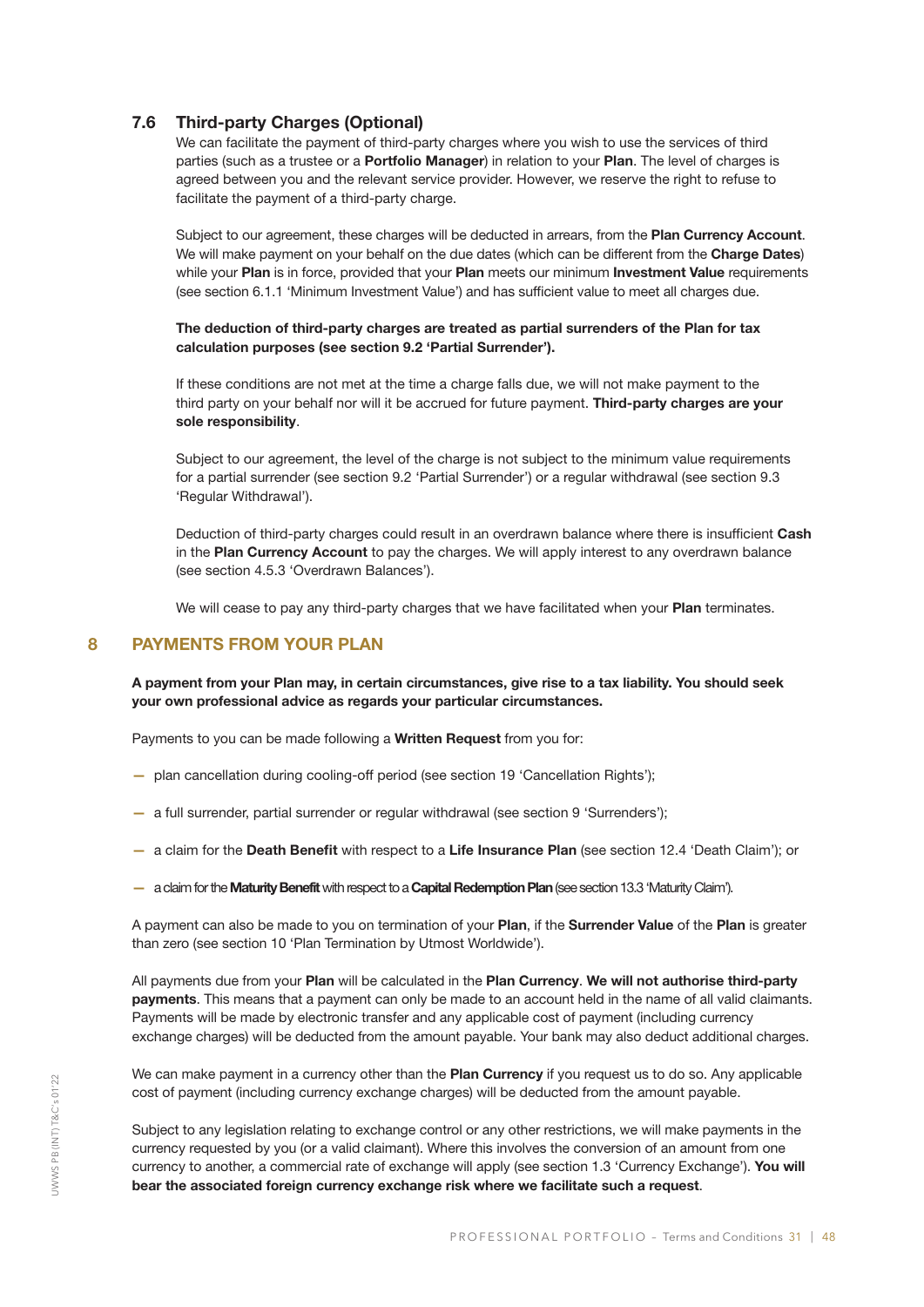A payment from your Plan will be made as soon as possible if there is sufficient Cash held in one or more Call Deposit Accounts or following our receipt of full proceeds from the disposal of the relevant Investment Instrument, provided that the relevant claim has been accepted or any requirement applicable to the termination of the Plan has been met, including the provision of all documentation we request (see section 10 'Plan Termination by Utmost Worldwide' and section 11 'General Claim Requirements').

The dealing frequency of the Investment Instrument, any trading restriction applied by the Investment Issuer or a delay in receiving settlement proceeds from an Investment Issuer can cause delays in settlement of a claim or a payment which are beyond our control. We will not be responsible for any losses caused directly or indirectly as a result of such delays.

However, we will use our reasonable endeavours to ensure that such delays are minimised. If there is a delay in our ability to settle a claim, we may, if requested, authorise an interim payment in respect of each portion of the settlement proceeds actually received. The remaining settlement proceeds will be paid to the claimant as soon as possible following receipt.

We reserve the right to refuse or to suspend the payment of any amount due to you, where reasonably necessary to safeguard our interests including without limitation, where making such payment might expose us to civil or criminal prosecution or where we consider the risk of money laundering or other financial crime to be unacceptable or there is a known or perceived regulatory sanctions risk in any jurisdiction (see section 26 'Sanctions').

In exceptional circumstances, if the Investment Fund includes Investment Instruments which are not traded or are traded irregularly, we may, at our own discretion, authorise the Custodian to transfer the Investment Instruments in specie to the claimant in lieu of the Cash proceeds (see section 4.10 'Re-registration of an Investment Instrument').

#### 9 SURRENDERS

A full surrender, partial surrender or regular withdrawal can be made. See section 11 'General Claim Requirements' for details of how to make a claim.

Professional Portfolio is designed to be held for the long-term. An early discontinuance charge may apply on full surrender. You should also consider the impact on future growth potential and eventual proceeds of the Plan and the impact on future charges, before taking a regular withdrawal or partial surrender from your Plan.

The payment of a full surrender, partial surrender or regular withdrawal may, in certain circumstances, give rise to a tax liability. We do not provide tax advice or accept any liability for tax that you may directly or indirectly incur as a consequence of taking a surrender from your Plan. You should seek your own professional advice from a suitably qualified tax adviser as regards your particular circumstances before requesting any surrender from your Plan.

The effective date of a full surrender or partial surrender will be deemed the date on which we accept the Written Request for the surrender.

We reserve the right to defer any surrender if the **Investment Instruments** are not immediately realisable.

#### 9.1 Full Surrender

You can fully surrender your Plan at any time and will receive the Surrender Value following our acceptance of a valid claim. See section 6.2 'Surrender Value' for details of how we calculate the Surrender Value. The final Surrender Value is only known following full disposal and eventual receipt by us of the actual proceeds from the underlying disposal of all the Investment Instruments.

Your Plan will terminate on acceptance of a Written Request for a full surrender and on payment of the claim, all of our liabilities to you under your Plan will cease. If the applicable charges due on full surrender result in a negative or zero **Surrender Value**, there will be no payment due to you. Where this occurs, we will not seek payment from you in respect of any outstanding charges.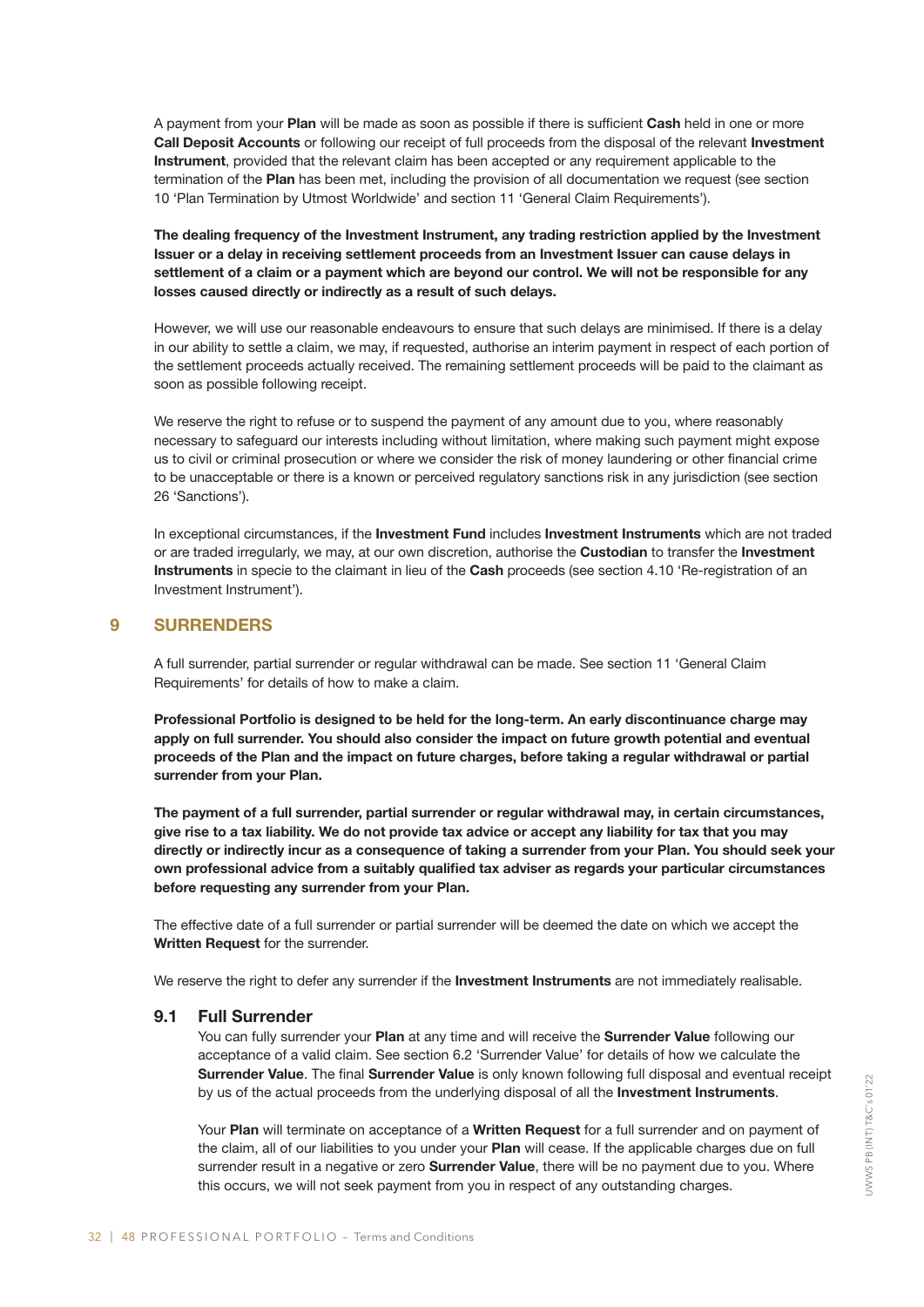Early discontinuance charges will apply if your Plan is fully surrendered and less than the number of Charge Dates for which an early discontinuance charge applies (as stated on your Charges Schedule) have passed since the allocation of a Premium (see section 7.1.4 'Early Discontinuance Charge'). The maximum early discontinuance charges would occur if the Plan were fully surrendered prior to the first Charge Date following acceptance of the relevant Premium.

#### 9.2 Partial Surrender

Your Plan may be partially surrendered at any time following receipt of a Written Request from you, subject to a minimum amount of a partial surrender payment of USD5,000 (or currency equivalent) and provided the **Investment Value** of the Plan after the partial surrender does not fall below the minimums set out in section 6.1.1 'Minimum Investment Value'.

If there is insufficient Cash in one or more Call Deposit Accounts to fund the partial surrender request, you must provide an instruction to dispose of existing **Investment Instruments** (in full or in part) to fund the partial surrender request. An overdraft facility will not be made available to fund a partial surrender request.

Unless you instruct us otherwise, the partial surrender will be applied equally across all Policies within your Plan.

Alternatively, one or more **Policies** within the Plan can be fully surrendered and this will be treated as a partial surrender of your Plan (see section 9.2.1 'Surrender of a Policy'). There will be no difference in any charges that apply going forward whether the partial surrender is taken across all Policies or by the full surrender of one or more **Policies**.

The minimum holding of each individual Investment Instrument (except Cash) cannot be reduced to less than USD7,500 (or currency equivalent). If a partial surrender cannot be made without reducing a particular holding to less than USD7,500 (or currency equivalent) then the entire holding may be disposed of at our absolute discretion.

We can decline partial surrenders which would result in the level of Liquid Assets underlying your Plan or the minimum Investment Value falling below the minimums allowed.

An early discontinuance charge does not apply on a partial surrender. However, establishment charges, administration charges, early discontinuance charges and adviser management charges may continue to apply, depending on your charging structure, based on the Premiums contributed, irrespective of the number or value of any partial surrenders previously taken.

#### 9.2.1 Surrender of a Policy

The surrender of one or more Policies is treated as a partial surrender of your Plan, provided that not all Policies within your Plan are surrendered. No early discontinuance charges will apply to such payment. However, establishment charges, administration charges, early discontinuance charges and adviser management charges will continue to apply, based on the Premiums contributed.

It is not possible to partially surrender an individual **Policy**.

#### 9.3 Regular Withdrawal

You can submit a Written Request to receive a regular withdrawal from your Plan at any time. Regular withdrawal payments may be taken monthly, quarterly, half-yearly or yearly. The minimum regular withdrawal payment is USD500 (or currency equivalent) per payment, subject to a minimum of USD1,000 (or currency equivalent) per annum. You can specify payments to be either a fixed amount or a percentage of the Investment Value.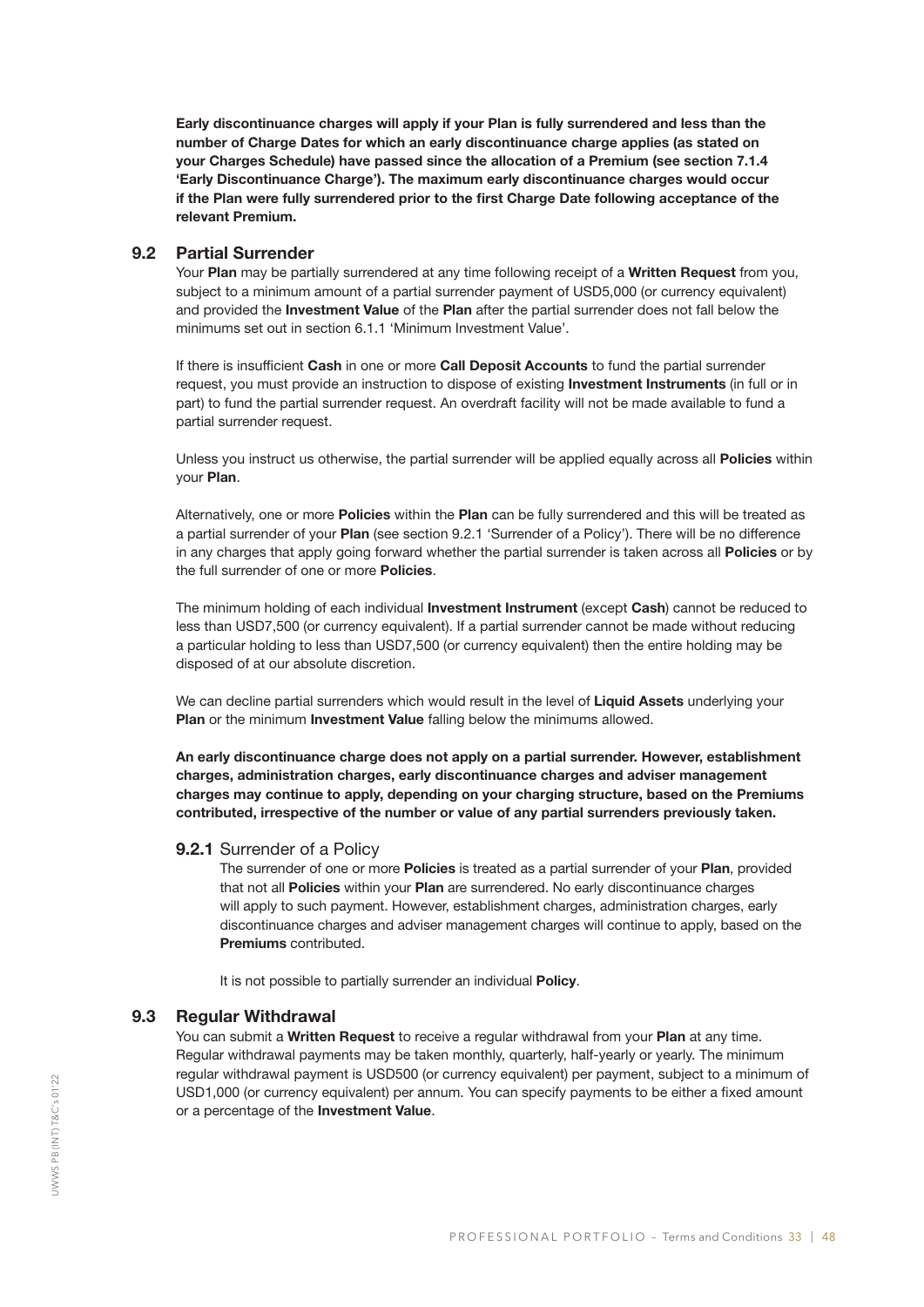Regular withdrawal payments are made from the Cash within your Plan held with the Default Custodian. If there is insufficient Cash held with the Default Custodian to make a payment, regular withdrawal payments will cease. An overdraft facility will not be made available to facilitate a regular withdrawal payment. Once regular withdrawal payments have ceased, you will need to submit a Written Request to re-start them.

All regular withdrawals are processed by us mid-month. Therefore, you cannot nominate the date of the month that payment is made.

An early discontinuance charge does not apply on the payment of a regular withdrawal. However, establishment charges, administration charges, early discontinuance charges and adviser management charges will continue to apply based on the Premiums allocated irrespective of any regular withdrawal previously taken.

#### 10 PLAN TERMINATION BY UTMOST WORLDWIDE

Your Plan will automatically terminate if the Investment Value is insufficient to cover the on-going charges as they fall due. Where this occurs, there will be no payment due to you.

We reserve the right to terminate your Plan at our sole discretion where necessary to comply with applicable laws and regulations, or where the risk of money laundering or other financial crime is considered to be unacceptable to us.

Your Plan may also be terminated by us if:

- the levels of liquidity and diversification of investments within the Investment Fund breach the limits described in section 4.6.1 'Investment Instrument Diversification'; or
- the minimum value requirements specified in section 6.1.1 'Minimum Investment Value' are breached.

If either of these minimum requirements are breached, we will review your Plan and advise you by Written Notice. At our discretion, we may give you the opportunity to contribute an additional Premium to rectify the situation or ask you to complete a full surrender request form.

If no additional Premium or Written Request for full surrender is forthcoming within 30 calendar days of issue of the Written Notice, we will terminate the Plan.

We will take any applicable early discontinuance charges and any outstanding charges on a pro rata basis (see section 7 'Charges') from the proceeds of the disposal of the Investment Instruments and thereafter will hold any remaining proceeds to your order outside of the Plan, pending our receipt of the correct and complete surrender request referred to above. Interest will not accrue and we will take no further action unless contact is made by you or your Financial Adviser.

#### When your Plan terminates, where less than the number of Charge Dates over which the early discontinuance charge reduces to 0% (as stated on your Charges Schedule) have passed since the acceptance of a Premium, early discontinuance charges may apply.

If your Plan is terminated by us in accordance with this section, our exercise of such right is permitted by the applicable laws and regulations and we will act in good faith and on reasonable grounds when exercising such rights.

If your Plan is terminated by us you could receive significantly less than the value of the Premiums you have paid and any benefits accrued could be lost. All our liabilities to you under the Plan will cease immediately on termination.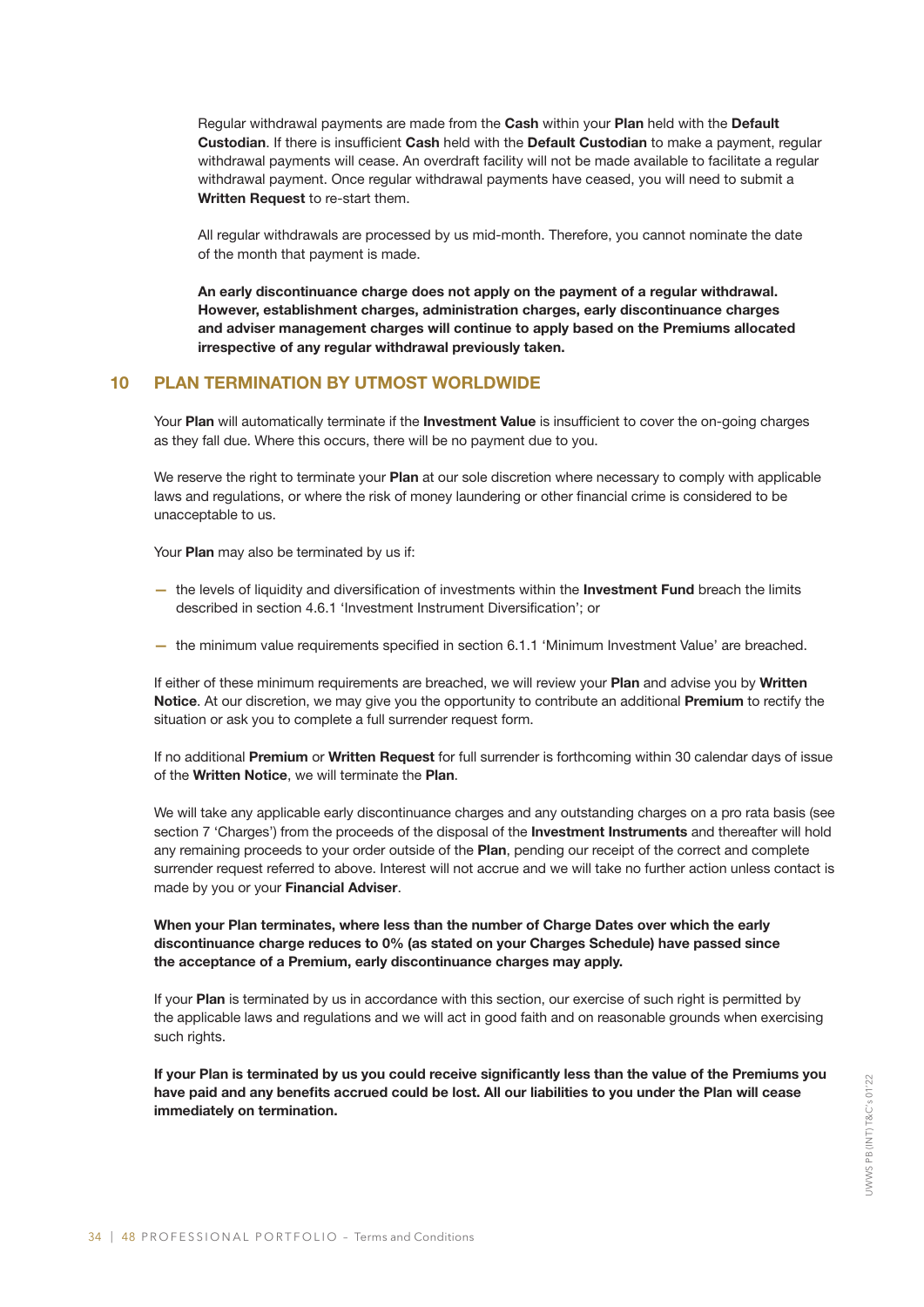#### 11 GENERAL CLAIM REQUIREMENTS

You can make a claim for Death Benefit, Maturity Benefit, full surrender, partial surrender or regular withdrawal under your Plan by providing us with a Written Request together with the relevant supporting documentation. As appropriate, supporting documentation includes, but may not be limited to:

- return of the original Plan Schedule, Charges Schedule and endorsements to the Plan Schedule (not required for partial surrender);
- acceptable documentary proof of entitlement to Plan proceeds;
- acceptable documentary proof of the Relevant Death (in the case of a claim for Death Benefit);
- instrument of assignment (and such other information, documentation or certifications as reasonably may be required in our determination) in accordance with section 16 'Provision of Information and Regulatory Reporting';
- trust documents;
- acceptable proof of identification and current permanent residential address; and
- proof of tax residence and disclosure of tax identification numbers of the Planholders or Beneficiaries as applicable.

Before acting upon any claim, we can require that you provide additional documents, information or evidence to our satisfaction and/or make further enquiries of our own which are reasonably necessary to approve a claim (including identification of all claimants). The provision of additional documents, information or evidence requested by us is the responsibility of the claimant.

We will dispose of Investment Instruments from the Investment Fund using the next Market Price (bid) on the next available Dealing Day following acceptance of a claim. The value realised will depend on the next Market Price (bid) on the next available Dealing Day and on the trading frequency of the Investment Instruments. Transactions in Investment Instruments may be suspended from time to time by the Investment Issuer and/or by a regulatory body or the operation of law. During this time, it may not be possible to provide an accurate valuation of the Investment Instrument and it will not be possible to trade into or out of the Investment Instrument.

Claim proceeds will be paid from one or more of the **Call Deposit Accounts** held within your Plan. Interest will apply to any Cash held within the Call Deposit Accounts. See section 4.5.1 'Interest Applied to Call Deposit Accounts with Positive Balances' for further details.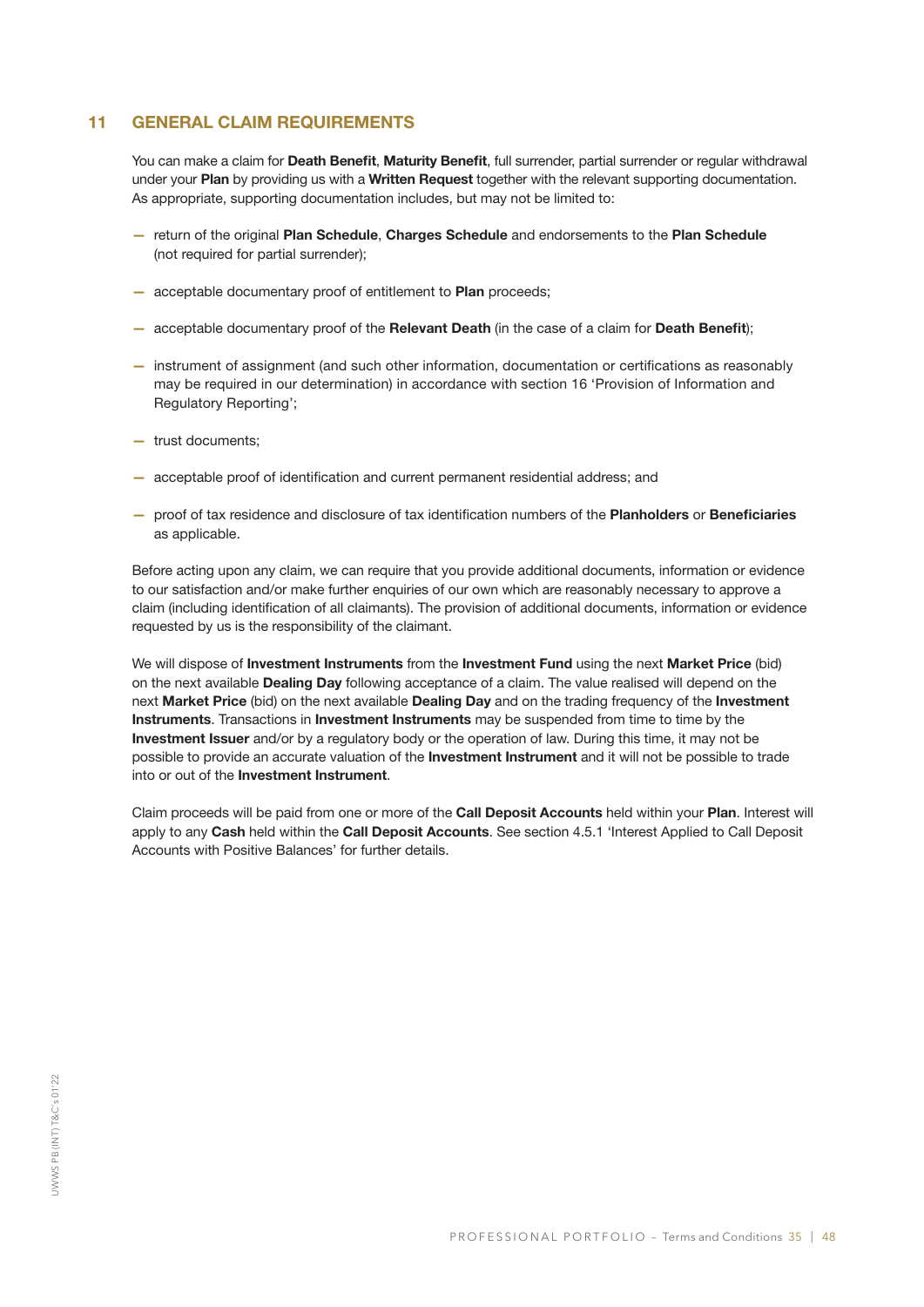#### 12 LIFE INSURANCE PLAN – SPECIAL CONDITIONS

Section 12 ONLY applies if your Plan is a Life Insurance Plan.

#### 12.1 Life Assured

There may be up to six **Lives Assured** named on your **Plan**. Their names will be listed on the Plan Schedule. A Life Assured cannot be added to or removed from a Plan after the Plan Commencement Date.

The minimum age at the Plan Commencement Date for any Life Assured is 19 on his next birthday.

The maximum age at the Plan Commencement Date for a Life Assured on a single life basis is 75 on his next birthday. For a Plan issued on a joint-life first death basis, the maximum age at the Plan Commencement Date for the older Life Assured is 75 on his next birthday. For a Plan issued on a multiple-lives last survivor basis, the maximum age at the Plan Commencement Date for the youngest Life Assured is 75 on his next birthday.

You should obtain specialist legal advice should you have any concerns about your ability to take out a contract of life insurance in respect of any person named as a Life Assured.

We reserve the right to conduct underwriting procedures, prior to the Plan Commencement Date, on receipt of any Premium and in the event of a claim for Death Benefit. We reserve the right to accept or decline any proposed Life Assured or to seek additional information in relation to a proposed Life Assured.

#### 12.2 Nomination of Beneficiaries

We allow the nomination of Beneficiaries to receive the entire Death Benefit under your Plan.

Any nomination or subsequent change of Beneficiary will take effect from the date you sign the Written Request. However, we will not be liable for any payments made or actions taken between this date and the date we receive the signed Written Request.

Where you have nominated one or more Beneficiaries under your Plan, a Grant of Probate from the Royal Court of Guernsey will not be required in the event of a death claim, provided your nominated Beneficiaries do not predecease you. If you do not nominate a Beneficiary:

- the Death Benefit shall be payable to you (and if more than one, then equally among you); and
- if you die or cease to exist prior to or at the time of the Relevant Death, then the Death Benefit shall be payable to your successors.

We will confirm the registration of a nomination. However, we accept no responsibility for either the legality or sufficiency of any nomination of Beneficiaries.

In the appointment of a Beneficiary, you should always seek independent advice and satisfy yourself that you are not in breach of any laws or regulations in your country of residence.

#### 12.3 Death Benefit Amount

A Death Benefit of 101% of the Surrender Value of your Plan will be payable following the Relevant Death. See section 6.2 'Surrender Value' for details of how we calculate the Surrender Value. Any applicable early discontinuance charge will apply to this calculation (see section 7.1.4 'Early Discontinuance Charge').

Because the Death Benefit is linked to the performance of the Investment Instruments you choose from time to time, the Death Benefit is subject to investment risks and market fluctuations. The Death Benefit payable may be significantly less than the Premiums contributed and may not be sufficient for your individual needs.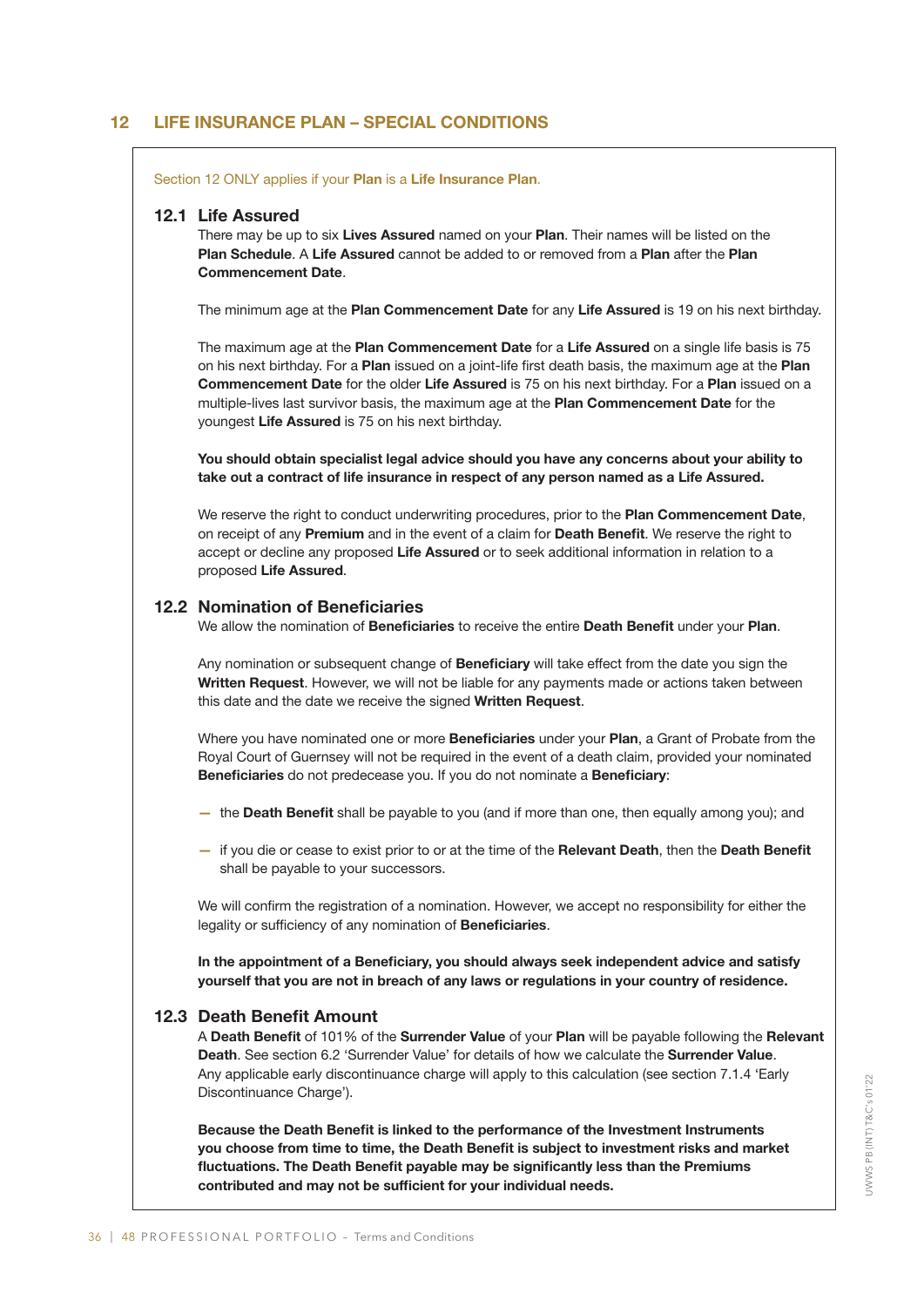#### 12.4 Death Claim

The payment of the Death Benefit may, in certain circumstances, give rise to a tax liability. You should seek your own professional advice as regards your particular circumstances.

The Death Benefit will be payable following our receipt of satisfactory proof of the Relevant Death, approval of the claim, and receipt of all documents we require to prove a valid death claim. See section 11 'General Claim Requirements' for details of how to make a claim for the Death Benefit.

The Death Benefit will be paid to the nominated Beneficiaries, if any. Where no Beneficiary is nominated, it will be paid to you as **Planholder** (and if more than one to each of you equally) or to your successors or assigns. On payment of the Death Benefit, all of our liabilities to you under your Plan will cease.

For further information in relation to the method and timing of payment and possible interest payment see section 8 'Payments from Your Plan'.

In the event of the Relevant Death, the person entitled to the Death Benefit can claim that benefit by submitting a Written Request to us. The original Plan Schedule together with any revised versions, any endorsements to the Plan Schedule and the original or a certified true copy of the death certificate regarding the Relevant Death and evidence of age (unless it has already been provided) should accompany the Written Request.

On acceptance by us of satisfactory proof of the Relevant Death, your Plan will terminate, all Investment Instruments will be disposed of and on payment of the claim for Death Benefit all of our liabilities to you under your Plan will cease.

#### 13 CAPITAL REDEMPTION PLAN – SPECIAL CONDITIONS

Section 13 ONLY applies if your Plan is a Capital Redemption Plan.

#### 13.1 Plan Maturity

Your Plan will terminate on the Maturity Date, provided it has not already terminated for any other reason (see section 9 'Surrenders' and section 10 'Plan Termination by Utmost Worldwide').

You or your successors can submit a Written Request to claim the Maturity Benefit (see section 13.2 'Maturity Benefit').

The **Maturity Date** will trigger the following events:

- we will instruct the Custodian to sell all Securities within the Investment Fund (dealing charges will apply);
- outstanding charges, e.g. the balance of any establishment charges, third-party charges etc., will be deducted from the Plan Currency Account (see section 7 'Charges');
- when received, the Cash proceeds from the disposal of Securities will be held as Cash pending a maturity claim;
- your Plan will terminate.

#### 13.2 Maturity Benefit

The Maturity Benefit of your Plan will be the realised Surrender Value from the disposal initiated on the Maturity Date plus USD500 (or currency equivalent in the Plan Currency). See section 6.2 'Surrender Value' for details of how we calculate the Surrender Value.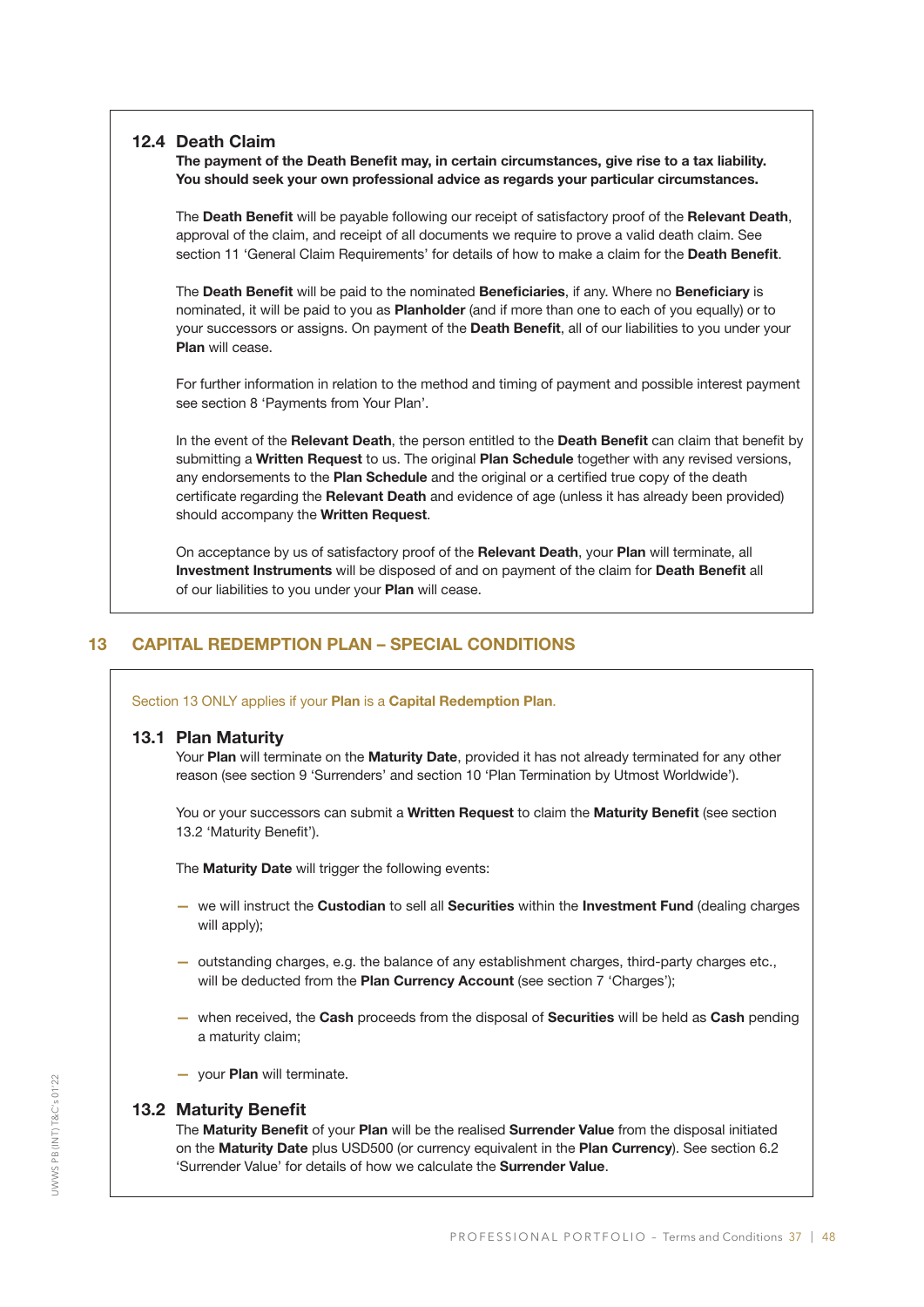#### 13.3 Maturity Claim

The Maturity Benefit will become payable on the Maturity Date and the Plan will be automatically terminated. See section 11 'General Claim Requirements' for details of how to make a claim for the Maturity Benefit.

On acceptance of the claim for **Maturity Benefit** payment will be made and all of our liabilities to you under your Plan will cease and you will become a creditor of Utmost Worldwide until payment of the Maturity Benefit is made to you.

Although Professional Portfolio provides a Maturity Benefit, this is linked to the performance of the Investment Instruments you choose from time to time and is subject to investment risks and market fluctuations. The Maturity Benefit payable may be significantly less than the Premiums contributed and may not be sufficient for your individual needs.

#### 14 CHANGING CIRCUMSTANCES

While your Plan is in force your personal circumstances may change and this may impact your Plan.

You should keep us informed of changes to your contact details. We also need up-to-date bank details in order to process claim payments including surrenders and/or regular withdrawals. We will need supporting evidence of any change of contact or banking details. Please see section 16 'Provision of Information and Regulatory Reporting' for further details of information that you are obliged to inform us of.

The tax consequences that apply to your Plan will depend on many factors including, your personal circumstances and the tax laws of your country of residence and/or domicile. The fiscal rules, rate of taxation and/or revenue practice applicable to you can change. We strongly recommend that you seek professional advice from a suitably qualified tax adviser as regards your particular circumstances and that this advice is kept up to date.

You should continue to seek independent financial and tax advice as regards your personal circumstances and the laws of your country of residence and/or domicile while your Plan is in force.

You should seek independent advice, where possible in advance of:

- requesting an alteration to your Plan;
- allowing a Call Deposit Account to become overdrawn;
- making a claim (including full or partial surrender or regular withdrawal) under your Plan; or
- if your circumstances change in any way.

#### 15 ANTI-MONEY LAUNDERING REGULATIONS

You must supply us with any information or documents that we request in order to comply with anti-money laundering and countering terrorist financing requirements applicable to us under the relevant laws and regulations of the Island of Guernsey or any other jurisdiction we may operate in while your Plan is in force. The Plan will only commence or pay the proceeds of a claim when you have provided all the information required by us to comply with the applicable requirements.

Failure to provide the information and/or documents that we may reasonably request in a timely manner, may cause a delay in processing or a cancellation of a transaction under this Plan. In such circumstances, we will not be held responsible for the consequences of any such delay.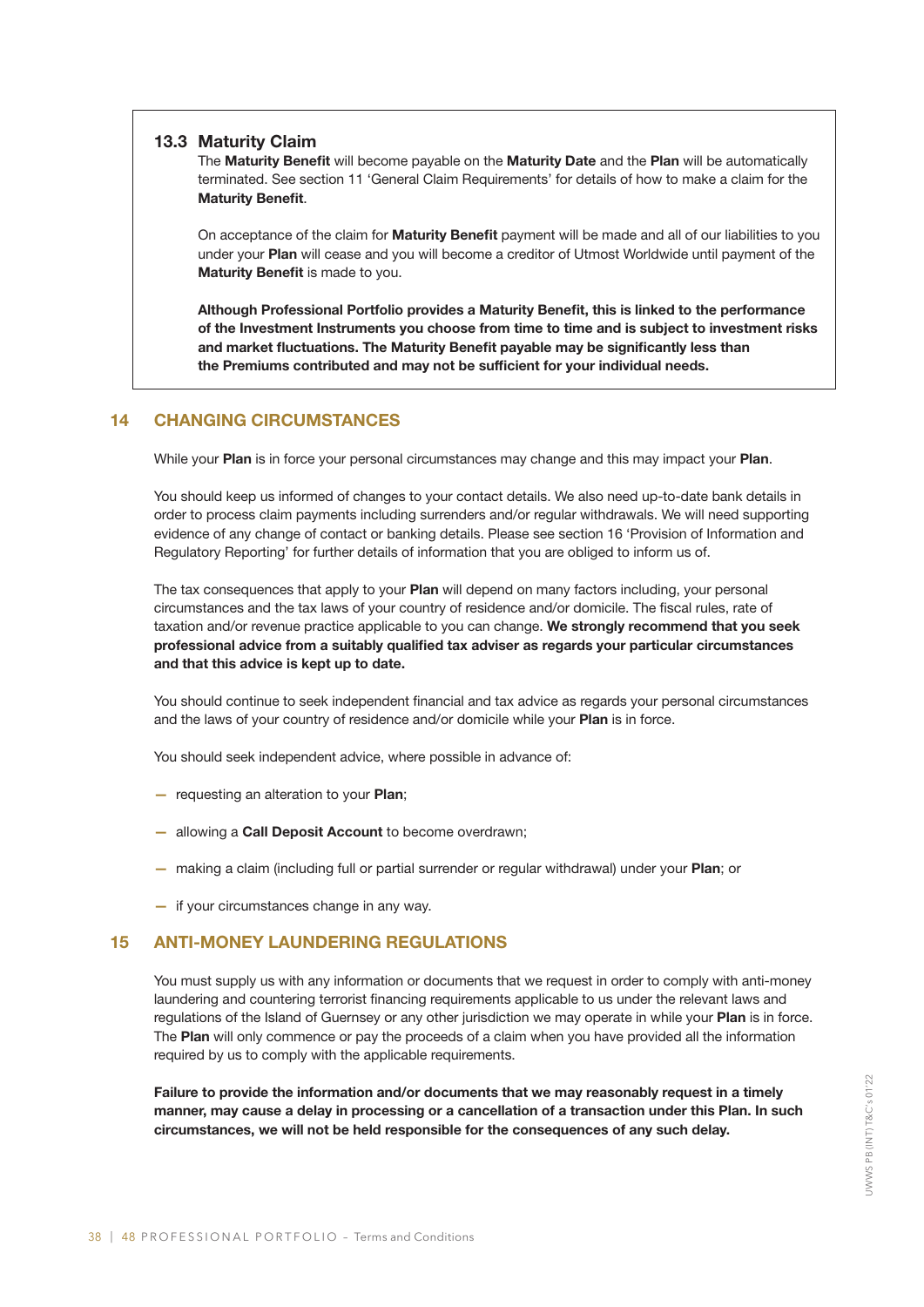We are required by law to report to the police authorities in Guernsey or any applicable jurisdiction, any activity associated with your Plan which in our sole opinion provides reasonable grounds to give rise to a suspicion or actual knowledge of money laundering, the financing of terrorism or any other criminal activity that has taken place.

#### 16 PROVISION OF INFORMATION AND REGULATORY REPORTING

You are required to and covenant that you will:

- upon Written Notice from us, promptly provide us with, and/or promptly complete, execute and deliver, all and any such information, documentation or certifications as we may reasonably require in our sole determination to comply with statutory and other generally accepted principles in connection with antimoney laundering or tax laws, anywhere in the world, as amended from time to time and any rules and regulations declared thereunder, including in order to verify any statements made by you and whether or not required pursuant to any change in law or the application or interpretation thereof; and
- inform us in writing within 30 days of any change in your circumstances/details which have previously been notified to us or if any information provided to us ceases to be complete and accurate.

We will rely on any information, documentation or certifications provided by you in connection with and in satisfaction of any international requirements regarding the exchange of tax information and may be required to report information about you and/or about the Plan to the tax authorities in any jurisdiction where we operate (who may then disclose that information to the tax authorities in other jurisdictions) or to the tax authorities in any jurisdiction where you reside or of which you are a citizen or where you are otherwise subject to tax.

We do not accept any responsibility or liability for any loss that you (and if you are an entity or another legal arrangement, any person(s) who have direct or indirect substantial ownership of you or exercise control over you) may suffer or incur as a consequence of Utmost Worldwide or other companies in our corporate group, complying with any reporting obligations described above (including obligations under future legislation) and/ or reporting information about you and/or about the Plan to the tax authorities or other regulatory authorities in the jurisdictions in which Utmost Worldwide or other companies in our corporate group, operate or to the tax authorities in any jurisdiction where you reside or of which you are a citizen or where you are otherwise subject to tax. See section 22 'Data Protection' for details of the sharing of Personal Data.

#### 17 COMMUNICATION

#### 17.1 Correspondence from Utmost Worldwide

On commencement of your Plan, you will have received these Terms and Conditions and other important documents in relation to your Plan. You should read these documents carefully and keep them in a safe place.

You will be provided with the following information while your **Plan** is in force:

- notice of any change in our name, legal form or our registered and/or business address;
- notice of any alteration to the Terms and Conditions of the Plan (see section 20 'Changes to the Terms and Conditions of the Plan');
- notice of any change to or action taken in relation to an Investment Instrument held in the Investment Fund underlying your Plan, where such notice is received by us from the Investment Issuer;
- notice of any change to your Plan or any other event with respect to your Plan pursuant to the relevant regulatory requirements; and
- a quarterly statement of the Investment Value and Surrender Value of your Plan, which is made available online via our 'Online Service Centre'.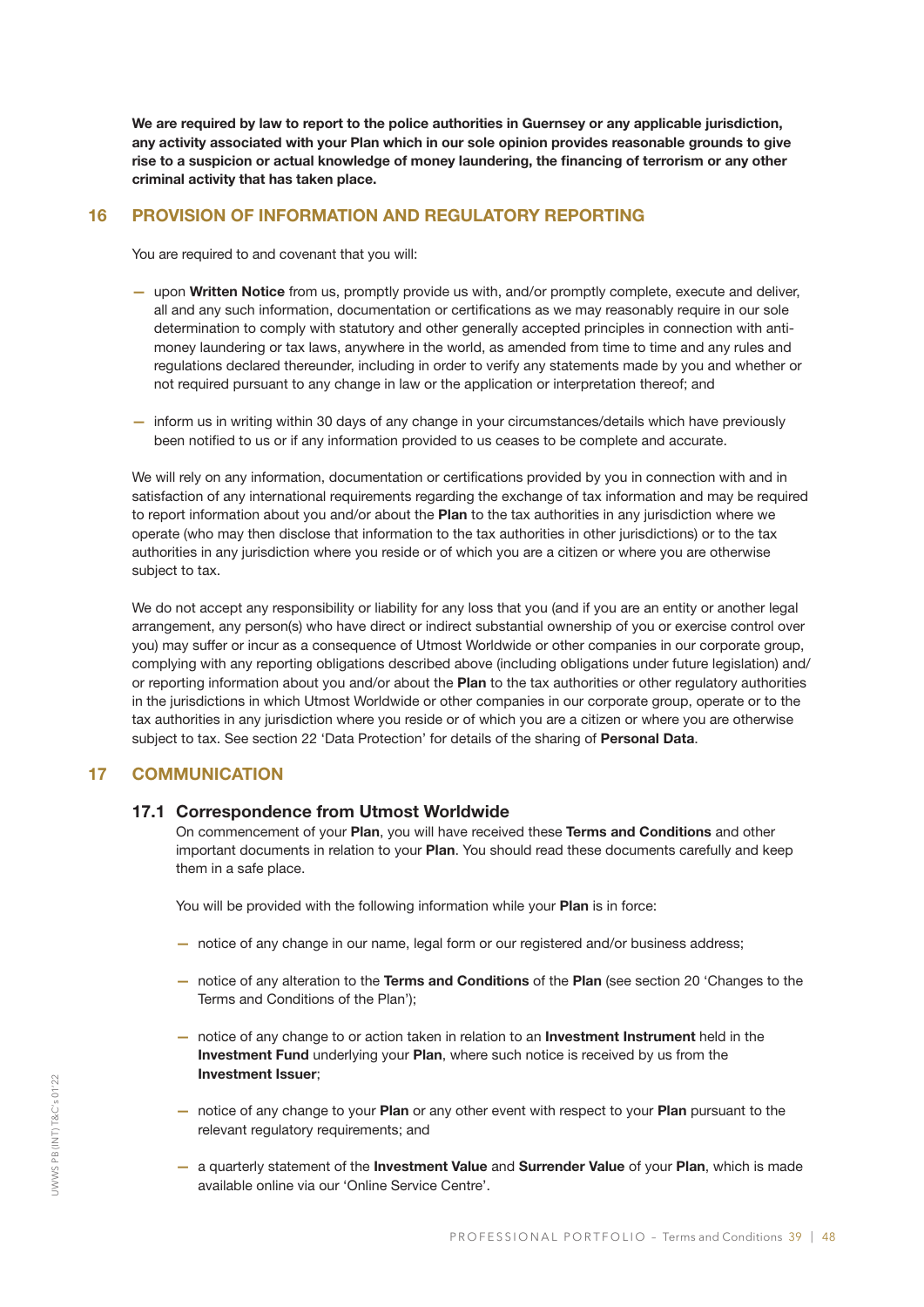All Written Notices and valuation statements will be issued to you via the 'Online Service Centre'. A Written Request from you is required if you wish to receive Written Notices by post. We reserve the right to apply a charge for this service.

We will send all correspondence to the most recent postal or e-mail address given to us by you and you should inform us immediately in writing of any changes. If you do not, correspondence to your most recent postal or e-mail address held on our records shall be deemed to be validly received at the time it would reasonably be expected to have reached the address held.

#### 17.2 Enquiries

Any letters, Written Requests or plan enquiries from you should be directed to our Client Services Team, using the contact details on the back cover of this document. We will endeavour to answer any queries you may have.

Please note that we do not provide financial or investment advice, tax advice or any related services. We strongly advise that you engage suitably qualified and regulated professional advisers in relation to the operation of your Plan.

Written Requests in respect of your Plan will only become valid when received and accepted by us.

All Planholders' signatures are required before we act on any request. This does not apply where an instruction to deal in Investment Instruments held with the Default Custodian is received from a Portfolio Manager nominated by you (see section 5.1 'Portfolio Manager').

We reserve the right to seek additional information, relevant signatures or supporting evidence before accepting and carrying out any request or instruction received.

#### 17.3 Complaints

We operate a formal complaints policy and a Complaints Team that are dedicated to achieving a fair and equitable resolution of any problems that you may encounter with your Plan or our services. We can supply details to you, free of charge, on request.

Prior to submitting a formal complaint in writing, you can contact us by telephone, using the contact details on the back cover of this document, to discuss the subject of your complaint.

All complaints by e-mail should be sent to Complaints@Utmostworldwide.com, written complaints should be directed to the Head of Legal and Compliance at:

Utmost Worldwide Limited PO Box 613, Utmost House Hirzel Street, St Peter Port **Guernsey** Channel Islands, GY1 4PA.

#### 17.3.1 Independent Review of Complaints

 If you are not satisfied with our final response to your complaint, eligible complainants can refer their complaint to the Channel Islands Financial Ombudsman. You can contact the Channel Islands Financial Ombudsman at:

PO Box 114 Jersey Channel Islands, JE4 9QG

E-mail: enquiries@ci-fo.org Website: ci-fo.org Phone: +44 1481 722218

 Further details of the ombudsman scheme and whether you are an eligible complainant are available directly from the Channel Islands Financial Ombudsman.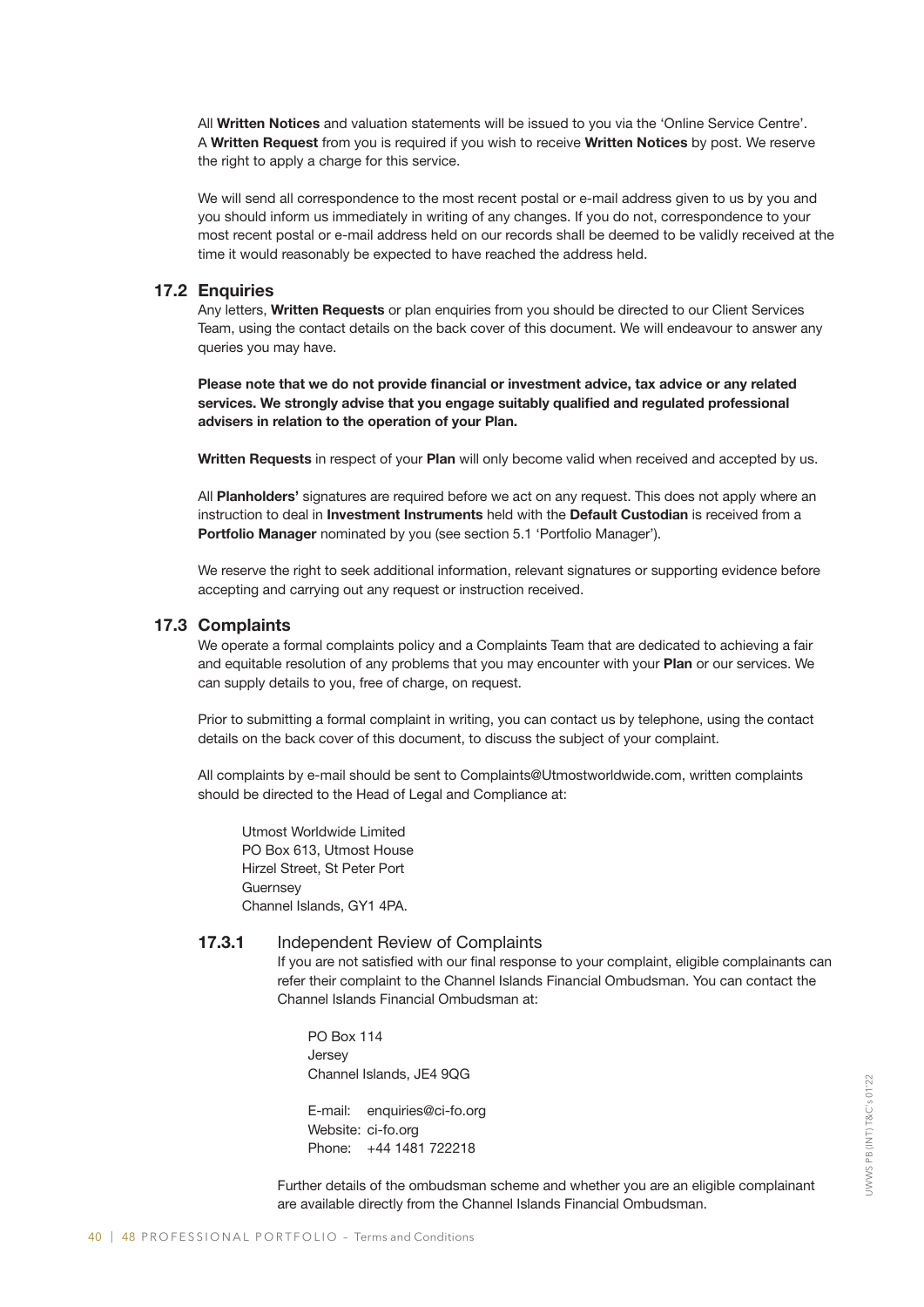#### 18 OUR ONLINE SERVICE CENTRE

You are required to register with our 'Online Service Centre'. This will give you immediate and secure access to your Plan information. This allows you to view up-to-date valuations as well as Cash transactions and trading statements for the previous six months. Quarterly plan valuations and transaction statements are made available via the 'Online Service Centre'. You will be advised by e-mail when statements are available.

Our 'Online Service Centre' will also be used to issue Written Notices to you in relation to your Plan.

A Written Request from you is required if you wish to receive quarterly statements, valuations or Written Notices by post. We reserve the right to apply an ad-hoc charge for this service.

Details of how to register for this service is provided on commencement of your Plan or you can register via our website. Registration for the service is free.

We do not accept responsibility or liability to any person or to any extent for losses, which may be suffered or incurred in reliance upon any valuations available from our 'Online Service Centre' which are incorrect or inaccurate, except in the case of negligence or wilful misconduct on our part.

#### 18.1 Information on Discretionary Portfolios

We may, on request and subject to our discretion, provide you with access to third-party information relating to Discretionary Portfolios underlying your Plan. Where access is granted, we will supply you with user access and password credentials.

The information provided may include the assets held within the **Discretionary Portfolio**, a valuation of those assets and the transactional history. Because all Discretionary Portfolios are beneficially held in our name, access is provided to you for information purposes on a "read-only" basis. It is provided through a third-party web portal operated by the Discretionary Fund Manager who manages the Discretionary Portfolio. We do not accept any liability for any errors or omissions in the information provided.

Valuations relating to a Discretionary Portfolio shown on the third-party web portal are indicative only and may not reconcile precisely to your Plan at any given time, due to factors which include, but are not limited to, differences in timing, the effect of foreign exchange rates and the application of charges. The valuation of your **Plan** is calculated by us in accordance with section 6 'Plan Valuations'.

#### 19 CANCELLATION RIGHTS

If you are not satisfied with your Plan, you have the right to cancel the Plan within 30 days of the Plan Commencement Date (the "Cooling-off Period") by submitting a Written Request to the address on the back cover of this document.

Cancellation rights apply only in respect of the commencement of your Plan. There is no right of cancellation in respect of additional Premiums accepted after the expiry of the Cooling-off Period.

To exercise your right to cancel within the Cooling-off Period, you should complete the 'Cooling-off Notice' issued to you with your Plan documents (or submit a Written Request for cancellation) and return this with the other documents issued to you at the Plan Commencement Date, to our business address.

If your Plan is cancelled by you within the Cooling-off Period, we will dispose of all Investment Instruments within the Investment Fund. You will receive a full return of any Premiums paid, less any partial surrender or regular withdrawal previously paid, an adjustment for any downward movements in the value of the Investment Instruments occurring between the date of investment and our receipt of settlement in respect of the Investment Instruments, any charges deducted within a Discretionary Portfolio underlying your Plan and associated investment or disinvestment costs.

On receipt by us of a Written Request to cancel, your Plan will terminate and on payment, all our liabilities to you under your Plan will cease.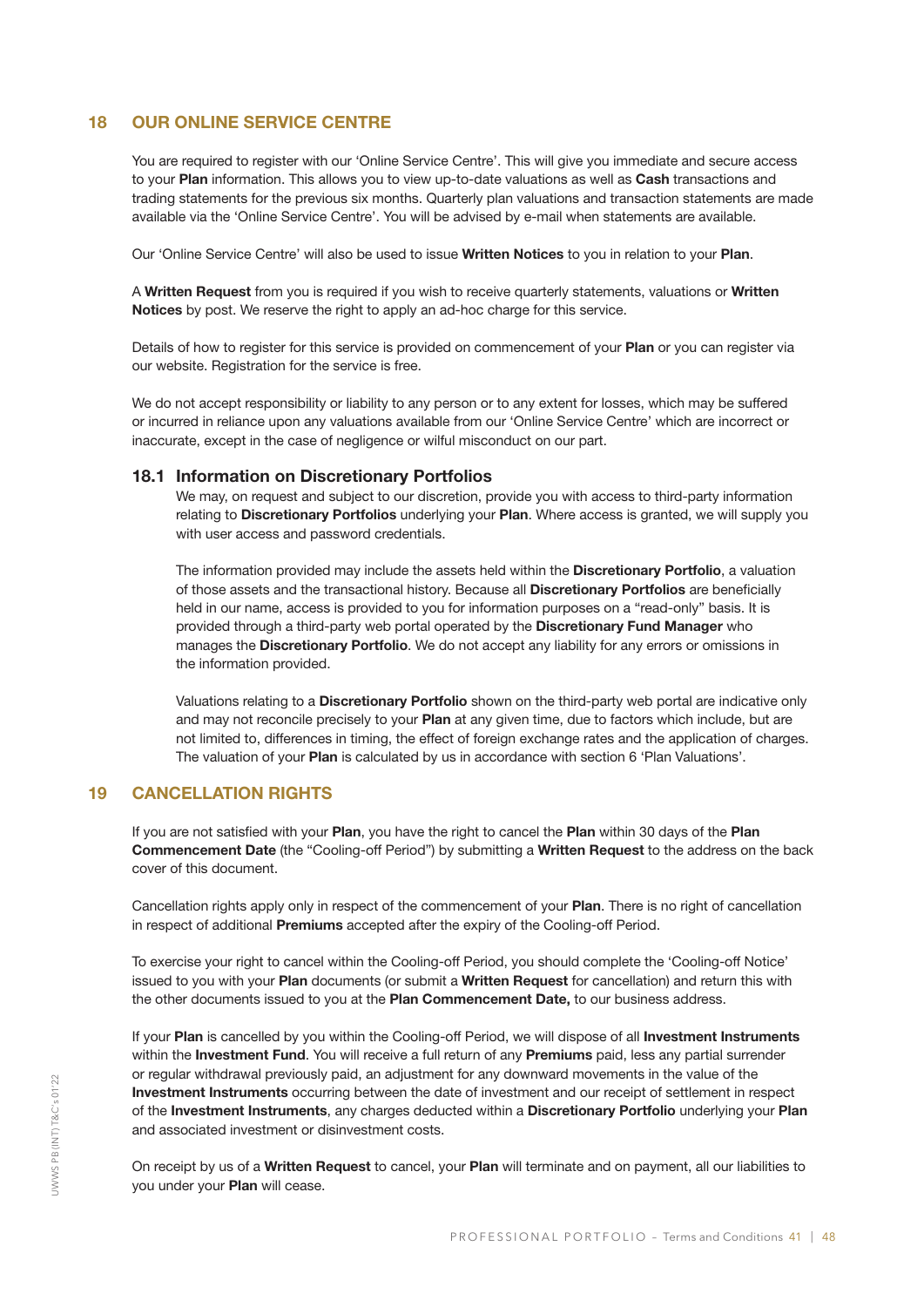#### 20 CHANGES TO THE TERMS AND CONDITIONS OF THE PLAN

We can revise the Terms and Conditions if, in our opinion circumstances outside our control have changed in any way that we could not have reasonably predicted at the start of your Plan and our Appointed Actuary, who considers the best interests of **Planholders**, has approved the changes.

We will not effect any changes to the Terms and Conditions unless we believe that we are acting fairly, in good faith and on reasonable grounds or where, if we were not to revise the Terms and Conditions, the results would be unfair to you and/or to us. Such circumstances would include, but are not limited to:

- a change in the law under which Professional Portfolio operates;
- a change in the law under which life insurance companies and their investments operate;
- a change in the tax treatment of your Plan;
- a change in the tax treatment of life insurance companies and their investments; and/or
- where necessary to comply with any applicable laws or regulations.

Any such changes to the Terms and Conditions will be notified to you by Written Notice. We will aim to give notice one-month in advance of the changes taking effect. The period of notice given may be longer to comply with relevant local regulations.

In consultation with our Appointed Actuary, we also reserve the right to amend the minimum Premium, the minimum value to be held in each Investment Instrument, amend charge levels, the basis of a charge, to introduce a charge or make any other changes to the Terms and Conditions at any time. In these circumstances, an endorsement to the Terms and Conditions will be notified to you in writing in advance of its taking effect. The period of notice given will comply with relevant regulatory requirements.

An endorsement to the Plan will form part of your contract of insurance with us upon the effective date of the endorsement. You should keep all endorsements with your Plan documents.

#### 21 REGULATION

Utmost Worldwide Limited is principally regulated in Guernsey as a licensed insurer by the Guernsey Financial Services Commission under the Insurance Business (Bailiwick of Guernsey) Law, 2002 (as amended). The address of the Guernsey Financial Services Commission is:

Glategny Court Glategny Esplanade St Peter Port **Guernsey** Channel Islands, GY1 1WR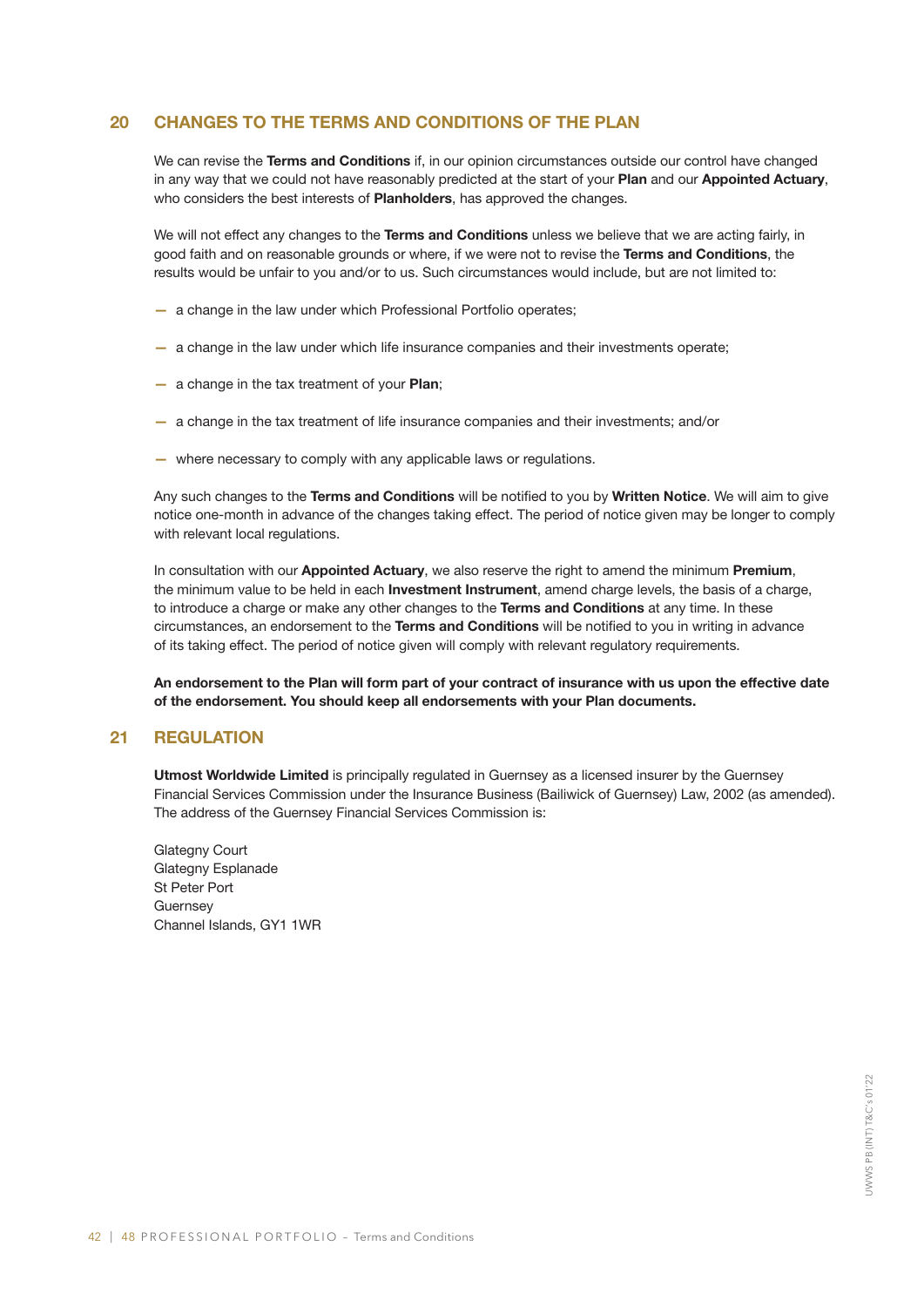#### 22 DATA PROTECTION

Utmost Worldwide Limited is registered with the Office of the Data Protection Commissioner in Guernsey and must comply with the Data Protection (Bailiwick of Guernsey) Law, 2017.

Data protection legislation is designed to protect the privacy rights of individuals in relation to the processing of Personal Data and provide you with certain statutory rights that are explained in our 'Data Privacy Notice' which you can access via our website at utmostinternational.com/privacy-statements/

You are required to disclose to us certain Personal Data about you and other parties to the Plan, including any Lives Assured and Nominated Beneficiary which we will use only in managing and administering your Plan and to comply with our statutory and regulatory obligations. We will not ask you for more Personal Data than we need to operate your Plan or to meet our obligations under applicable law and regulation. If you withdraw consent for the use of your Personal Data in this respect, you will be required to terminate your Plan, because we cannot operate your Plan without reference to your Personal Data. Termination of your Plan in such circumstances may incur significant costs and/or a material loss of your Premiums paid to date.

If we wish to use Personal Data that is classified by law as a special category of Personal Data ("Sensitive Personal Data") or use your Personal Data for any purpose other than managing and administering your Plan, such as direct marketing, we will seek your explicit consent.

Personal Data records held by us will typically comprise of, but not be limited to hard copy documents, scanned documents, transaction information, email communications, telephone voice recordings where applicable and CCTV images if you visit our premises, that are stored on electronic and/or manual systems.

All Personal Data is held by us on a strictly confidential basis but may be transferred or disclosed by us in the following circumstances:

- with other companies in our corporate group in any jurisdiction for management and governance purposes;
- to your Financial Adviser or any third party as may be authorised by you;
- to our service providers, meaning any agent, contractor or third-party service provider, including but not limited to our administration and claims outsourcing partners, investment fund managers, investment trustees and custodians, fiscal representatives or re-insurers, that provide services to us in connection with the provision of our insurance products and services to you, wherever they are located in the world;
- to statutory authorities wherever located in the world, including but not limited to financial and other regulators, tax authorities and the police or other law enforcement agencies, to the extent as may be required for us to comply with applicable law, regulation, regulatory code, rule or official guidance, including in connection with tax information exchange and the prevention and detection of money laundering, terrorist financing, fraud and other financial crimes.

The Personal Data required to administer your Plan will be held during the lifetime of your Plan and we will retain it for a period of up to 10 years after our business relationships with you ceases, which we deem to be necessary to meet our statutory and regulatory obligations. Personal Data will not be retained for longer than is necessary and it will be erased or otherwise put beyond use when it is no longer required.

Subject to the terms of our Data Privacy Notice, we will provide you with a copy of the Personal Data that we hold about you upon request and we will correct any Personal Data that we identify as being inaccurate or out of date. You should keep us informed of any change in the Personal Data that we hold and let us know immediately if you become aware of any errors or omissions in that data accordingly.

You can refer to our website for further information regarding your statutory rights relating to data protection. Our Data Protection Officer can also be contacted for further information at DPO@utmostworldwide.com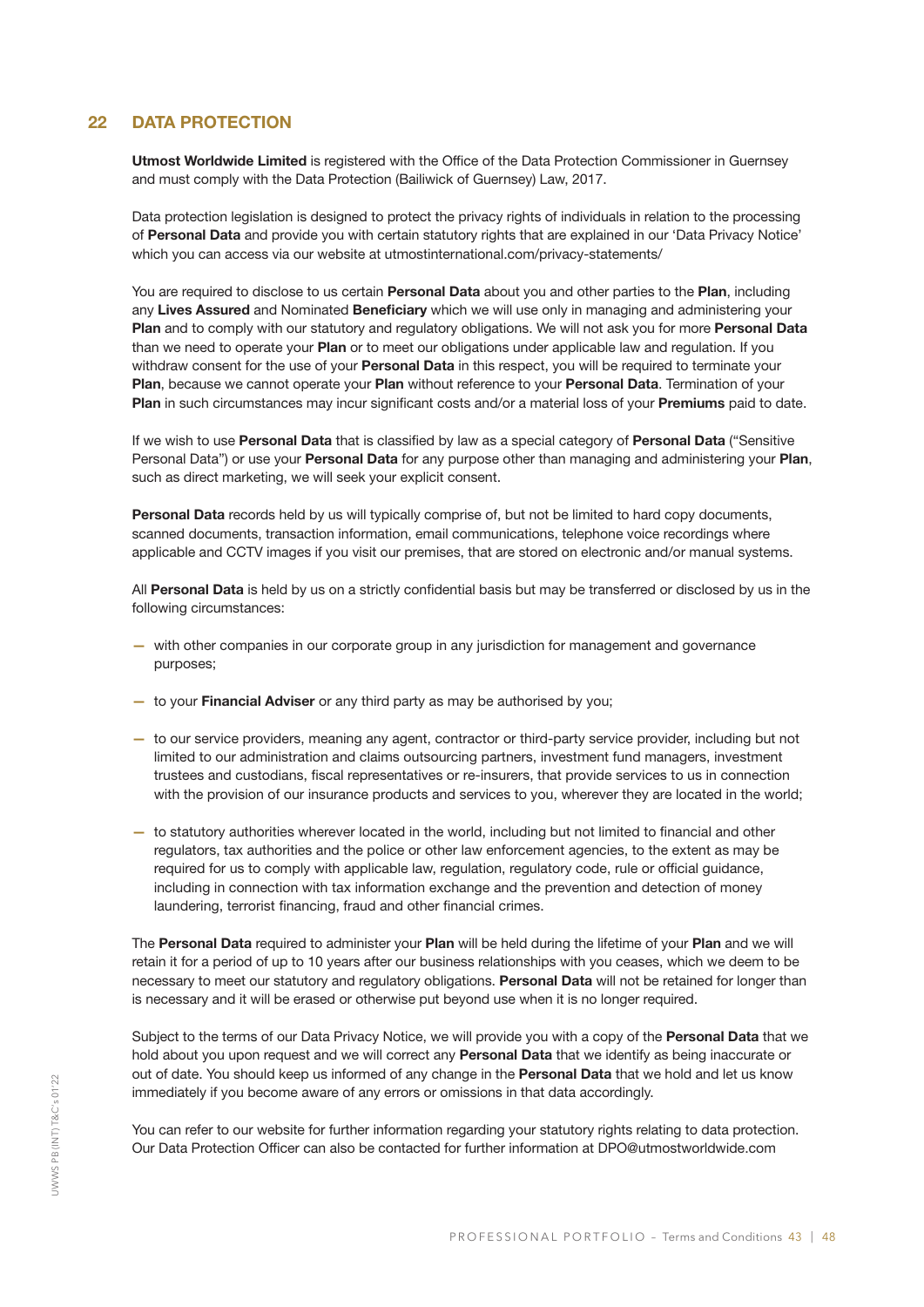#### 23 PLANHOLDER PROTECTION

Planholders with Utmost Worldwide benefit from Guernsey's 'policyholder protection regime' under the licensing conditions imposed by the Guernsey Financial Services Commission under the Insurance Business (Bailiwick of Guernsey) Law, 2002 (as amended).

This scheme requires that a minimum of 90% of the **Investment Instruments** used to support all of our **Plans** are placed in trust with the Trustee. The purpose is to protect the Investment Instruments from the claims of our creditors in the case of our insolvency.

#### 24 GOVERNING LAW

Your Plan is governed by and construed in accordance with the law of the Island of Guernsey. This does not prejudice your right of recourse to the law of any jurisdiction and does not preclude the right to bring legal action in any relevant court.

#### 25 FORCE MAJEURE

We will not be liable for the failure to perform or to fulfil any of our obligations arising under this Plan if such failure is as a direct or indirect result of an event of **Force Majeure**.

#### 26 SANCTIONS

Notwithstanding any other Terms and Conditions under this Plan, we will not be deemed to provide coverage and will not make any payments nor provide any service or benefit to you or any other party known or believed by us to be associated with you to the extent that such cover, payment, service, benefit and/or any business or activity carried out by you, would violate any applicable domestic or international trade or economic sanctions, laws or regulations that may be in place from time to time.

#### 27 IMPORTANT NOTES

The cancellation, reduction or surrender of a Plan for the purpose of subscribing to another similar contract may be disadvantageous to you. Please make sure that you are aware of the financial consequences of replacing your Plan which can be explained to you by your Financial Adviser.

These Terms and Conditions have been prepared in accordance with our understanding of current law and fiscal legislation as at January 2022.

Non-disclosure of material facts or the inclusion of incorrect information in the Application Booklet or otherwise given to us, whether before or while a Plan is in force, could result in wrong terms being quoted, a claim being rejected, repudiated, reduced or the Plan being rendered invalid.

You are responsible for all answers given and statements made in any communication between you and us and by providing information to us, on each such occasion, you confirm that to the best of your knowledge and belief such information is complete, accurate and not misleading and no material fact has been omitted or concealed.

If you do not promptly provide us with any information, documentation or certifications requested by us from time to time in accordance with the Terms and Conditions or if we otherwise determine that it is necessary or reasonable to do so, we may withhold such sums as required by law from any payment we would otherwise be required to make to you.

If you fail to comply with any obligation (whether to provide information, documentation or certification or to inform us of any change in circumstances/details or to update information which ceases to be complete and accurate or otherwise) you have under your Plan or where required by law, we may cancel your Plan by paying you the **Surrender Value** (less any amount required to be withheld). As a result, your Plan will terminate and our liability to you under your Plan will cease.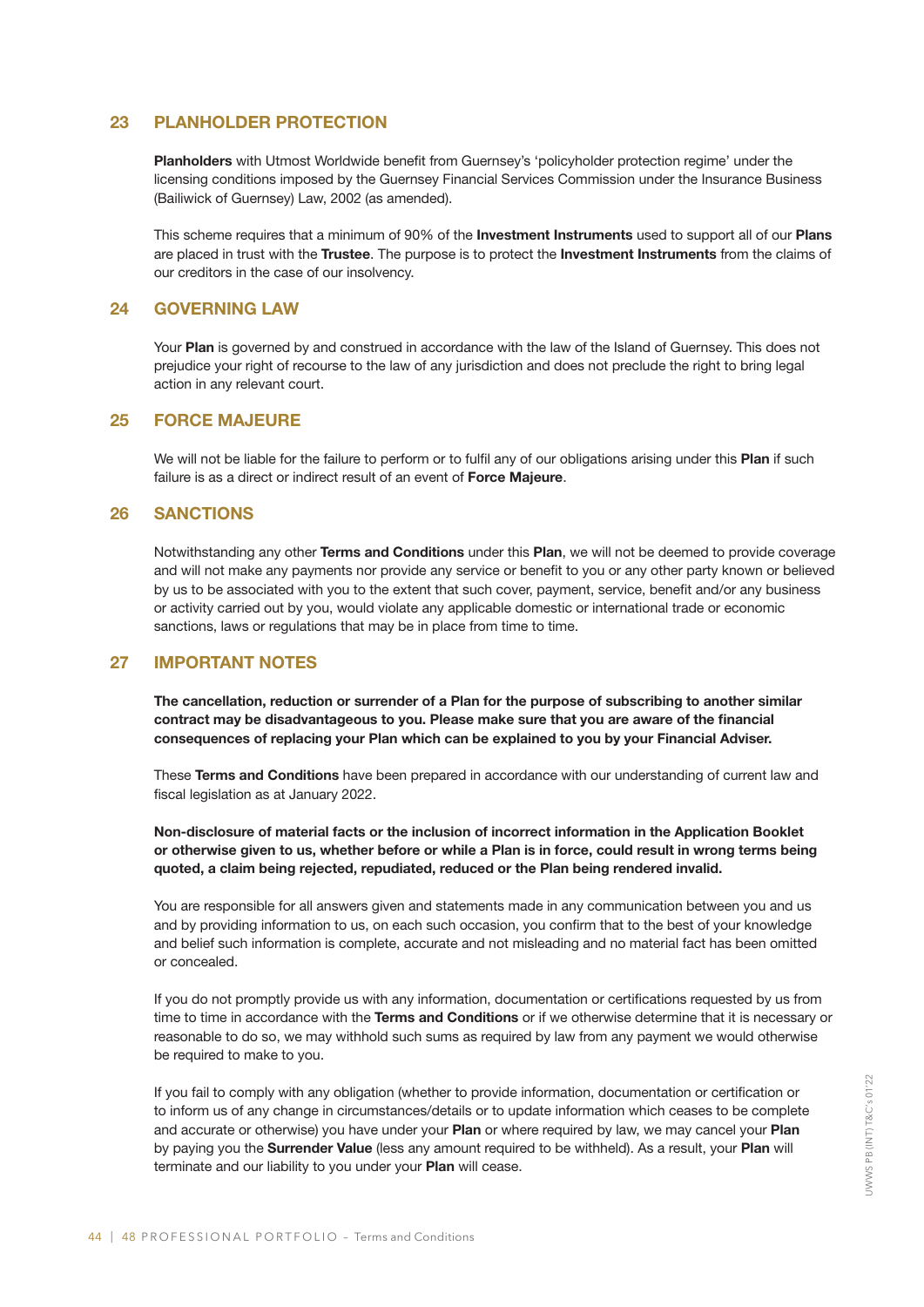If any provision of the Terms and Conditions is prohibited by law or judged by a court of competent jurisdiction to be unlawful, void or unenforceable, the provision shall, to the extent required be severed from the Terms and Conditions and rendered ineffective as far as possible without modifying the remaining provisions of the Terms and Conditions and shall not in any way affect any other circumstances of or the validity or enforcement of the Terms and Conditions.

The failure to assert a right under the Terms and Conditions or to insist upon compliance with any of the Terms and Conditions shall not constitute a waiver by us of any or all of the Terms and Conditions and will not set precedent regarding enforcement of the Terms and Conditions at a later date.